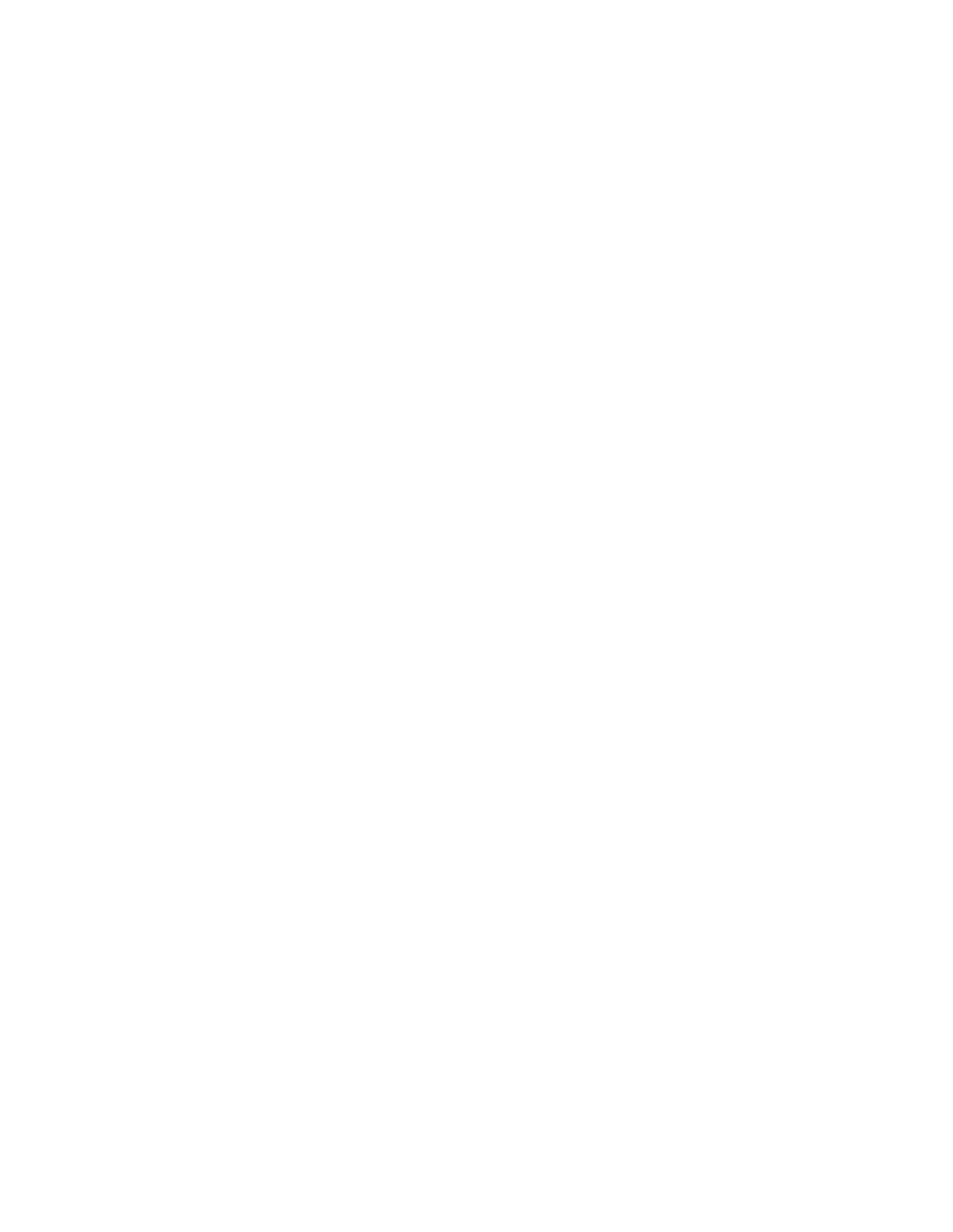# **Table of Contents**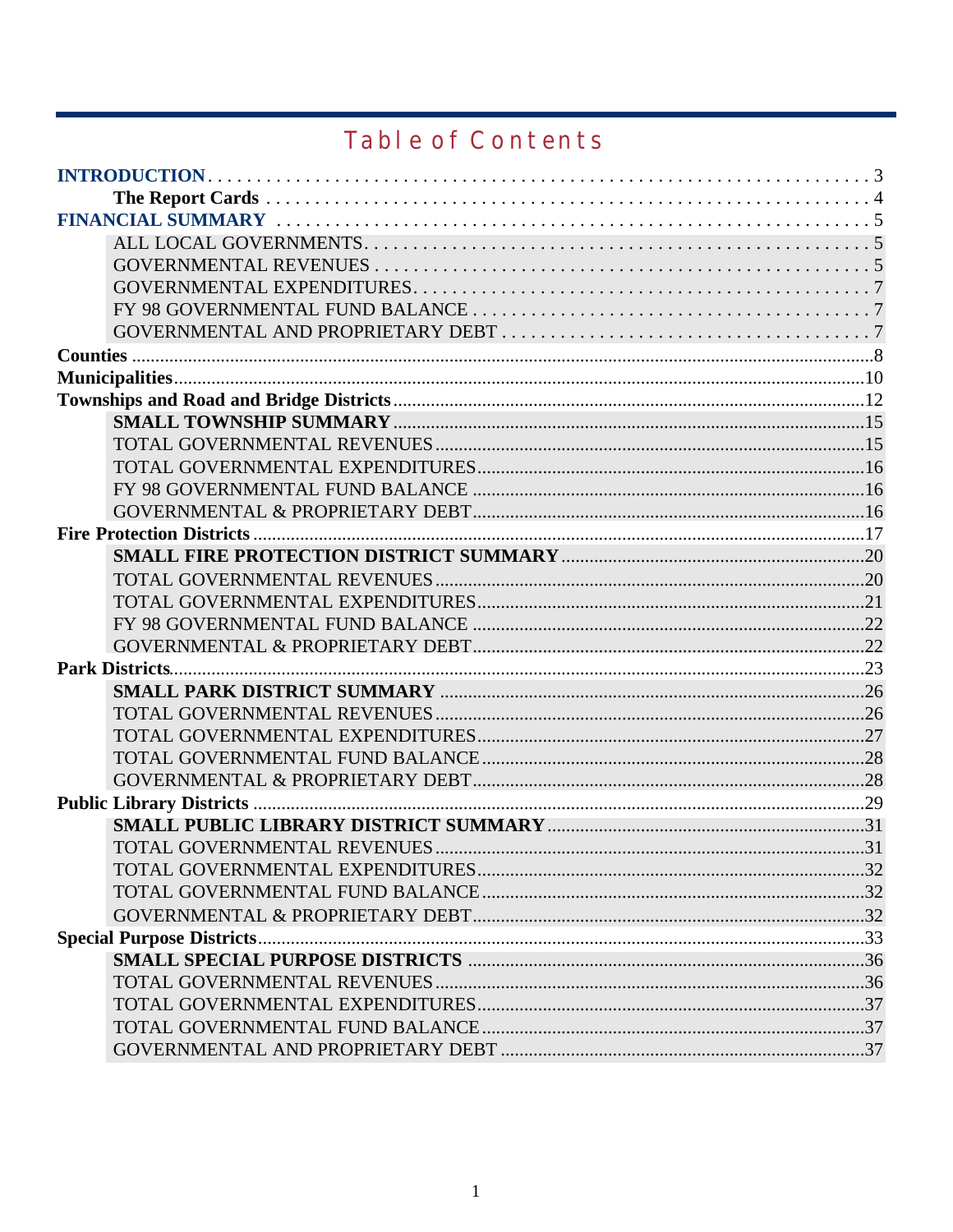# **Table of Contents Continued**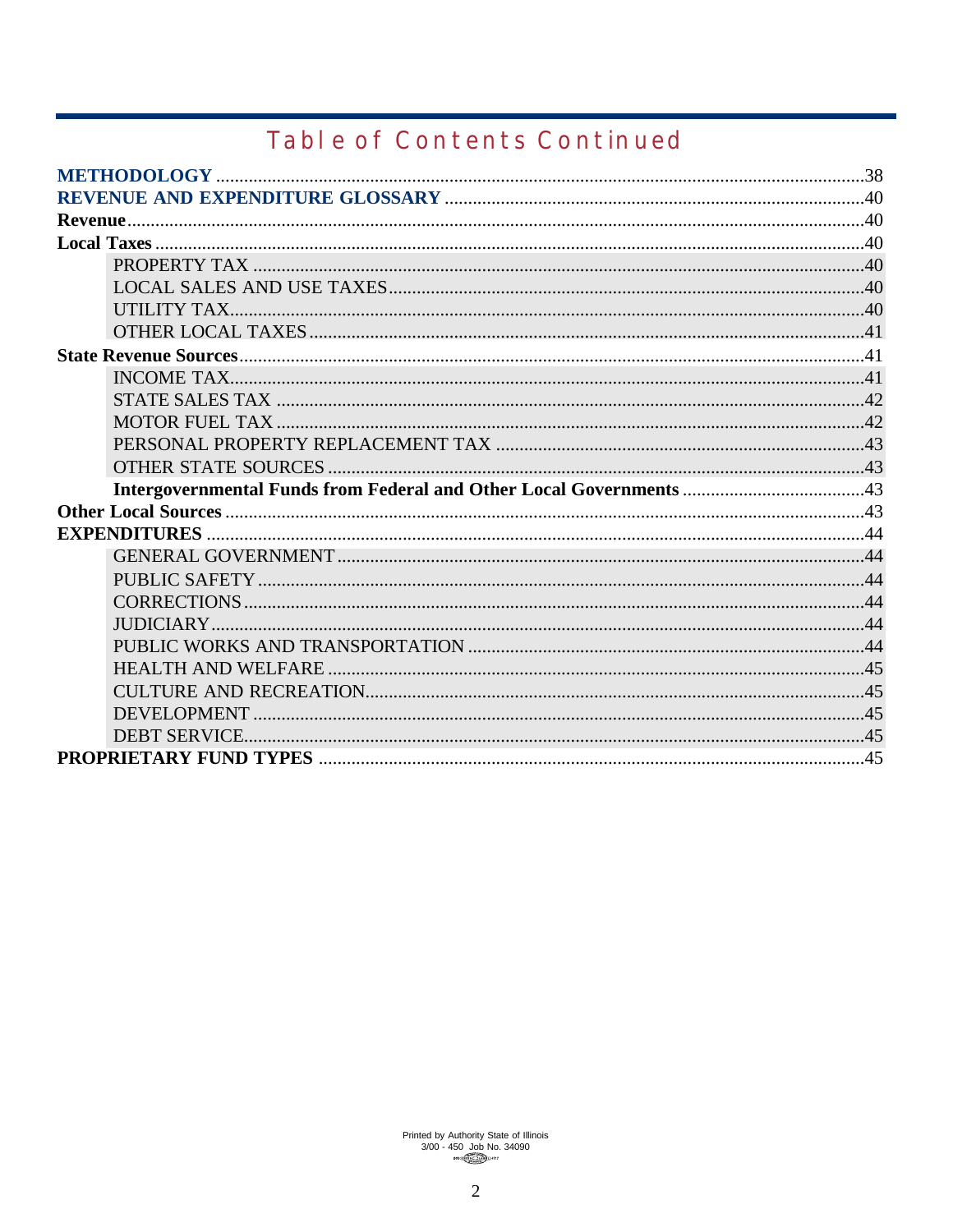## **Introduction**

Pursuant to the Illinois Governmental Account Audit Act, Counties Code, Municipal Code, Township Code and Fire Protection District Act, the Comptroller collected financial information from more than 5,400 local governments representing more than 7,000 primary and component units of government for FY 98.<sup>1</sup> The Fiscal Responsibility Report Card Act<sup>2</sup> requires the Office of the Comptroller to provide a report to the General Assembly and County Clerks regarding the revenues and expenditures of local governments, excluding school districts. The enclosed Fiscal Responsibility Report Cards are being distributed to the General Assembly and County Clerks in fulfillment of this requirement.

For the first time since the enactment of the Fiscal Responsibility Report Card Act, the Office of the Comptroller is providing Report Cards for all types of local governments in accordance with the statutory deadlines. These Report Cards provide comparative data of similar units of government as well as summary analyses of total revenues, expenditures, fund balances and debt.

The Fiscal Responsibility Report Card Act was intended to provide the General Assembly, County Clerks and Illinois taxpayers a fiscal analysis of the annual revenues and expenditures for all units of local government. While the Act calls for an annual report detailing the financial activity of local governments, it also serves as a vehicle for assessing the fiscal health of Illinois local governments as well as holding local officials accountable for their financial decisions. All data collected by the Office of the Comptroller is available in a standardized format and made accessible to policy makers and the public, as called for in the Freedom of Information Act<sup>3</sup> and the Public Records Act<sup>4</sup>. Upon submission of this report to the members of the General Assembly and County Clerks, it will be made available to the public.

As the Office of the Comptroller continues to develop procedures to improve the overall accuracy of local government financial reporting, the Fiscal Responsibility Report Card will become a more accurate gauge of the fiscal health of Illinois local governments. This year the Local Government Division implemented new editing procedures, which permitted more careful examination of financial data submitted for FY 98. As a result, we identified errors made by local governments in 15%, or one out of every six, Annual Financial Reports submitted.

We also observed that the accuracy in reporting deteriorated for those units of government with appropriations under \$200,000. As the Governmental Account Auditing Act<sup>5</sup> describes, units of government with appropriations under \$200,000 are not required to submit an annual audit to the Office of the Comptroller, which contributes to decreased accuracy in financial reporting. This observation confirms that educational training for local officials to improve the accuracy in small government reporting is necessary. In addition, the large number of local governments in Illinois, high levels of turnover among local officials, diverse demographics and varied levels of financial support must be addressed to maintain accurate levels of reporting for local governments in Illinois.

To improve accuracy in financial reporting, the Local Government Division will be holding biannual training conferences to provide educational training on a variety of subjects. Training conferences will include: understanding and correctly filling out Annual Financial Reports, filing financial data electronically, understanding the Fiscal Responsibility Report Card and a variety of other local government topics.

'For an explanation of primary and component units of government, see in "Methodology".<br>°35 ILCS 200/30 - 30 and 200/30/31. 3 5 ILCS 140/3.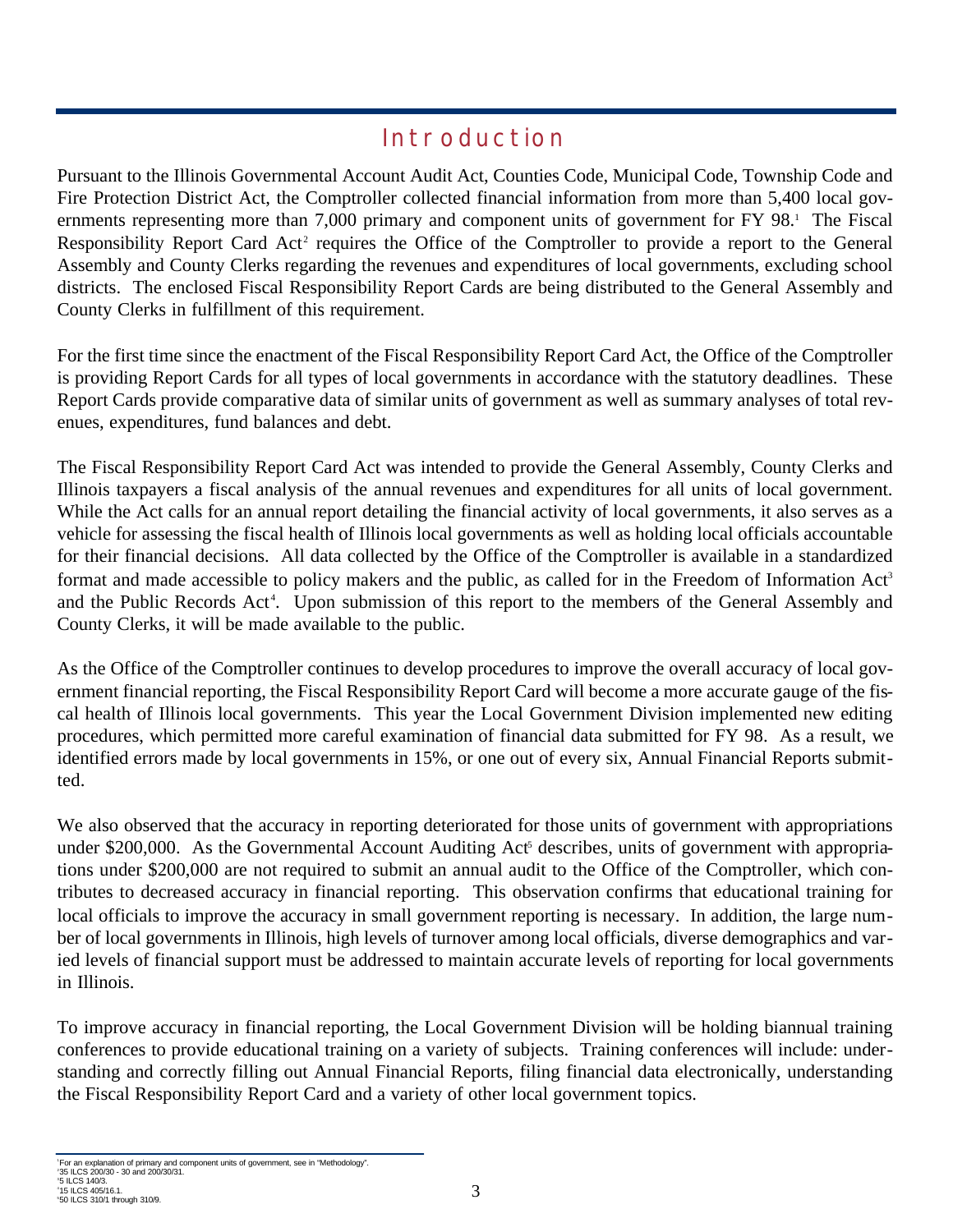## **The Report Cards**

Financial summaries contained on each Report Card are derived from the financial data reported on the FY 98 Annual Financial Reports submitted by local governments. All summaries and accompanying analyses are based on data received directly from local governments, and therefore, limited in their utility by the integrity of that data.

How To Read a Local Government Data Summary (see Appendix I) explains each field and category on the summary.

The Revenue and Expenditure Glossary should also be referenced when reviewing the summary descriptions and tables.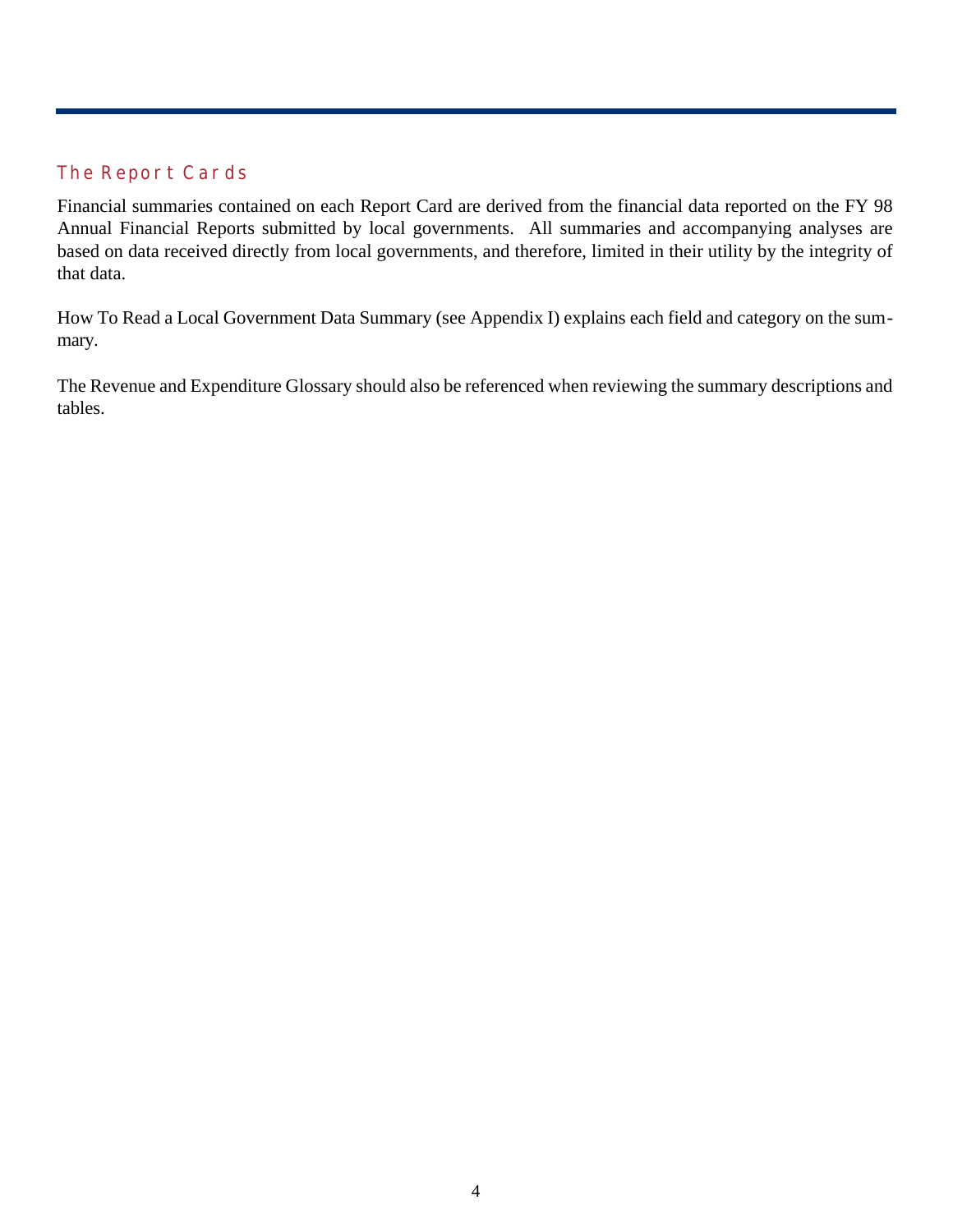## **Financial Summary**

## **ALL LOCAL GOVERNMENTS**

This report contains data for 5,235 local government units that have provided financial information to the Comptroller's Office. Overall, 94% of governments are in compliance with statutory financial reporting requirements. One year ago, comparatively, only 66% of governments were in compliance with FY 97 reporting requirements. The dramatic improvement in the rate of compliance is a result of the Comptroller's increased assistance to local governments and emphasis on the enforcement of reporting requirements.

Financial Report Cards for the governments that reported FY 98 data represent 97.2% of the total local government revenue collected.

#### **GOVERNMENTAL REVENUES**

During FY 98, \$14.4 billion in governmental revenues were collected from all units of government reporting to the Comptroller. Based on total revenues reported, Illinois taxpayers paid \$1,215 per person to support local government in FY 98. Property Taxes accounted for \$4.5 billion, or 31% of total revenues collected.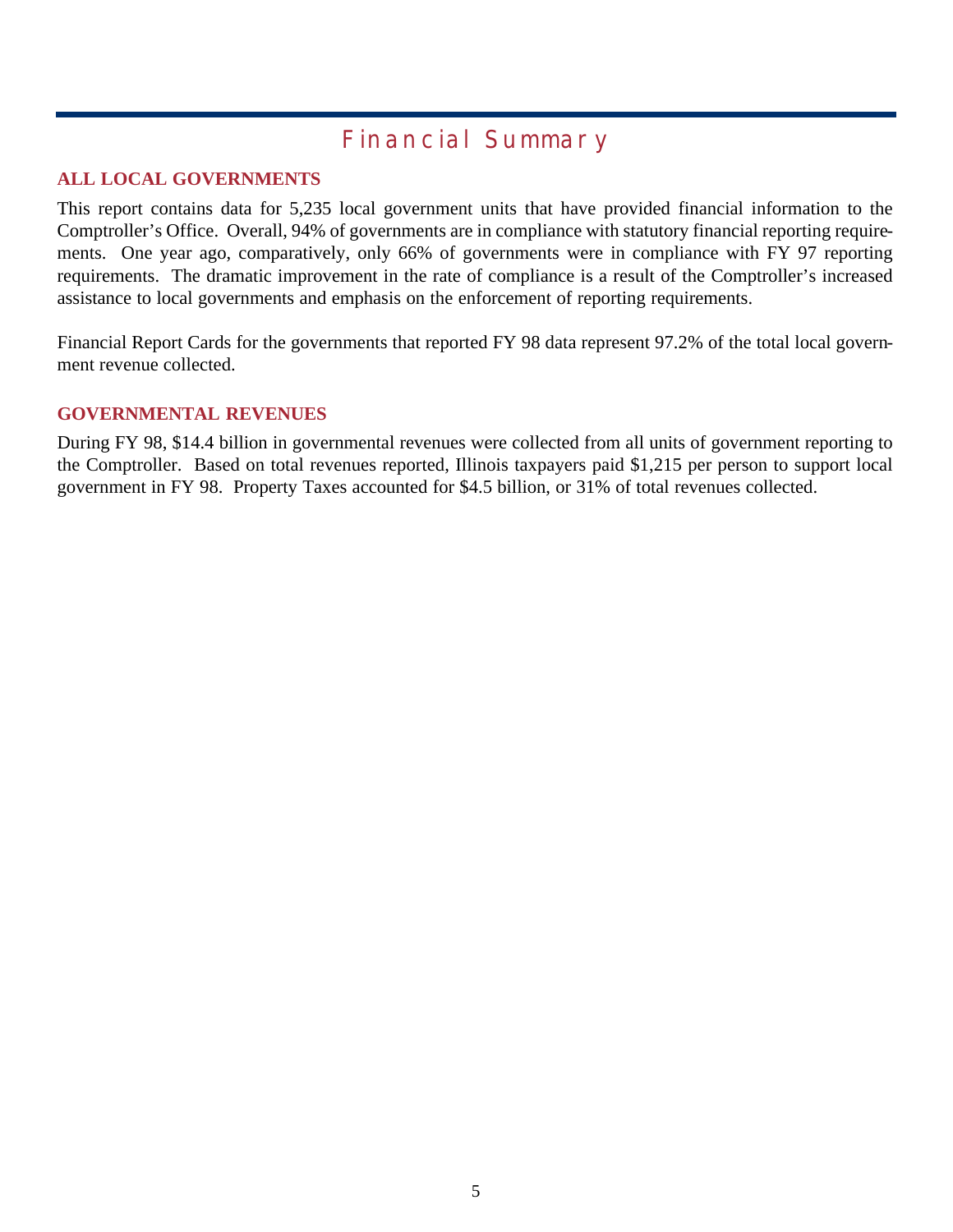

| $$ =$ Thousands              |                           |                      |                           |                                   |                           |                                       |                                           |  |  |
|------------------------------|---------------------------|----------------------|---------------------------|-----------------------------------|---------------------------|---------------------------------------|-------------------------------------------|--|--|
| Local<br><b>Property Tax</b> | <b>Local Sales</b><br>Tax | Local Utility<br>Tax | <b>Other Local</b><br>Tax | <b>State</b><br><b>Income Tax</b> | <b>State Sales</b><br>Tax | <b>State Motor</b><br><b>Fuel Tax</b> | <b>State</b><br><b>Replacement</b><br>Tax |  |  |
| \$4,517,210                  | \$782,430                 | \$709,749            | \$1,040,992               | \$833,558                         | \$1,203,884               | \$441,556                             | \$310,128                                 |  |  |

| $s =$ Thousands                      |                           |                                                 |                                |              |                                       |                 |                      |  |  |
|--------------------------------------|---------------------------|-------------------------------------------------|--------------------------------|--------------|---------------------------------------|-----------------|----------------------|--|--|
| <b>Other State</b><br><b>Sources</b> | Federal<br><b>Sources</b> | Other Inter-gov-<br>ernmental<br><b>Sources</b> | Licenses and<br><b>Permits</b> | <b>Fines</b> | <b>Charges for</b><br><b>Services</b> | <b>Interest</b> | <b>Miscellaneous</b> |  |  |
| \$345,408                            | \$858,109                 | \$260,428                                       | \$377,973                      | \$289,274    | \$1,114,607                           | \$525,298       | \$875,182            |  |  |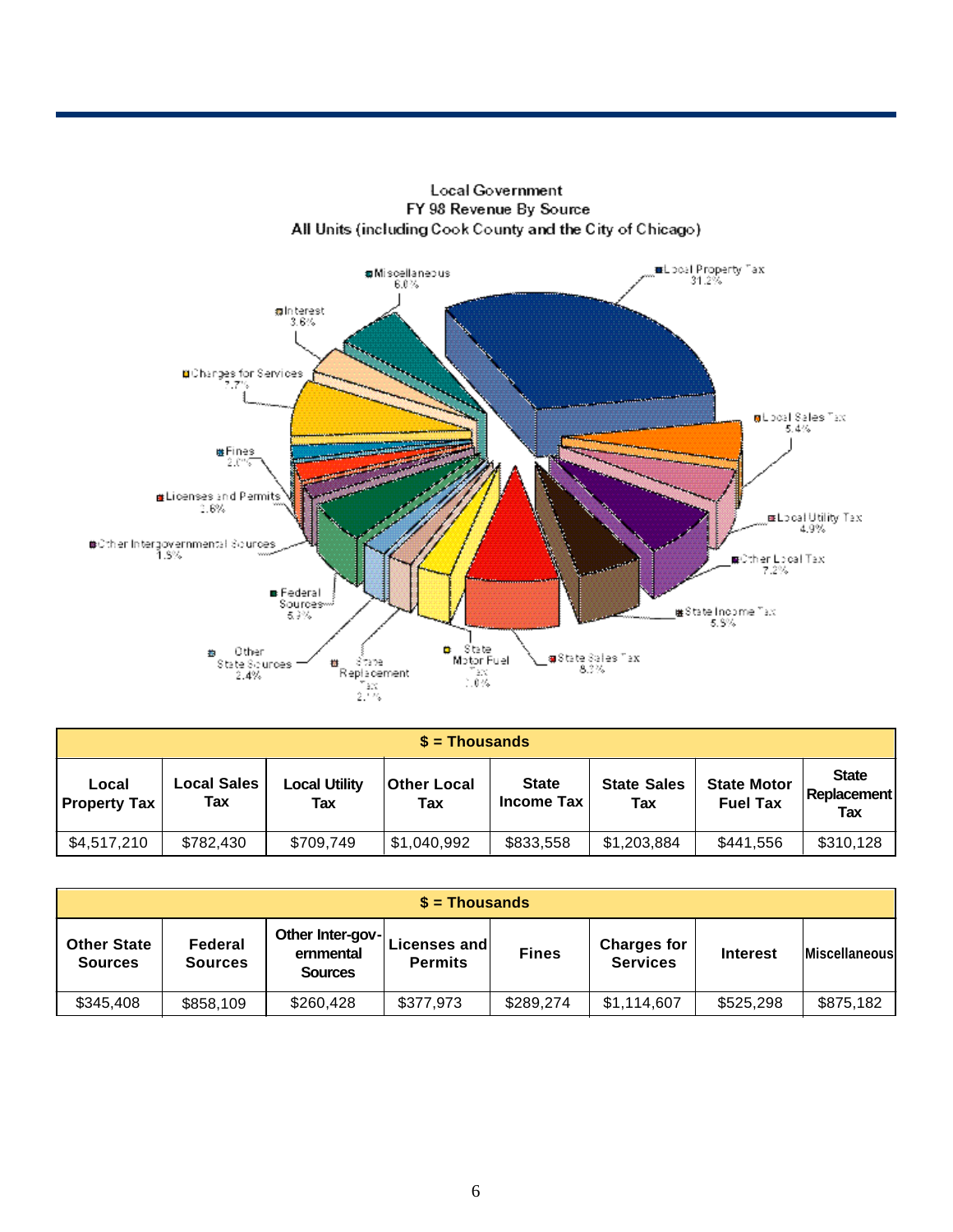## **GOVERNMENTAL EXPENDITURES**

Local governments reported \$14 billion in governmental expenditures for FY 98. Statewide per capita expenditures were approximately \$1,179. The largest program expenditure was for Public Safety, which accounted for 23.5% of total expenditures.



**Local Government** FY 98 Expenditures By Function All Units (including Cook County and the City of Chicago)

| $s =$ Thousands              |                                |                    |           |                                                  |                    |                        |                     |                               |                              |
|------------------------------|--------------------------------|--------------------|-----------|--------------------------------------------------|--------------------|------------------------|---------------------|-------------------------------|------------------------------|
| General<br><b>Government</b> | <b>Public</b><br><b>Safety</b> | <b>Corrections</b> | Judiciary | <b>Public</b><br>Works/<br><b>Transportation</b> | Health/<br>Welfare | Culture/<br>Recreation | <b>Developmentl</b> | <b>Debt</b><br><b>Service</b> | Other<br><b>Expenditures</b> |
| \$2,681,804                  | \$3,298,314                    | \$425,860          | \$728,828 | \$1,923,293                                      | \$570,116          | \$1,176,405            | \$574.077           | \$1,558,975                   | \$1,089,612                  |

## **FY 98 GOVERNMENTAL FUND BALANCE**

The sum of local government ending fund balances for FY 98, was \$9.4 billion, a \$698 million or 7.9% increase over the beginning year fund balance. The ratio of fund balance to expenditures for FY 98 was 68%, representing an eight-month reserve of funds. Upon closer examination of the ratio for less volatile general funds, the ratio of fund balance to expenditures is only 38%, or a three-month reserve. It is recommended that units of government primarily dependent on property tax have a three to six month reserve. This data reveals that most units of local government are collecting taxes and retaining fund balances in a healthy manner.

## **GOVERNMENTAL AND PROPRIETARY DEBT**

Local Governments ended FY 98 with \$19.3 billion in debt, an increase of \$1.3 billion, or 7.5% over the FY 98 beginning year debt. This represents \$1,622 in debt for every Illinois resident.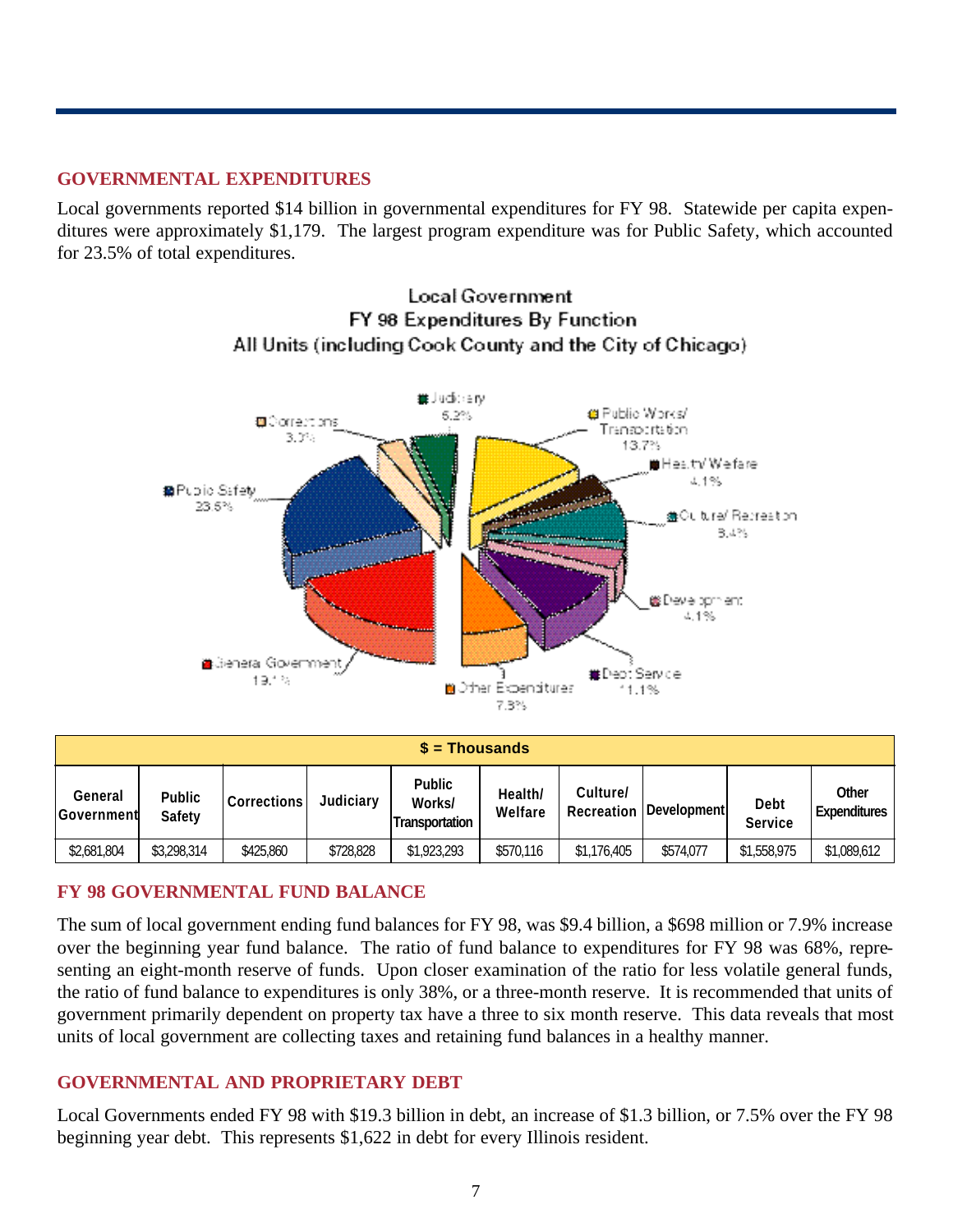## **Counties**

County governments (excluding Cook County) reported revenues of \$2.1 billion in FY 98. The largest revenue source reported was Property Tax, accounting for \$671.3 million, or 31% of total revenues.



Counties All Units (excluding Cook) FY 98 Revenue By Source

| $$ =$ Thousands                      |                           |                                                       |                                |                                   |                                       |                                       |                                           |  |  |
|--------------------------------------|---------------------------|-------------------------------------------------------|--------------------------------|-----------------------------------|---------------------------------------|---------------------------------------|-------------------------------------------|--|--|
| Local<br><b>Property Tax</b>         | <b>Local Sales</b><br>Tax | <b>Local Utility</b><br>Tax                           | <b>Other Local</b><br>Tax      | <b>State</b><br><b>Income Tax</b> | <b>State Sales</b><br>Tax             | <b>State Motor</b><br><b>Fuel Tax</b> | <b>State</b><br><b>Replacement</b><br>Tax |  |  |
| \$671,368                            | \$53,205                  | \$279                                                 | \$25,405                       | \$105,364                         | \$142,227                             | \$132,964                             | \$44,555                                  |  |  |
|                                      |                           |                                                       | $s =$ Thousands                |                                   |                                       |                                       |                                           |  |  |
| <b>Other State</b><br><b>Sources</b> | Federal<br><b>Sources</b> | <b>Other Inter-</b><br>qovernmental<br><b>Sources</b> | <b>Licenses</b><br>and Permits | <b>Fines</b>                      | <b>Charges for</b><br><b>Services</b> | <b>Interest</b>                       | <b>Miscellaneous</b>                      |  |  |
| \$128,724                            | \$89,551                  | \$111,361                                             | \$37,880                       | \$73,442                          | \$285,743                             | \$93,877                              | \$172,014                                 |  |  |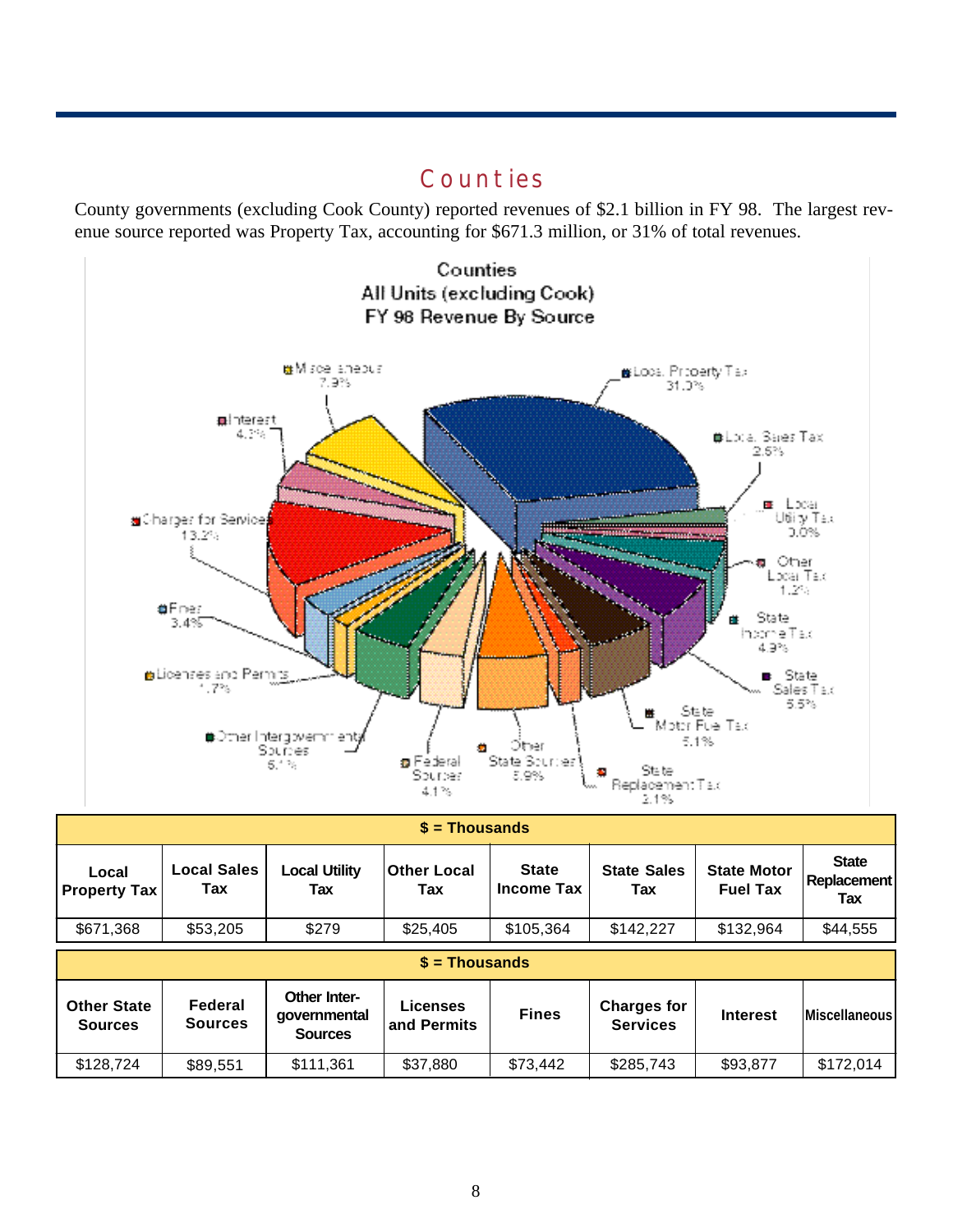County governments (excluding Cook County) reported program expenditures of \$2.1 billion. The largest program expenditure reported was General Government (administration), which accounted for \$540 million, or 25.6% of total expenditures.



|                       | $\$$ = Thousands        |                    |           |                                                  |                    |                               |             |                               |                       |  |
|-----------------------|-------------------------|--------------------|-----------|--------------------------------------------------|--------------------|-------------------------------|-------------|-------------------------------|-----------------------|--|
| General<br>Government | Public<br><b>Safety</b> | <b>Corrections</b> | Judiciary | <b>Public</b><br>Works/<br><b>Transportation</b> | Health/<br>Welfare | Culture/<br><b>Recreation</b> | Development | <b>Debt</b><br><b>Service</b> | Other<br>Expenditures |  |
| \$540,462             | \$301,087               | \$90,991           | \$196,282 | \$345,281                                        | \$292,741          | \$36,129                      | \$35,407    | \$96,335                      | \$174,939             |  |

Data Summaries (see Appendix I) have been produced for all county governments.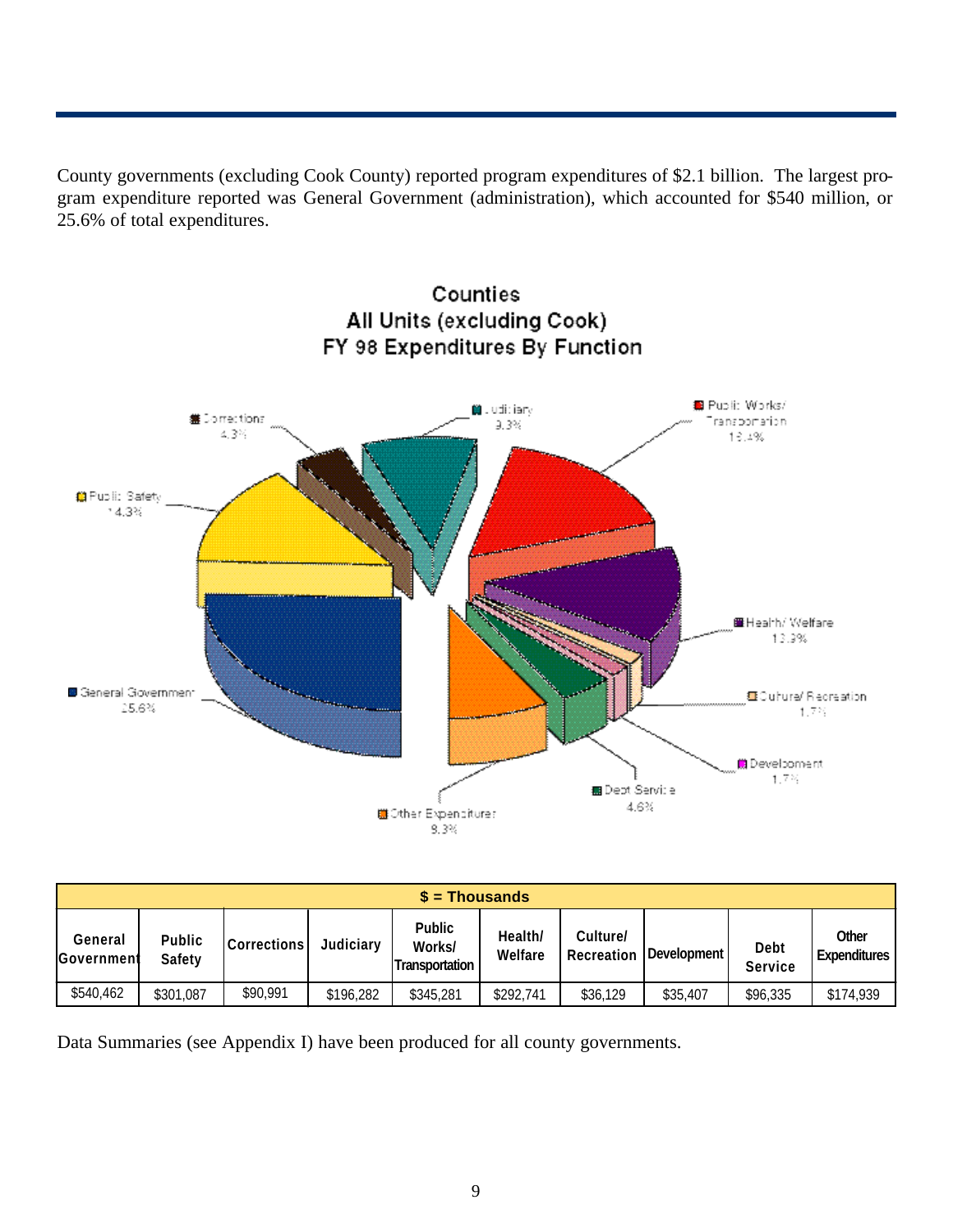## **Municipalities**

Municipal governments (excluding Chicago) reported revenues of \$4.8 billion in FY 98. The largest revenue source reported was Property Tax, accounting for \$1.2 billion, or 26.2% of total revenues. In FY 98, the second largest revenue reported was State Sales Tax, representing \$824 million, or 17% of total revenues collected.



| $$ =$ Thousands              |                    |                          |                           |                                    |                           |                                       |                                           |  |  |
|------------------------------|--------------------|--------------------------|---------------------------|------------------------------------|---------------------------|---------------------------------------|-------------------------------------------|--|--|
| Local<br><b>Property Tax</b> | Local Sales<br>Tax | <b>Local Utility Tax</b> | <b>Other Local</b><br>Tax | <b>State</b><br><b>Income Taxl</b> | <b>State Sales</b><br>Tax | <b>State Motor</b><br><b>Fuel Tax</b> | <b>State</b><br><b>Replacement</b><br>Tax |  |  |
| \$1,268,518                  | \$332,510          | \$252,591                | \$207,645                 | \$483,204                          | \$824,501                 | \$153,140                             | \$75,666                                  |  |  |

| $s =$ Thousands                      |                           |                                                |                                         |              |                                       |                 |                      |  |  |
|--------------------------------------|---------------------------|------------------------------------------------|-----------------------------------------|--------------|---------------------------------------|-----------------|----------------------|--|--|
| <b>Other State</b><br><b>Sources</b> | Federal<br><b>Sources</b> | Other Inter-<br>governmental<br><b>Sources</b> | <b>Licenses and L</b><br><b>Permits</b> | <b>Fines</b> | <b>Charges for</b><br><b>Services</b> | <b>Interest</b> | <b>Miscellaneous</b> |  |  |
| \$104,827                            | \$120,268                 | \$102,719                                      | \$188,930                               | \$97,999     | \$229,685                             | \$181,383       | \$224,760            |  |  |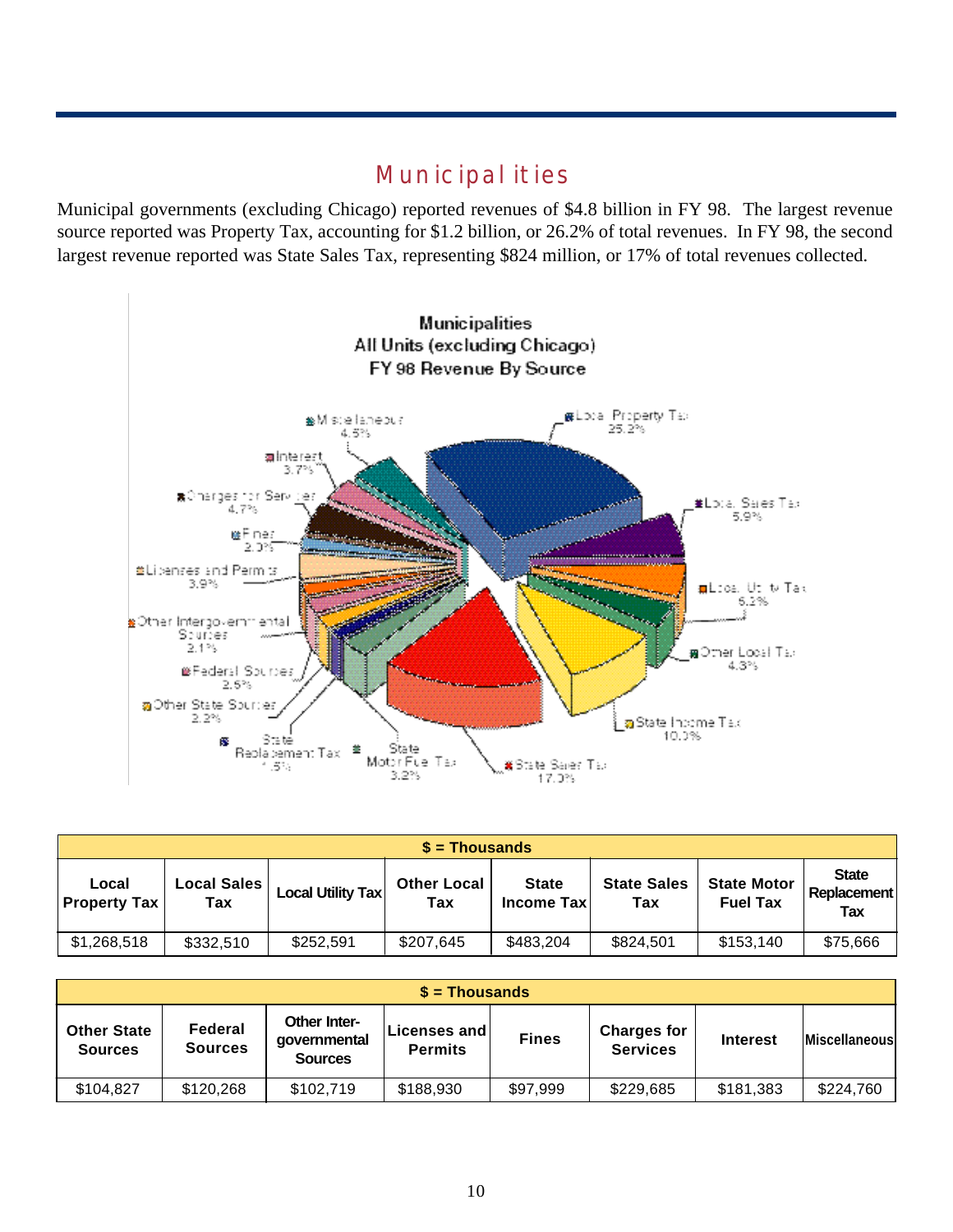Municipal governments (excluding Chicago) reported program expenditures of \$4.8 billion in FY 98. The largest program expenditure reported was Public Safety, which accounted for \$1.5 billion, or 31.8% of total expenditures. The next biggest program was General Government, which accounted for \$906 million or 18.2% of total expenditures.



## **Municipalities All Units (excluding Chicago) FY 98 Expenditures By Function**

| $s =$ Thousands       |                                |                                        |                    |                               |           |                                           |           |  |
|-----------------------|--------------------------------|----------------------------------------|--------------------|-------------------------------|-----------|-------------------------------------------|-----------|--|
| General<br>Government | <b>Public</b><br><b>Safety</b> | <b>Public Works/</b><br>Transportation | Health/<br>Welfare | Culture/<br><b>Recreation</b> |           | Development   Debt Service   Expenditures | Other     |  |
| \$906,206             | \$1,582,170                    | \$872,039                              | \$95,450           | \$266,844                     | \$410,090 | \$504,728                                 | \$337,696 |  |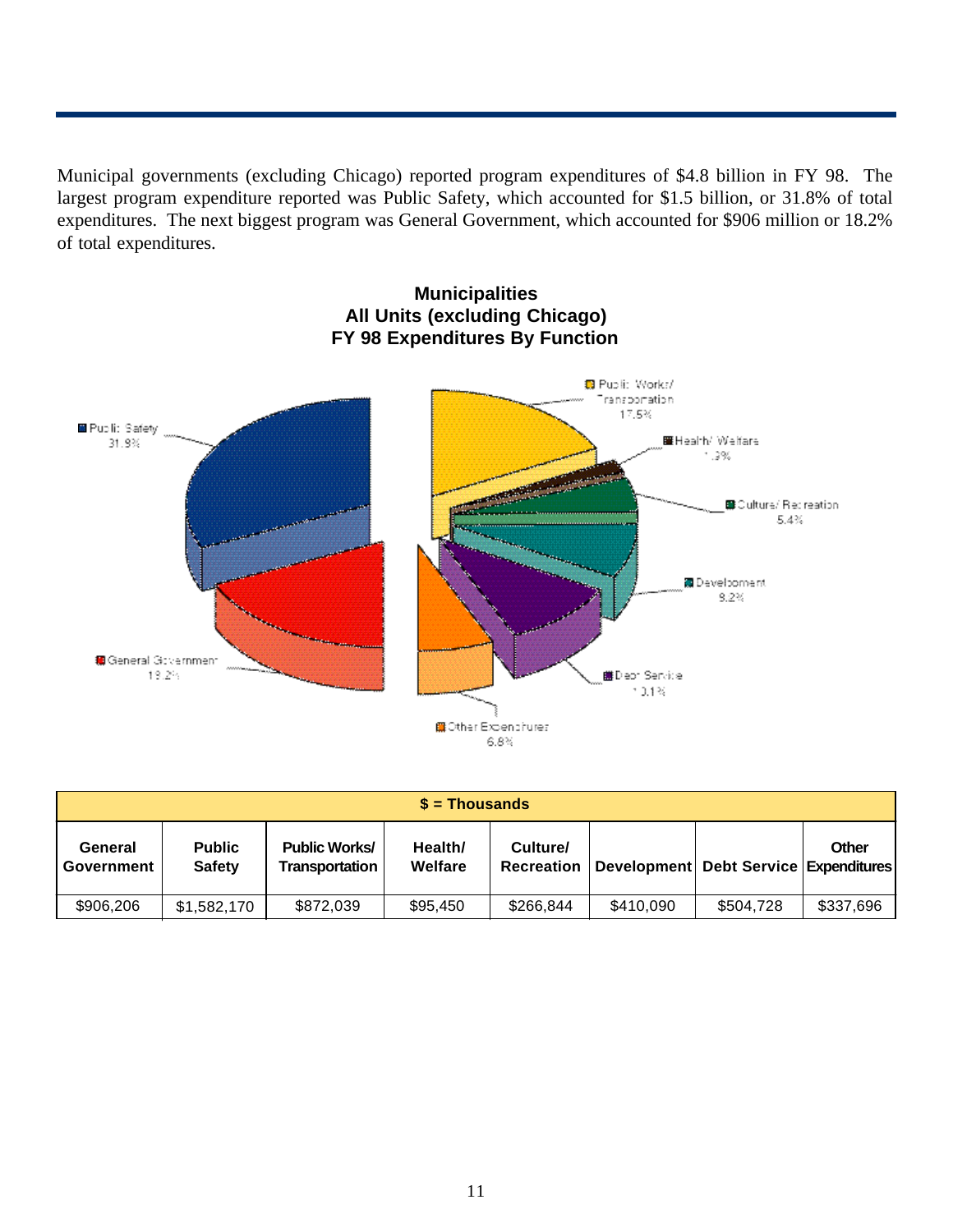# **Townships and Road and Bridge Districts**

Townships are administered under the Township Code (60 ILCS; 1-155). Presently, there are 1,432 townships in Illinois.

The two primary functions of townships are to provide General Assistance (GA) and maintain roads and bridges. GA programs assist needy individuals on a short-term basis until the Illinois Department of Public Aid intervenes or the individual becomes self-supporting. All but 35 Illinois townships have road and bridge districts. These districts are solely responsible for the construction and maintenance of roads and bridges within that specified area.

Any township with a population under 1,000 must be part of a Multi-Township Tax Assessing District (MTTAD). Currently, Illinois has 346 MTTADs, ranging from two to six townships within each tax-assessed district. Most townships provide property tax assessment services, regardless of size. In addition, the Personal Property Tax Replacement Fund (PPTR) and Motor Fuel Tax Fund (MFT) are two unique sources of state revenue townships receive.

Data Summaries have been produced for all Townships and Road and Bridge Districts that have appropriations over \$200,000.

#### **FISCAL YEAR 98 DATASET**

The following table contains summary data for 1,320 townships of the 1,432 that submitted an Annual Financial Report to the Office of the Comptroller for FY 98.

Of the 1,320 reporting townships, 587 had appropriations over \$200,000 and 733 had appropriations under \$200,00.

| <b>Fund Type</b>                           | <b>Amount</b>   |
|--------------------------------------------|-----------------|
| <b>Total Governmental Revenues</b>         | \$411.4 million |
| <b>Total Governmental Expenditures</b>     | \$375.8 million |
| FY 98 Governmental fund Balance            | \$446.5 million |
| <b>Governmental &amp; Proprietary Debt</b> | \$52.9 million  |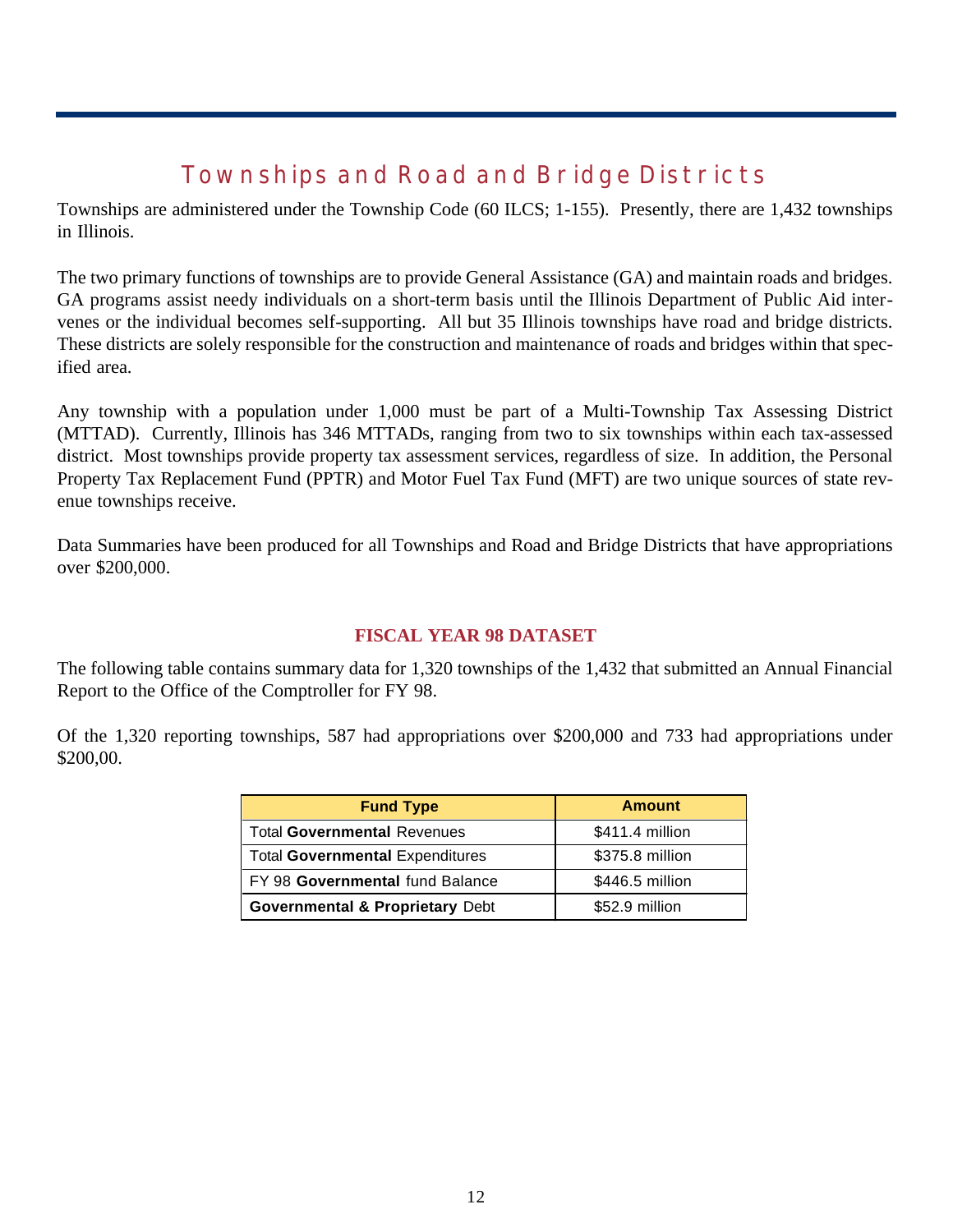*The following charts illustration total revenues and expenditures reported by townships.*

| $$ =$ Thousands           |                           |                                |                                              |                                       |                                      |  |  |  |
|---------------------------|---------------------------|--------------------------------|----------------------------------------------|---------------------------------------|--------------------------------------|--|--|--|
| <b>Local Property Tax</b> | <b>Other Local</b><br>Tax | <b>State</b><br><b>Sources</b> | Other<br>Intergovernmental<br><b>Sources</b> | <b>Charges for</b><br><b>Services</b> | <b>Other Local</b><br><b>Sources</b> |  |  |  |
| \$316,720                 | \$1,402                   | \$42.744                       | \$6,612                                      | \$6,235                               | \$37,697                             |  |  |  |



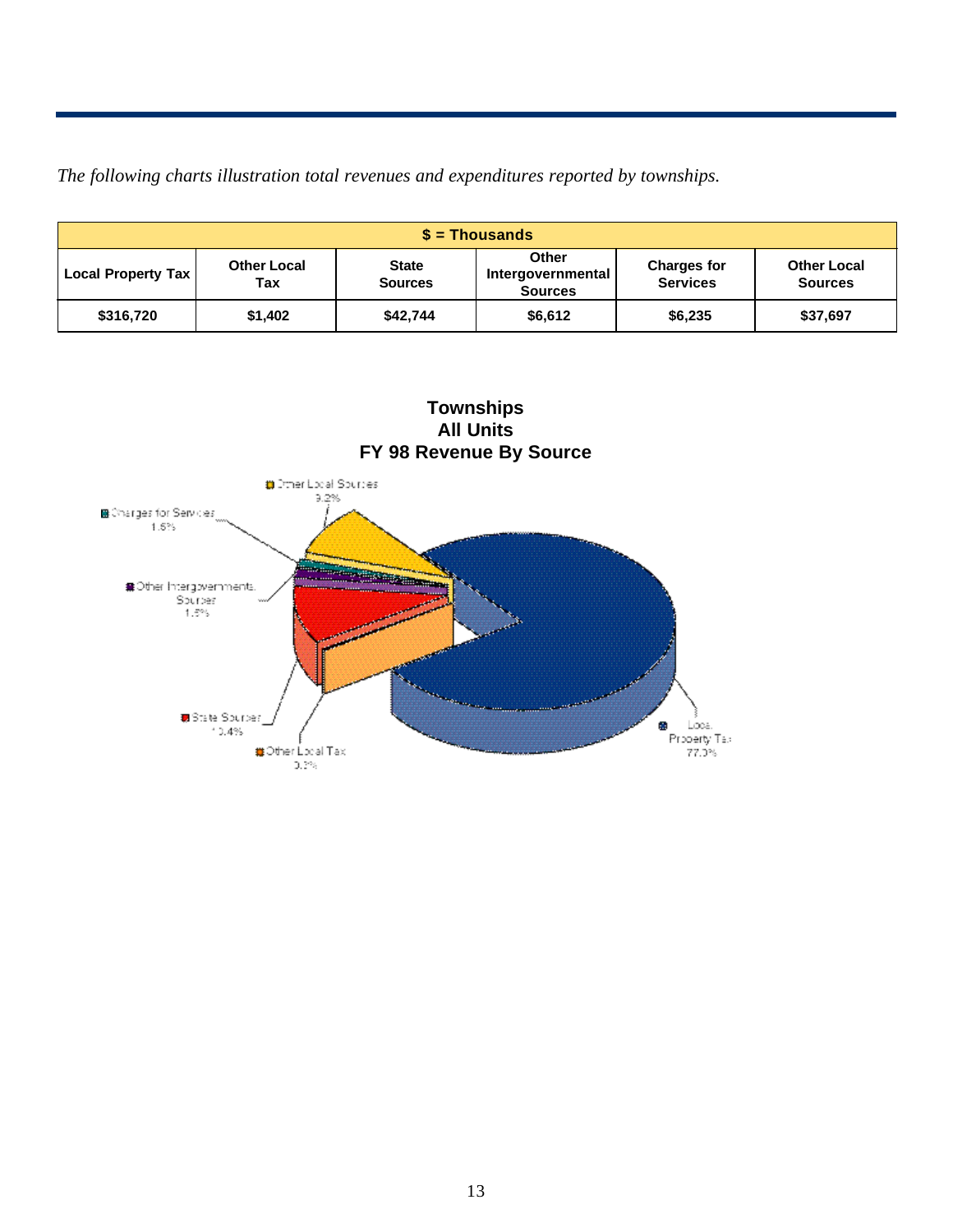

|                       | $s =$ Thousands                |                                        |                    |                        |         |                                           |          |  |  |  |  |
|-----------------------|--------------------------------|----------------------------------------|--------------------|------------------------|---------|-------------------------------------------|----------|--|--|--|--|
| General<br>Government | <b>Public</b><br><b>Safety</b> | <b>Public Works/</b><br>Transportation | Health/<br>Welfare | Culture/<br>Recreation |         | Development   Debt Service   Expenditures | Other    |  |  |  |  |
| \$189,276             | \$3,013                        | \$125,335                              | \$31,665           | \$5,372                | \$2,913 | \$7,315                                   | \$11,252 |  |  |  |  |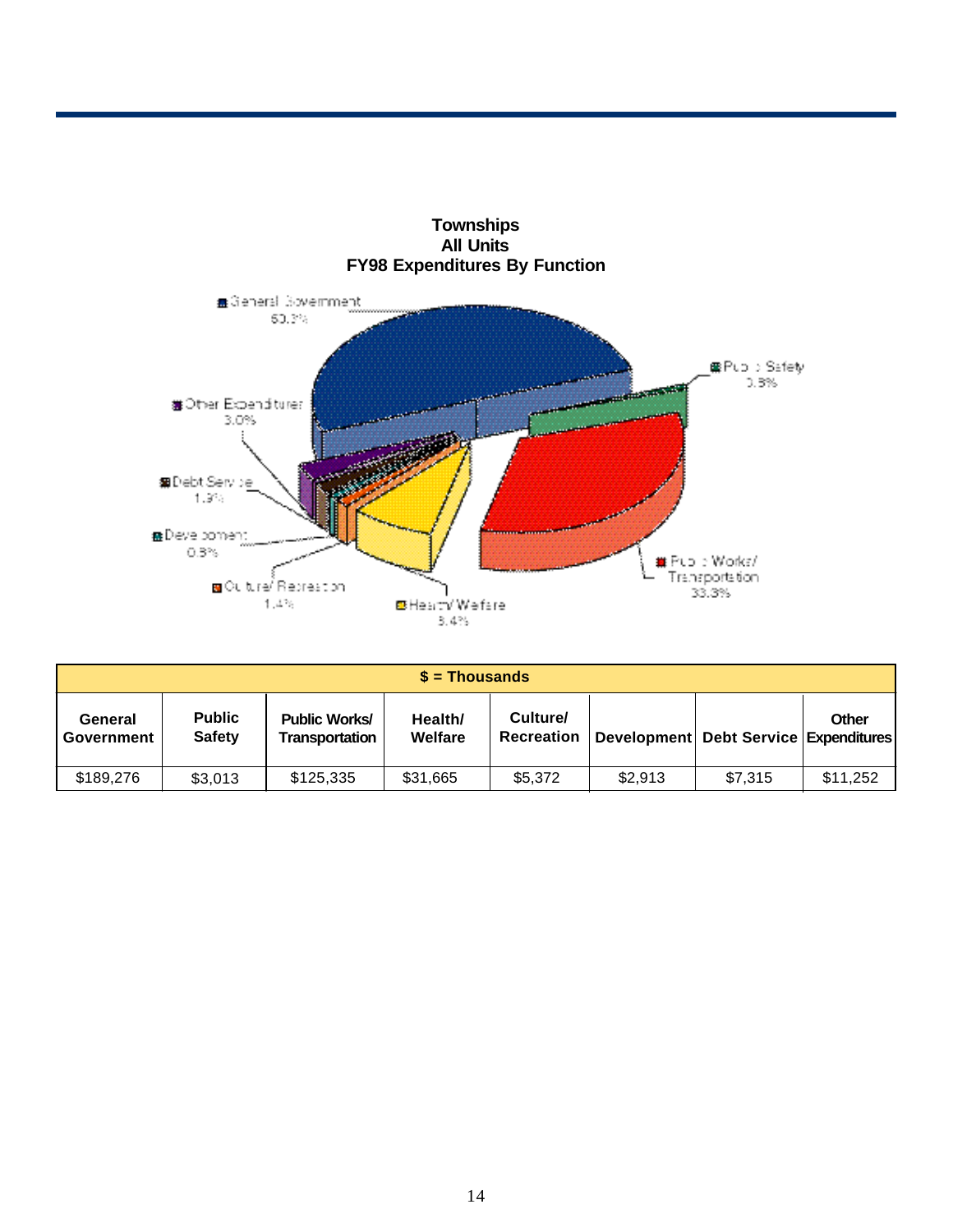# **Small Township Summary**

(Units with appropriations under \$200,000)

## **TOTAL GOVERNMENTAL REVENUES**

FY 98 revenues for townships with appropriations under \$200,000 totaled \$87.6 million. Property tax was the largest source of revenue, contributing \$64.5 million, or 73.6% of total revenue. Local taxpayers accounted for 86%, or \$75.4 million of total revenue generated. State Sources, which includes state income, motor fuel, state replacement tax and other state sources, accumulated \$10.3 million, or 11.8% of total revenue. This was the second largest source of revenue for townships within the under \$200,000 appropriation category. See the following chart for an illustration of total revenues reported by townships.



| $$ =$ Thousands           |                           |                                |                                                     |                                       |                                      |  |  |  |  |
|---------------------------|---------------------------|--------------------------------|-----------------------------------------------------|---------------------------------------|--------------------------------------|--|--|--|--|
| <b>Local Property Tax</b> | <b>Other Local</b><br>Tax | <b>State</b><br><b>Sources</b> | <b>Other</b><br>Intergovernmental<br><b>Sources</b> | <b>Charges for</b><br><b>Services</b> | <b>Other Local</b><br><b>Sources</b> |  |  |  |  |
| \$64,566                  | \$591                     | \$10,333                       | \$1,879                                             | \$1,494                               | \$8,813                              |  |  |  |  |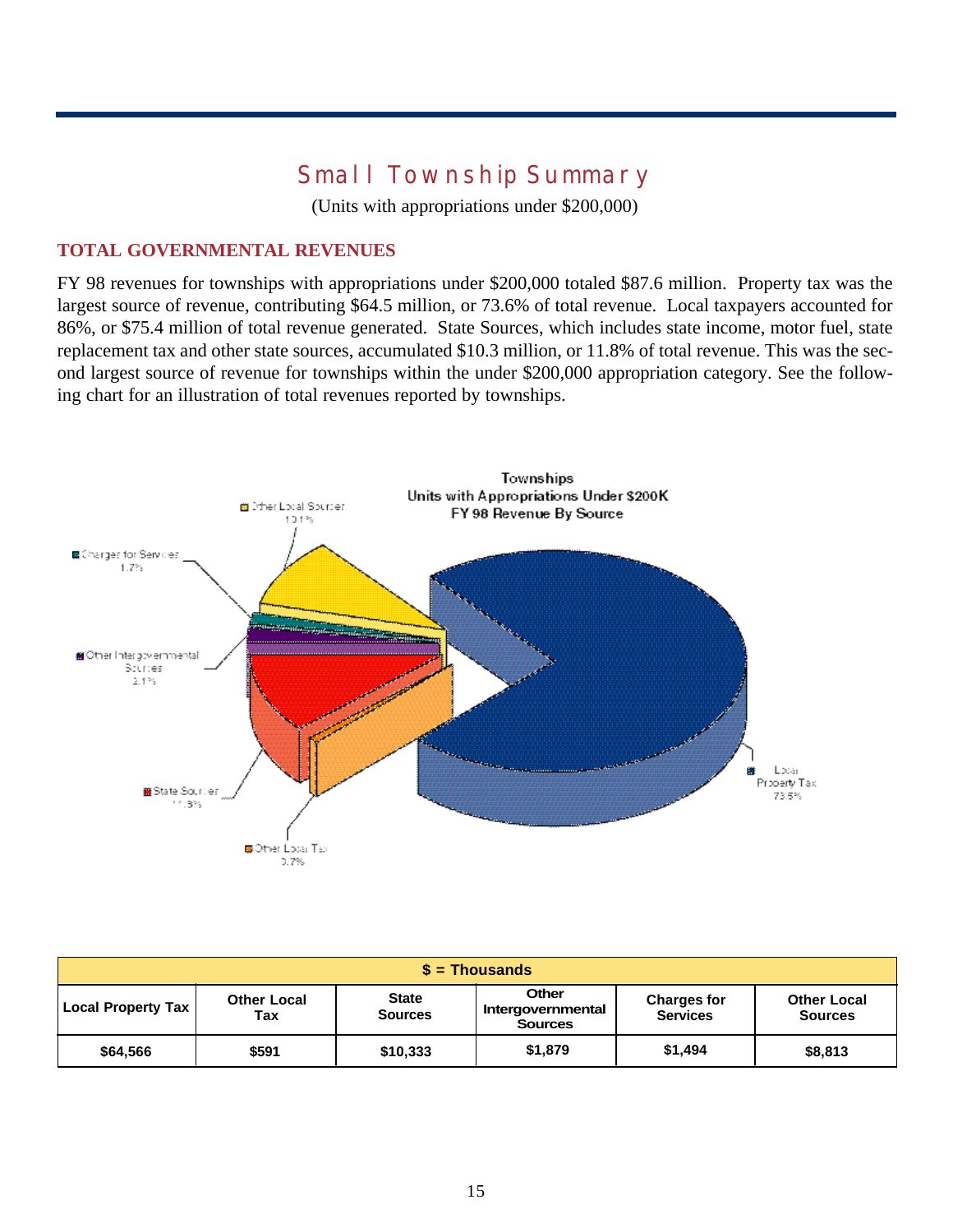## **TOTAL GOVERNMENTAL EXPENDITURES**

FY 98 expenditures for townships with appropriations under \$200,000 totaled \$74.8 million. General Government was the largest source of spending with \$38.1 million or 50.9% of total expenditures. Townships have two primary functions: public works and public assistance. Public works accounted for 40.1%, or \$30 million of total expenditures. Health and welfare totaled \$1.3 million, or 1.8% of expenditures. See the following chart for an illustration of expenditures, reported by townships.



|                       | $$ =$ Thousands                |                                        |                    |                               |       |                                       |         |  |  |  |  |
|-----------------------|--------------------------------|----------------------------------------|--------------------|-------------------------------|-------|---------------------------------------|---------|--|--|--|--|
| General<br>Government | <b>Public</b><br><b>Safety</b> | <b>Public Works/</b><br>Transportation | Health/<br>Welfare | Culture/<br><b>Recreation</b> |       | Development Debt Service Expenditures | Other   |  |  |  |  |
| \$38,108              | \$913                          | \$30,004                               | \$1,354            | \$397                         | \$647 | \$2,340                               | \$1,130 |  |  |  |  |

## **FY 98 GOVERNMENTAL FUND BALANCE**

The FY 98 ending fund balance for townships with appropriations under \$200,000 was \$99.2 million, an increase of \$6.5 million, or 7.11% over the beginning fund balance.

## **GOVERNMENTAL & PROPRIETARY DEBT**

Outstanding debt for townships with appropriations under \$200,000 at the end of FY 98 was \$3.6 million, an increase in debt of \$714,000, or 24.57% from the beginning of FY 98. Twenty-six townships, which had no debt in FY 97, incurred debt in FY 98. Although total debt increased significantly, the largest amount of debt held by a single government was \$325,000.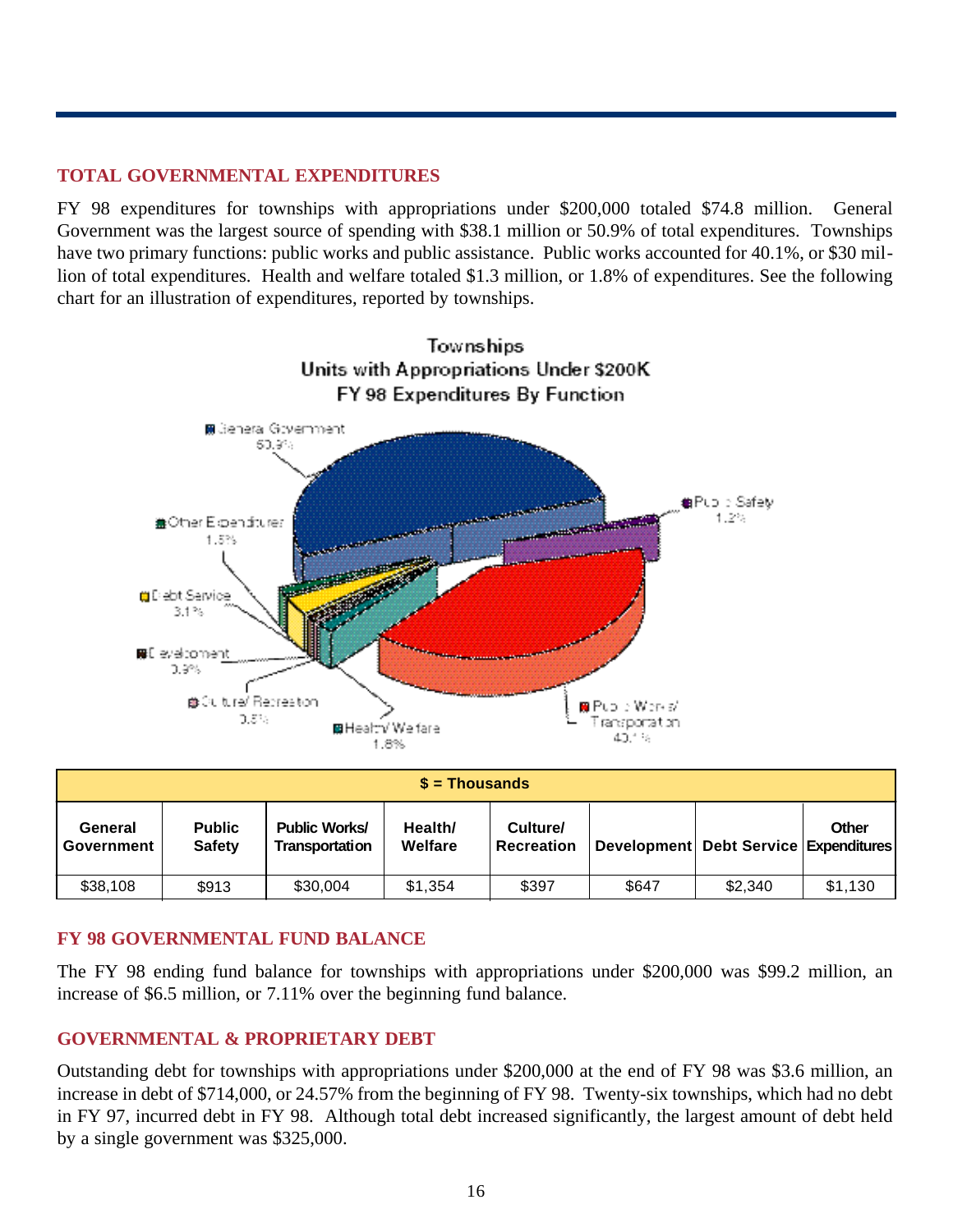# **Fire Protection Districts**

Fire protection districts were created in Illinois in 1927 under the Illinois Fire Protection District Act<sup>6</sup>. They were created to promote and protect the health, safety, welfare and convenience of the public. Fire protection districts promote fire prevention, protection, and control services for the people residing within its boundaries. In addition, the district may be called upon to assist with underwater recovery of drowning victims or provide ambulance services.

Fire protection districts may levy taxes and issue bonds. Districts are allowed a total debt limit of only 5.75% of their Equalized Assessed Valuation (EAV).

Data Summaries have been produced for all fire protection districts that have an appropriation over \$200,000.

## **FISCAL YEAR 98 DATASET**

The following data analysis contains summary data for 732 fire protection districts of the 808 that submitted an Annual Financial Report to the Comptroller for FY 98.

Of the 732 reporting fire protection districts, 201 had an appropriation over \$200,000 and 534 had an appropriation under \$200,000.

| <b>Fund Type</b>                           | <b>Amount</b>   |  |  |
|--------------------------------------------|-----------------|--|--|
| Total Governmental Revenues                | \$244.8 million |  |  |
| <b>Total Governmental Expenditures</b>     | \$247.2 million |  |  |
| FY 98 Governmental fund Balance            | \$168.6 million |  |  |
| <b>Governmental &amp; Proprietary Debt</b> | \$107.5 million |  |  |

*See the following charts for illustration of total revenues and expenditures reported by fire protection districts.*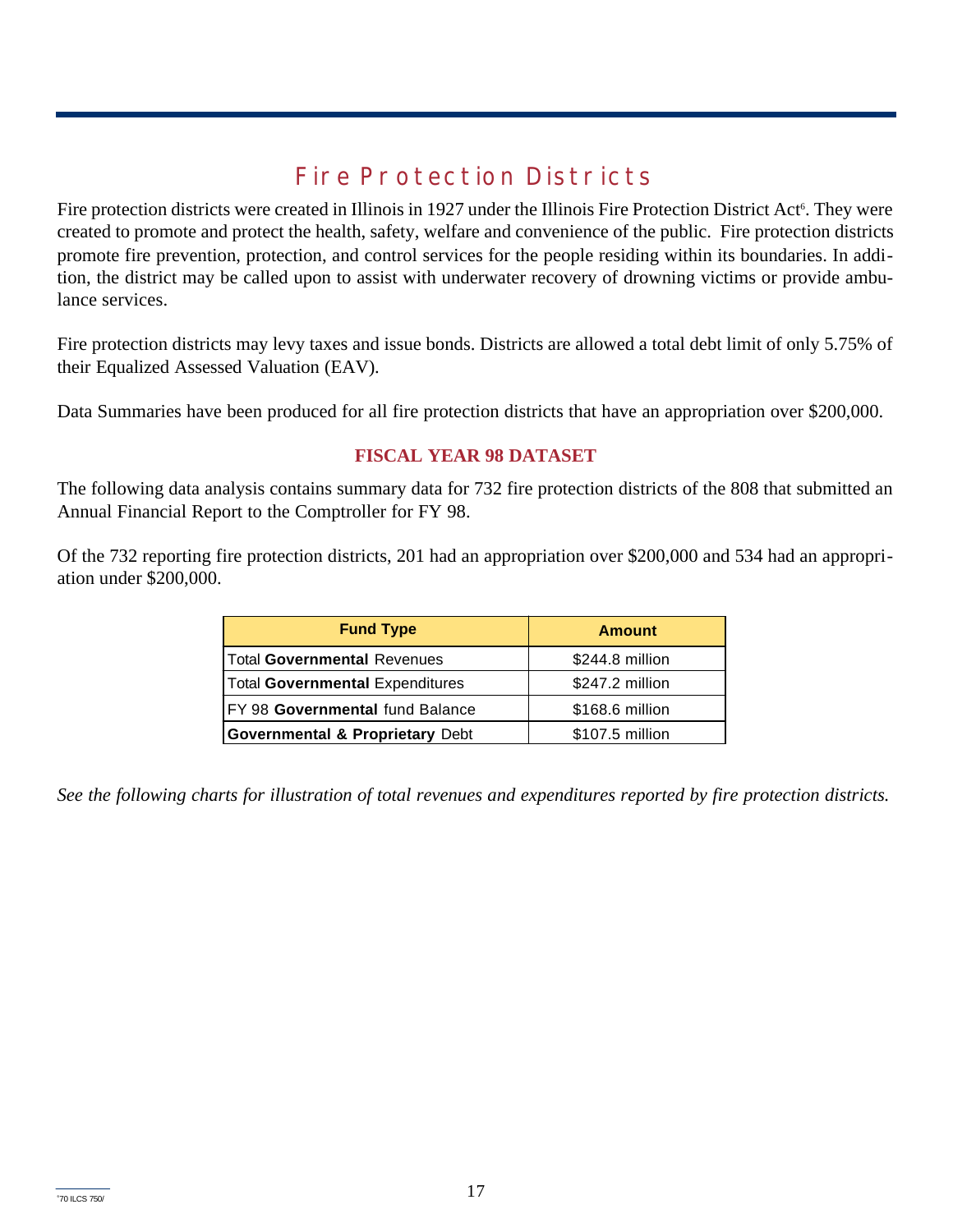

| $$ =$ Thousands           |                           |                                |                                                     |                                       |                                      |  |  |  |  |  |
|---------------------------|---------------------------|--------------------------------|-----------------------------------------------------|---------------------------------------|--------------------------------------|--|--|--|--|--|
| <b>Local Property Tax</b> | <b>Other Local</b><br>Tax | <b>State</b><br><b>Sources</b> | <b>Other</b><br>Intergovernmental<br><b>Sources</b> | <b>Charges for</b><br><b>Services</b> | <b>Other Local</b><br><b>Sources</b> |  |  |  |  |  |
| \$206,368                 | \$486                     | \$7,357                        | \$1,116                                             | \$7,848                               | \$21,676                             |  |  |  |  |  |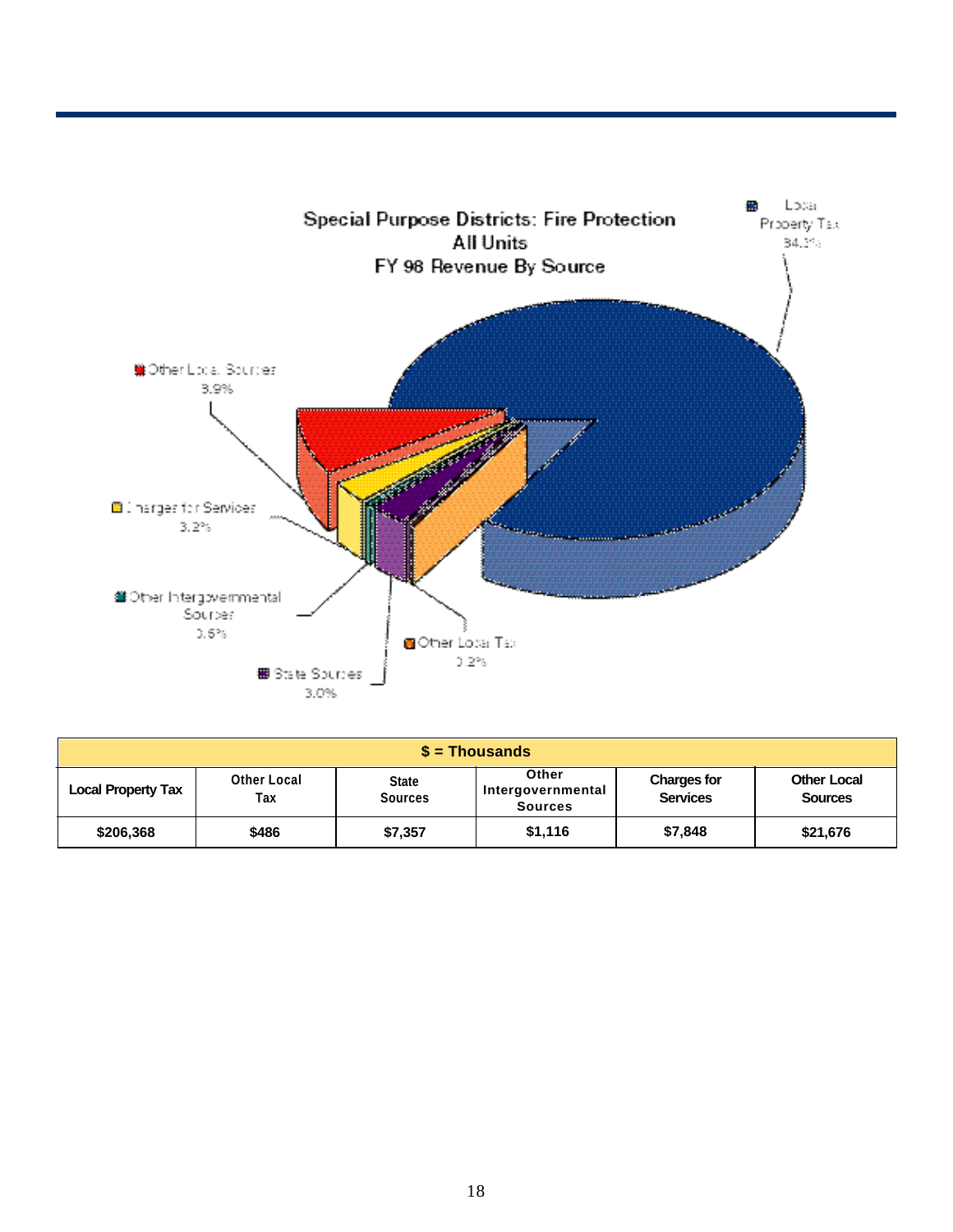

| $$ =$ Thousands       |                                |                                        |                    |                               |         |                                           |         |  |  |  |
|-----------------------|--------------------------------|----------------------------------------|--------------------|-------------------------------|---------|-------------------------------------------|---------|--|--|--|
| General<br>Government | <b>Public</b><br><b>Safety</b> | <b>Public Works/</b><br>Transportation | Health/<br>Welfare | Culture/<br><b>Recreation</b> |         | Development   Debt Service   Expenditures | Other   |  |  |  |
| \$53,215              | \$162,067                      | \$77                                   | \$1,821            | \$2                           | \$8,448 | \$15.045                                  | \$6,610 |  |  |  |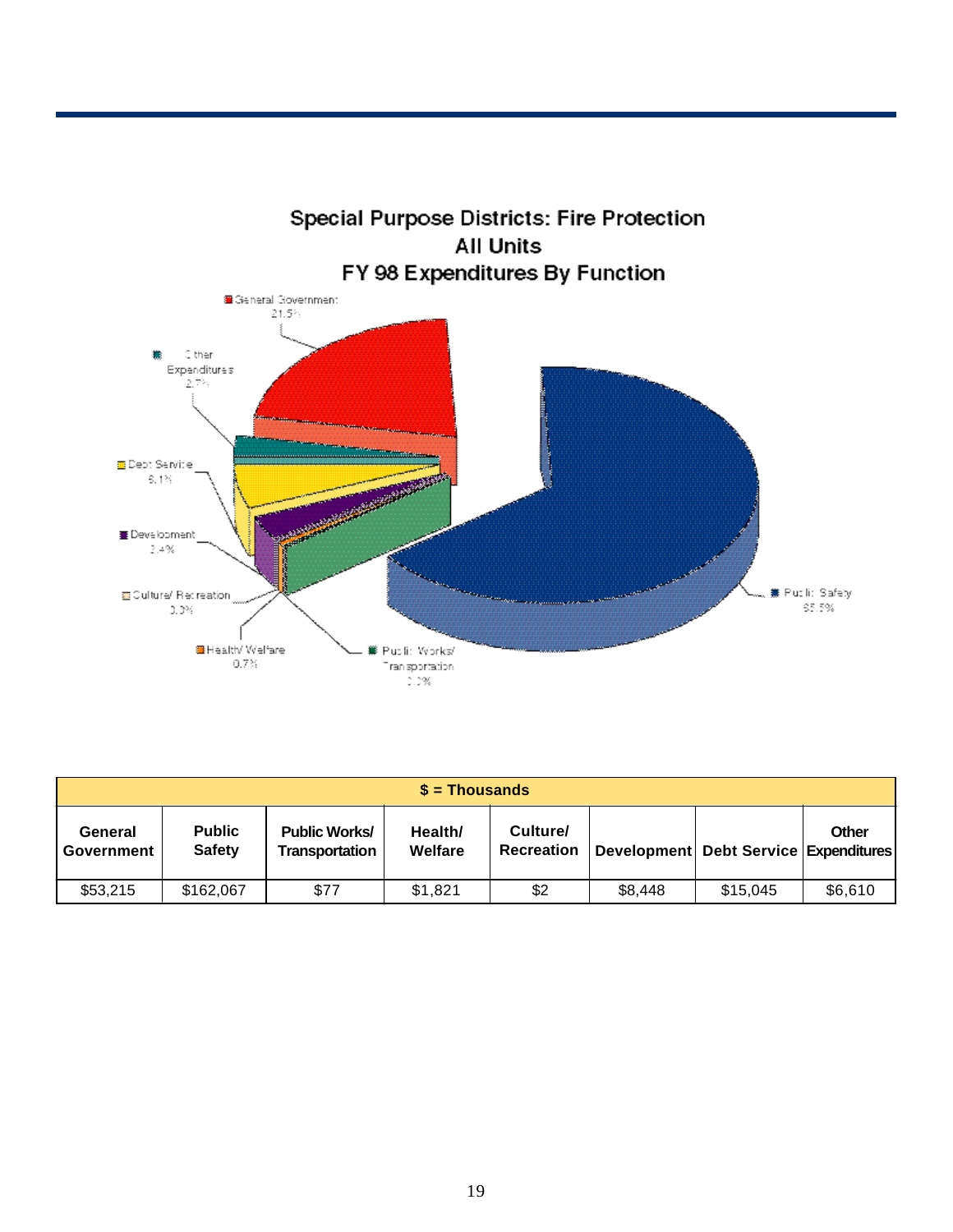# **Small Fire Protection District Summary**

(Units with appropriations under \$200,000)

#### **TOTAL GOVERNMENTAL REVENUES**

FY 98 revenues for fire protection districts with appropriations under \$200,000 totaled \$41.5 million. Fire protection districts were heavily dependent on property tax and received minimal revenues from other sources. Revenues from local taxpayers comprised 94%, or \$37.8 million of total revenues. Of that, 80.7%, or \$33.5 million was generated from property taxes. The remaining 6% of total revenue came from state sources, primarily replacement taxes.

Fire protection districts are also dependent on revenues generated through charges for services, which include but are not limited to, ambulance and paramedic services.

*See the following chart for an illustration of total revenues reported by fire protection districts.*



| $\sqrt{s}$ = Thousands    |                           |                                |                                              |                                       |                                      |  |  |  |  |
|---------------------------|---------------------------|--------------------------------|----------------------------------------------|---------------------------------------|--------------------------------------|--|--|--|--|
| <b>Local Property Tax</b> | <b>Other Local</b><br>Tax | <b>State</b><br><b>Sources</b> | Other<br>Intergovernmental<br><b>Sources</b> | <b>Charges for</b><br><b>Services</b> | <b>Other Local</b><br><b>Sources</b> |  |  |  |  |
| \$33,543                  | \$162                     | \$2,193                        | \$371                                        | \$984                                 | \$4,286                              |  |  |  |  |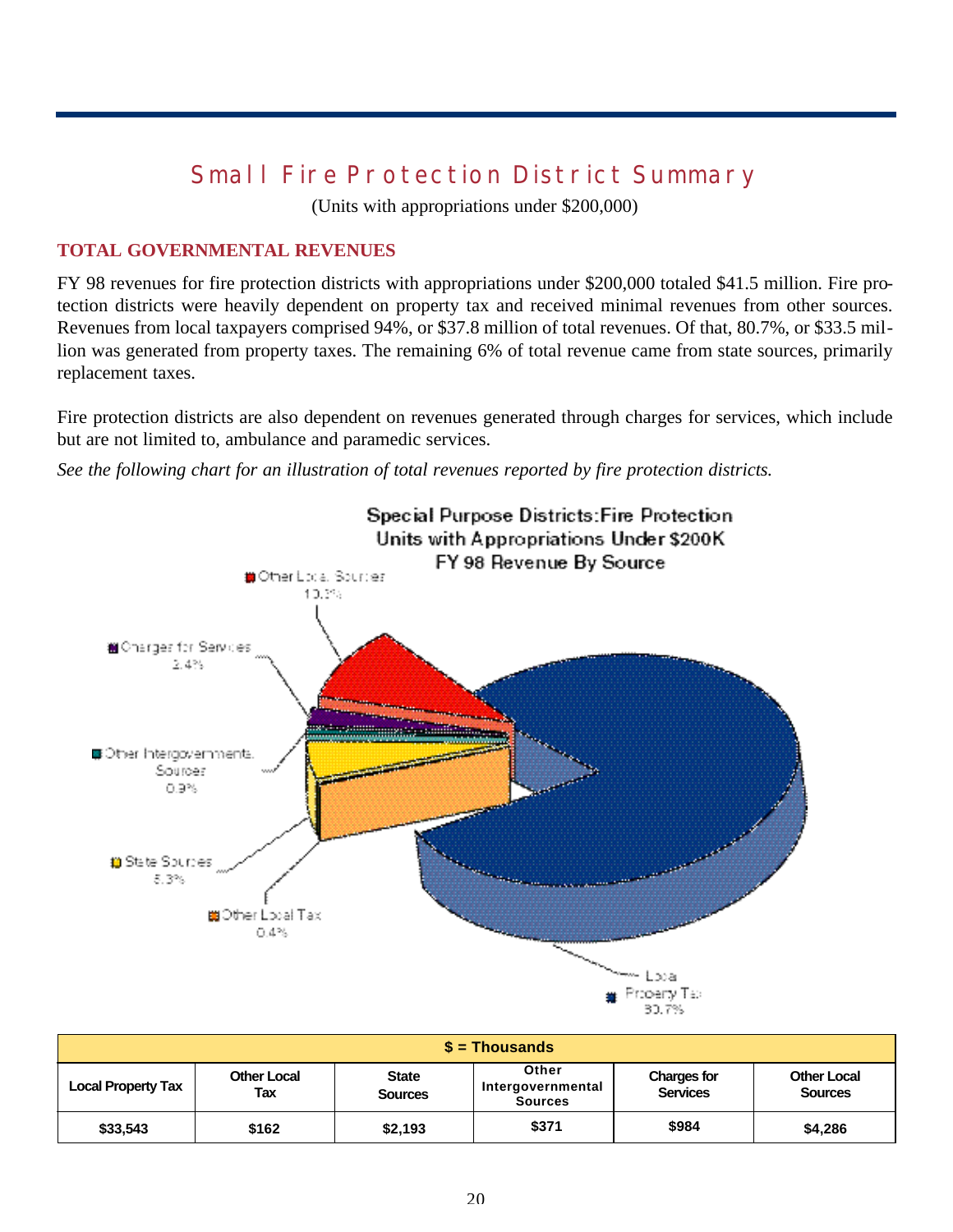## **TOTAL GOVERNMENTAL EXPENDITURES**

FY 98 expenditures for fire protections districts with appropriations under \$200,000 totaled \$39.1 million. Public safety comprised 60% or \$23.6 million of total expenditures; \$9.3 million, or 24% was spent on General Government. Of the 533 fire protection districts with appropriations under \$200,000, fewer than 70, or only 13%, reported expenditures for more than one function.

*See the following chart for an illustration of total expenditures reported by fire protections districts.*



|                       | $s =$ Thousands                |                                        |                    |                               |       |                                           |              |  |  |  |  |
|-----------------------|--------------------------------|----------------------------------------|--------------------|-------------------------------|-------|-------------------------------------------|--------------|--|--|--|--|
| General<br>Government | <b>Public</b><br><b>Safety</b> | <b>Public Works/</b><br>Transportation | Health/<br>Welfare | Culture/<br><b>Recreation</b> |       | Development   Debt Service   Expenditures | <b>Other</b> |  |  |  |  |
| \$9,392               | \$23,652                       | \$31                                   | \$817              | \$2                           | \$210 | \$3,442                                   | \$1,577      |  |  |  |  |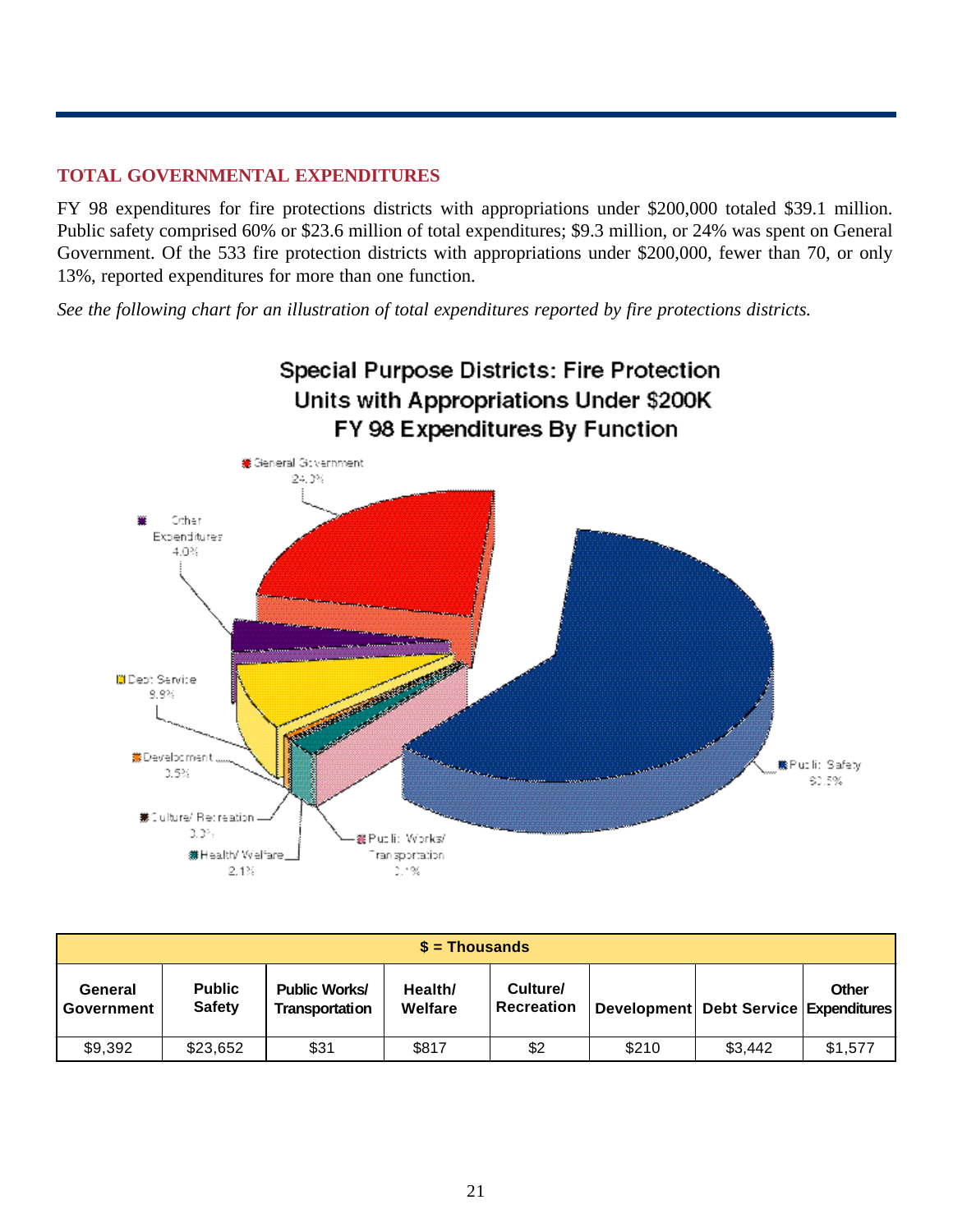## **FY 98 GOVERNMENTAL FUND BALANCE**

The FY 98 ending fund balance for fire protection districts with appropriations under \$200,000 was \$29.9 million, an increase of \$5 million, or 20% over the beginning fund balance.

Despite this large overall increase, 21 of 64 units that have negative fund balances are fire protections districts. A negative fund balance generally indicates fiscal stress. Many of these fire protection districts, however, have negative fund balances due to extremely high capital costs for fire trucks and other expensive equipment.

## **GOVERNMENTAL & PROPRIETARY DEBT**

Outstanding debt for fire protection districts with appropriations under \$200,000 at the end of FY 98 was \$21.7 million, a decrease of \$1.8 million, or 7.8% from the beginning of FY 98.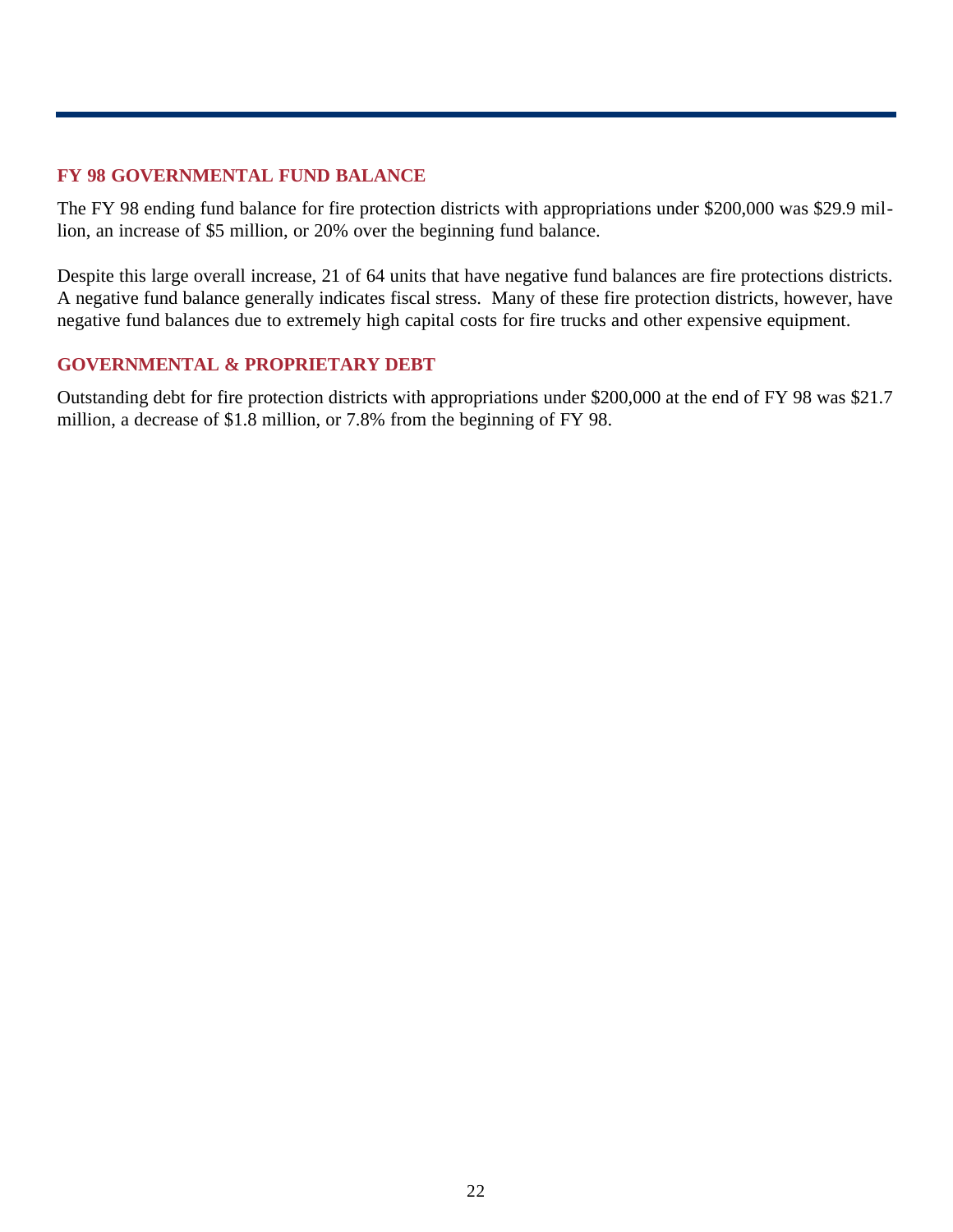## **Park Districts**

Illinois park districts were designed to provide a wide range of recreational programs and facilities including: athletic fields, aquariums, elevated pleasure highways, golf courses, harbor facilities, historical museums and libraries, playgrounds, skating rinks, swimming pools, tennis courts and zoos.<sup>7</sup>

Park districts are organized in any territory with a population under 500,000. Stipulations apply to territories whose boundaries supersede municipal boundaries. Municipalities and townships that have authority to create legislative bodies may create park districts.

Data Summaries have been produced for all Park Districts that have an appropriation over \$200,000.

#### **FISCAL YEAR 98 DATASET**

The following data analysis contains summary data for 295 park districts of the 314 that submitted an Annual Financial Report to the Office of the Comptroller for FY 98.

Of the 294 reporting park districts, 201 had an appropriation over \$200,000 and 93 had an appropriation under \$200,000.

| <b>Fund Type</b>                           | <b>Amount</b>    |
|--------------------------------------------|------------------|
| <b>Total Governmental Revenues</b>         | \$990 million    |
| <b>Total Governmental Expenditures</b>     | \$1.2 billion    |
| FY 98 Governmental Fund Balance            | \$789 million    |
| <b>Governmental &amp; Proprietary Debt</b> | billion<br>\$1.4 |

*See the following charts for an illustration of total revenues and expenditures reported by park districts.* 

<sup>7</sup>As defined in the Park District Code, 70 ILCS 1205/8 through 11.1.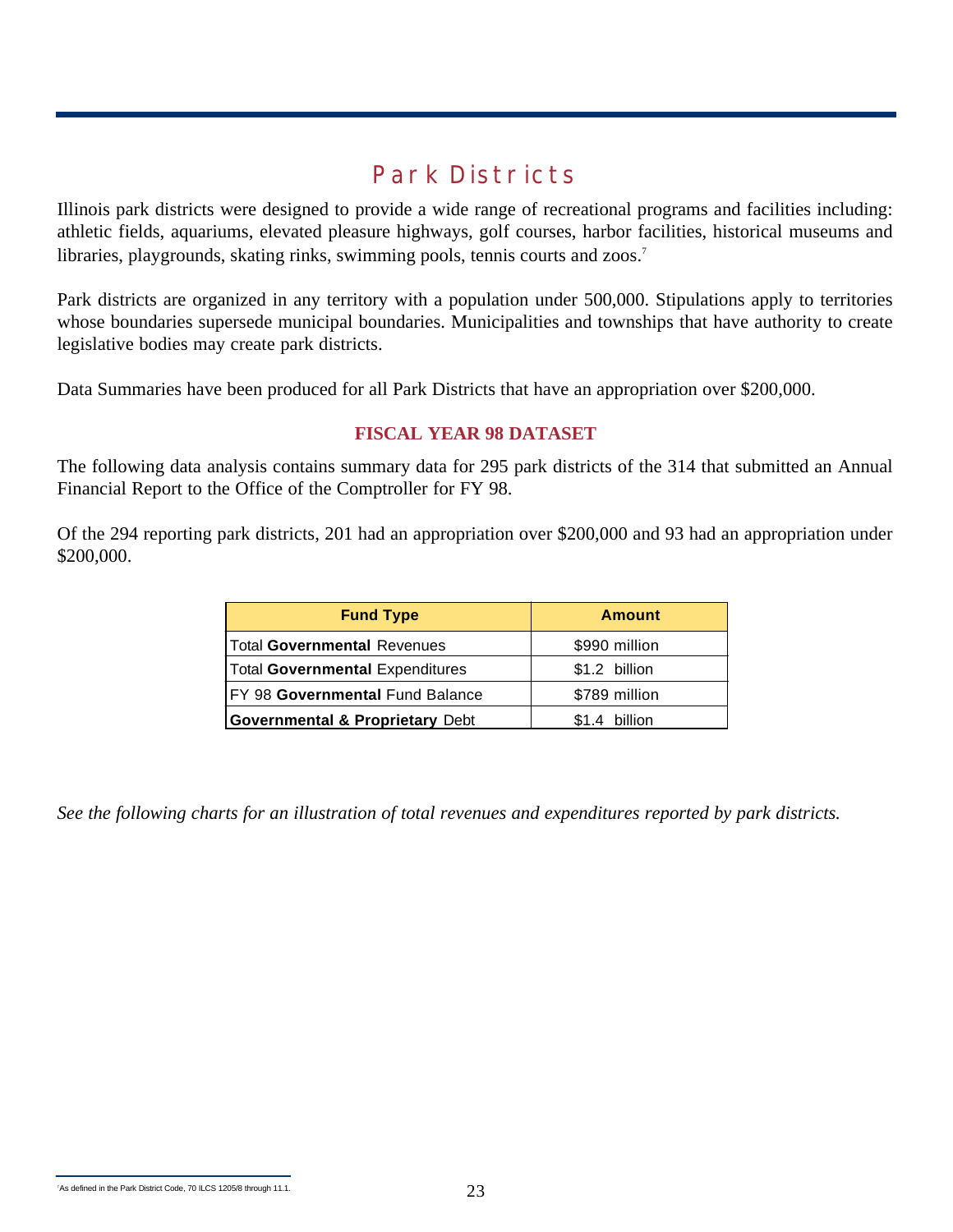

| $$ =$ Thousands           |                    |                                |                                              |                                       |                                      |  |  |  |  |
|---------------------------|--------------------|--------------------------------|----------------------------------------------|---------------------------------------|--------------------------------------|--|--|--|--|
| <b>Local Property Tax</b> | Other Local<br>Tax | <b>State</b><br><b>Sources</b> | Other<br>Intergovernmental<br><b>Sources</b> | <b>Charges for</b><br><b>Services</b> | <b>Other Local</b><br><b>Sources</b> |  |  |  |  |
| \$583,048                 | \$1,164            | \$64,702                       | \$10,178                                     | \$213,661                             | \$117,520                            |  |  |  |  |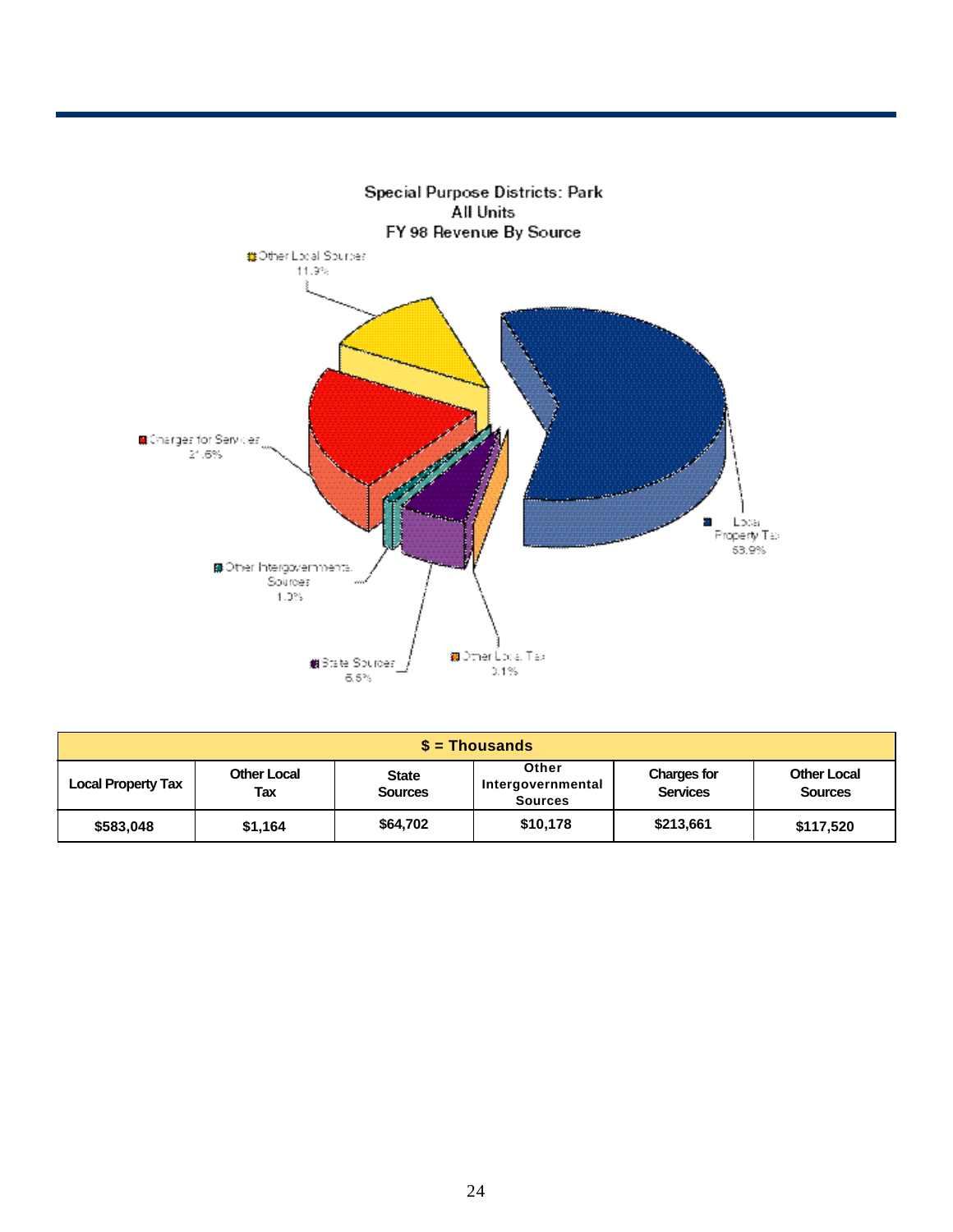

|                       | $s =$ Thousands                |                                        |                    |                               |          |                                           |          |  |  |  |  |
|-----------------------|--------------------------------|----------------------------------------|--------------------|-------------------------------|----------|-------------------------------------------|----------|--|--|--|--|
| General<br>Government | <b>Public</b><br><b>Safety</b> | <b>Public Works/</b><br>Transportation | Health/<br>Welfare | Culture/<br><b>Recreation</b> |          | Development   Debt Service   Expenditures | Other    |  |  |  |  |
| \$181,412             | \$2,762                        | \$11.264                               | \$6.807            | \$673,481                     | \$71.731 | \$233,287                                 | \$16,514 |  |  |  |  |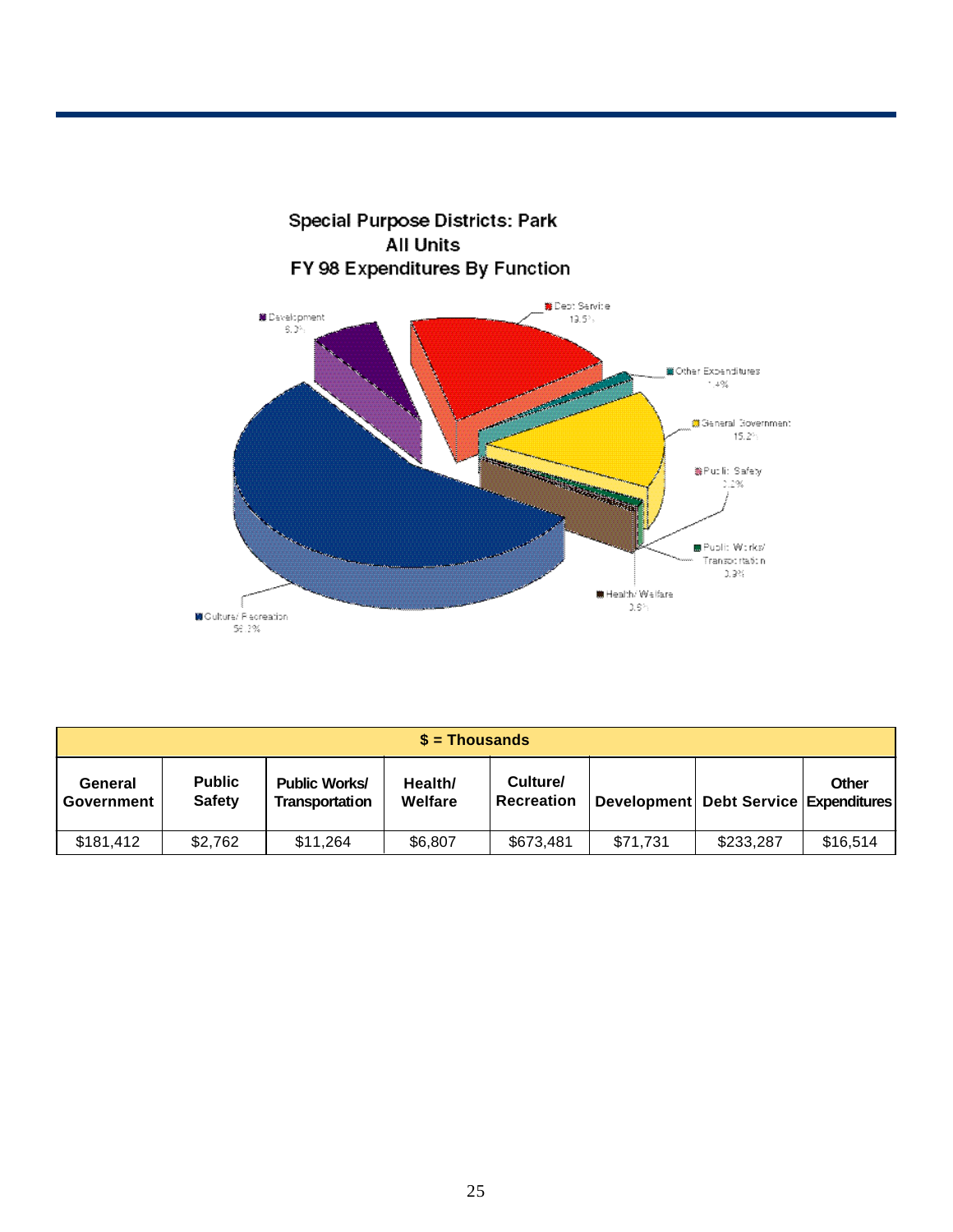# **Small Park District Summary**

(Units with appropriations under \$200,000)

## **TOTAL GOVERNMENTAL REVENUES**

FY 98 revenues for park districts with an appropriation under \$200,000 totaled \$7.5 million. Nearly 80% of park district revenues were collected from local sources. The majority of the revenues collected came from property taxes. Park Districts collected over \$4.8 million in property taxes during FY 98, accounting for 64% of total revenues. The second highest source of revenue was Other Local Sources, accounting for 15% of revenues collected. The \$1.1 million collected from other local sources included sales, utility, replacement, income, and replacement taxes.

*See the following chart for an illustration of total revenues reported by park districts.* 



| $s =$ Thousands           |                           |                                |                                              |                                       |                                      |  |  |  |  |
|---------------------------|---------------------------|--------------------------------|----------------------------------------------|---------------------------------------|--------------------------------------|--|--|--|--|
| <b>Local Property Tax</b> | <b>Other Local</b><br>Tax | <b>State</b><br><b>Sources</b> | Other<br>Intergovernmental<br><b>Sources</b> | <b>Charges for</b><br><b>Services</b> | <b>Other Local</b><br><b>Sources</b> |  |  |  |  |
| \$4,822                   | \$92                      | \$461                          | \$276                                        | \$733                                 | \$1,126                              |  |  |  |  |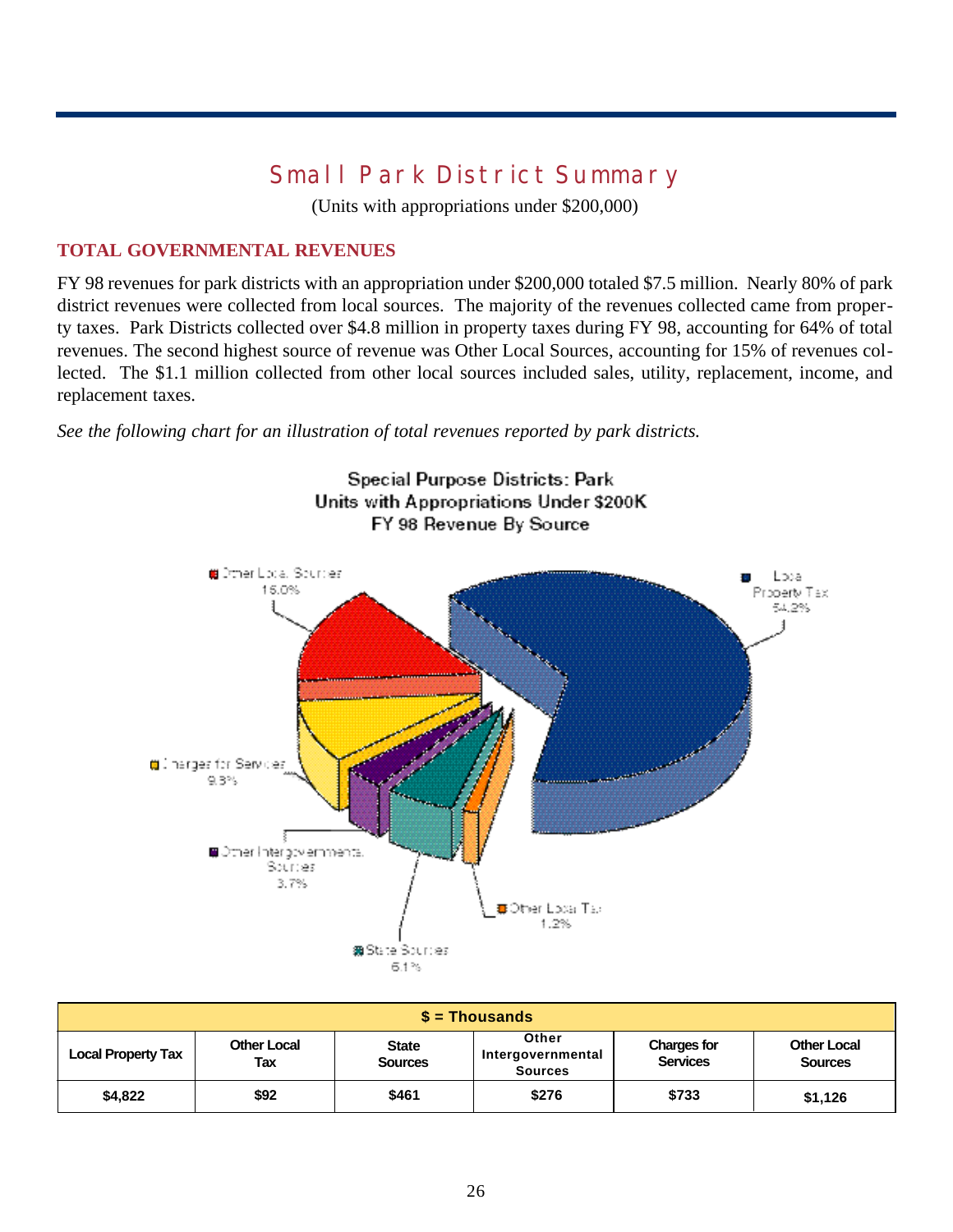## **TOTAL GOVERNMENTAL EXPENDITURES**

During FY 98, park districts spent \$7.4 million. The largest area of programmatic spending was Culture and Recreation, accounting for 45.7% of park district expenditures. The \$3.3 million expended among culture and recreation includes activities maintained for the benefit of residents and visitors of park districts. More than \$2 million went to general government or expenses for the legislative branch of government. Debt Service accounted for 11% of park district expenditures.

*See the following chart for an illustration of expenditures reported by park districts.* 



| $$ =$ Thousands       |                                |                                        |                    |                               |       |                                       |       |  |
|-----------------------|--------------------------------|----------------------------------------|--------------------|-------------------------------|-------|---------------------------------------|-------|--|
| General<br>Government | <b>Public</b><br><b>Safety</b> | <b>Public Works/</b><br>Transportation | Health/<br>Welfare | Culture/<br><b>Recreation</b> |       | Development Debt Service Expenditures | Other |  |
| \$2,067               | \$21                           | \$257                                  | \$556              | \$3,398                       | \$192 | \$835                                 | \$111 |  |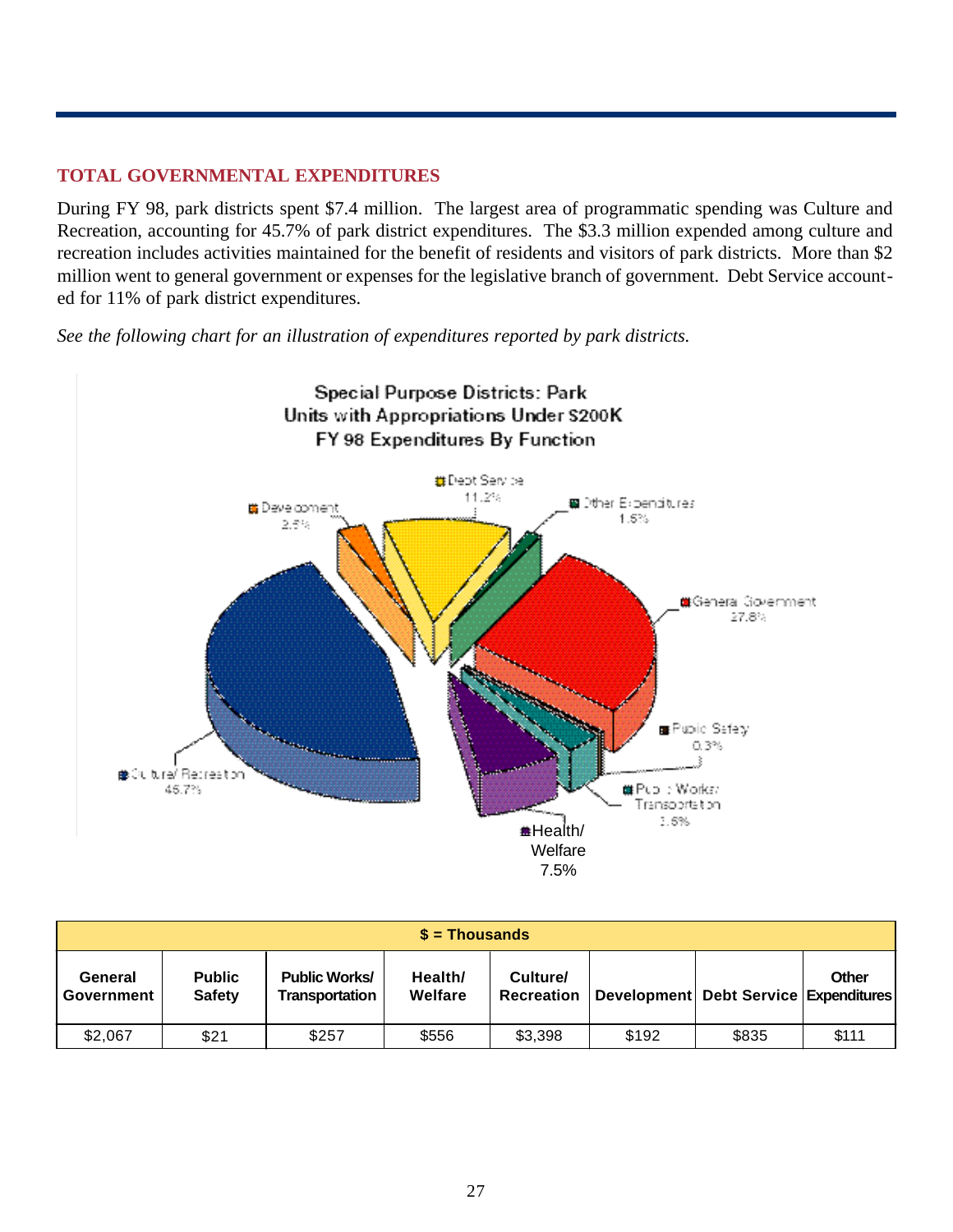## **TOTAL GOVERNMENTAL FUND BALANCE**

At the end of FY 98, park districts reported an ending fund balance of \$6.7 million, a 5.3% increase from the fund balance reported at the beginning of the year.

## **GOVERNMENTAL & PROPRIETARY DEBT**

FY 98 ended with park districts reporting \$2.5 million in governmental and proprietary debt. Total park district debt increased more than 9% during FY 98.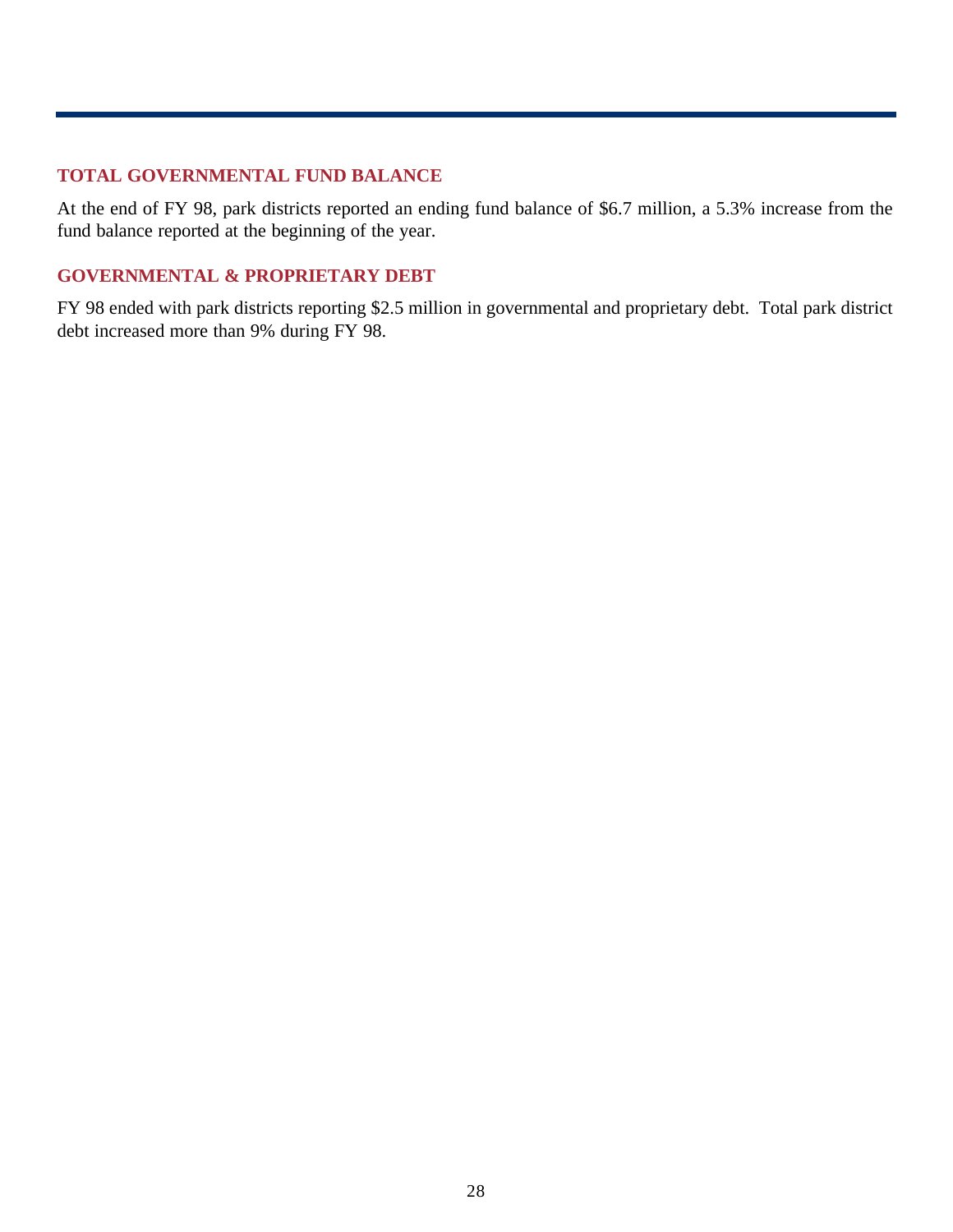# **Public Library Districts**

Public libraries were created to provide general education in public institutions throughout the state of Illinois. Library districts can be created if 100 or more of the voters in an area without a local library petition the circuit court of the county, or if 100 voters within a municipality, township or county petition to cause a popular vote by the residents of the named area.

A seven-member board of trustees governs each public library district. Trustees are elected unless a referendum is passed, allowing for their appointment by the presiding county officer.

Public library districts have the power of eminent domain and the authority to levy taxes and issue bonds. Taxes may be levied for the establishment, maintenance, and support of a public library within its district, or for the purpose of contracting library services.

A substantial number of library districts are components of municipal, county, or township governments. The financial data for component library districts is included in the Annual Financial Report submitted to the Comptroller by the primary unit of government. Statutory and general accounting standards greatly affect the total number of reporting libraries.

Data Summaries have been produced for all Library Districts that have an appropriation over \$200,000.

## **FISCAL YEAR 98 DATASET**

The following analysis contains summary data for 284 public library districts of the 293 that submitted an FY 98 Annual Financial Report to the Comptroller.

Of the 284 reporting public library districts, 142 had an appropriation over \$200,000 and 142 had an appropriation under \$200,000.

| <b>Fund Type</b>                           | <b>Amount</b>   |
|--------------------------------------------|-----------------|
| <b>Total Governmental Revenues</b>         | \$174.9 million |
| <b>Total Governmental Expenditures</b>     | \$198.7 million |
| FY 98 Governmental fund Balance            | \$151.7 million |
| <b>Governmental &amp; Proprietary Debt</b> | \$155.0 million |

*See following charts for illustration of total revenues and expenditures reported by public library districts.*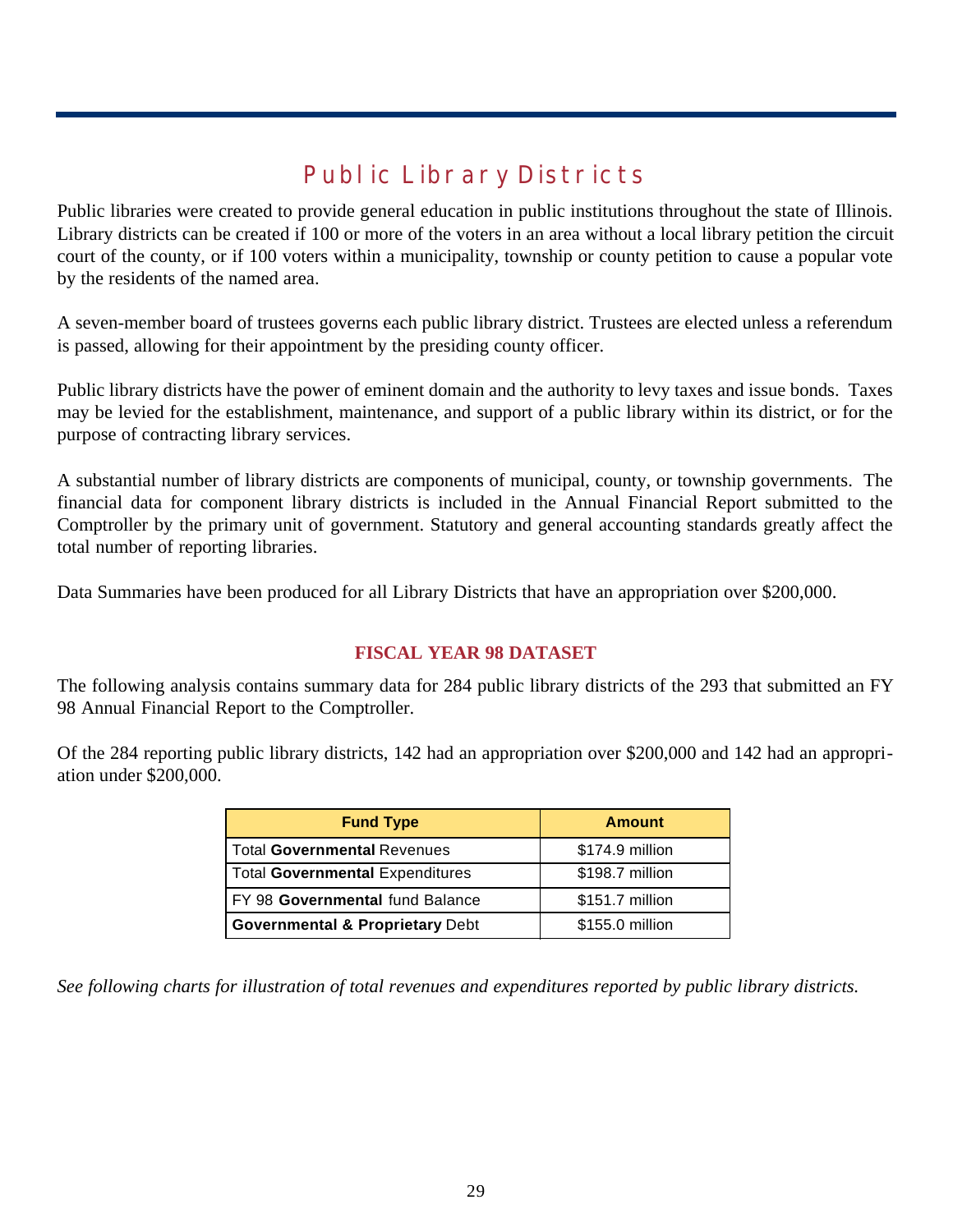

| $s =$ Thousands           |                           |                                |                                              |                                       |                                      |  |  |  |  |
|---------------------------|---------------------------|--------------------------------|----------------------------------------------|---------------------------------------|--------------------------------------|--|--|--|--|
| <b>Local Property Tax</b> | <b>Other Local</b><br>Tax | <b>State</b><br><b>Sources</b> | Other<br>Intergovernmental<br><b>Sources</b> | <b>Charges for</b><br><b>Services</b> | <b>Other Local</b><br><b>Sources</b> |  |  |  |  |
| \$140,133                 | \$3                       | \$10,326                       | \$1,366                                      | \$1,516                               | \$21,572                             |  |  |  |  |

Special Purpose Districts: Library All Units FY 98 Expenditures By Function



| $s =$ Thousands       |                                |                                               |                    |                               |          |                                       |         |  |
|-----------------------|--------------------------------|-----------------------------------------------|--------------------|-------------------------------|----------|---------------------------------------|---------|--|
| General<br>Government | <b>Public</b><br><b>Safety</b> | <b>Public Works/</b><br><b>Transportation</b> | Health/<br>Welfare | Culture/<br><b>Recreation</b> |          | Development Debt Service Expenditures | Other   |  |
| \$50,055              | \$0                            | \$997                                         | \$229              | \$117,219                     | \$10,097 | \$14.098                              | \$6,037 |  |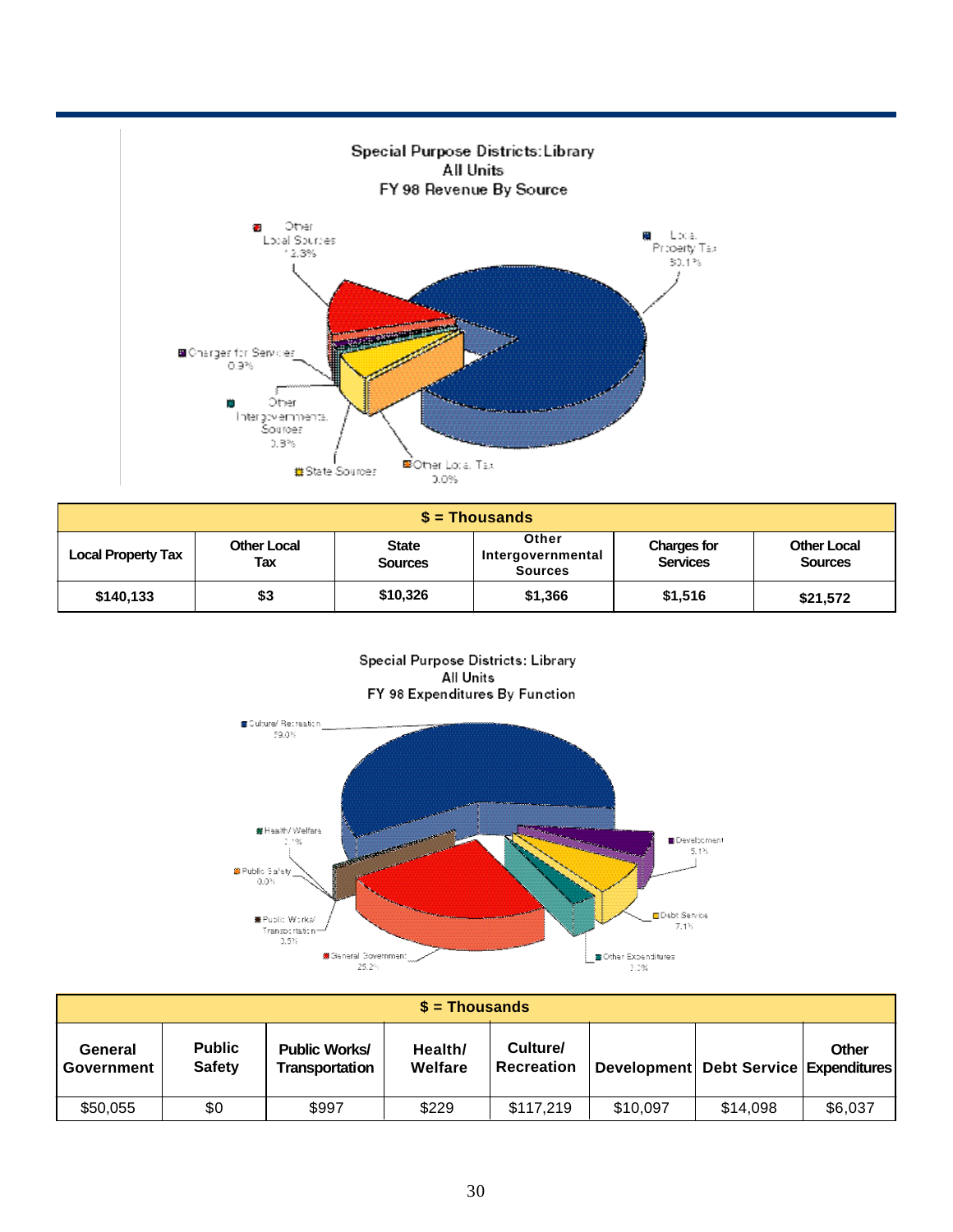# **Small Public Library District Summary**

**(Units with appropriations under \$200,000)**

## **TOTAL GOVERNMENTAL REVENUES**

The total revenue for public library districts, with appropriations under \$200,000 in FY 98, was \$14.2 million. \$9.9 million or 69.9% of the total revenues collected by public library districts came from property taxes. Other local sources, including licenses, permits, fines, interest, and miscellaneous, comprised 15.3%, or \$2.2 million of governmental revenues collected. State Sources, totaling more than \$1.7 million of total revenues, also served as a significant source of public library revenues.

*See the following chart for an illustration of total revenues reported by library districts.* 



| $s =$ Thousands           |                           |                                |                                              |                                       |                                      |  |  |  |  |
|---------------------------|---------------------------|--------------------------------|----------------------------------------------|---------------------------------------|--------------------------------------|--|--|--|--|
| <b>Local Property Tax</b> | <b>Other Local</b><br>Tax | <b>State</b><br><b>Sources</b> | Other<br>Intergovernmental<br><b>Sources</b> | <b>Charges for</b><br><b>Services</b> | <b>Other Local</b><br><b>Sources</b> |  |  |  |  |
| \$9,973                   | \$3                       | \$1,782                        | \$204                                        | \$109                                 | \$2,189                              |  |  |  |  |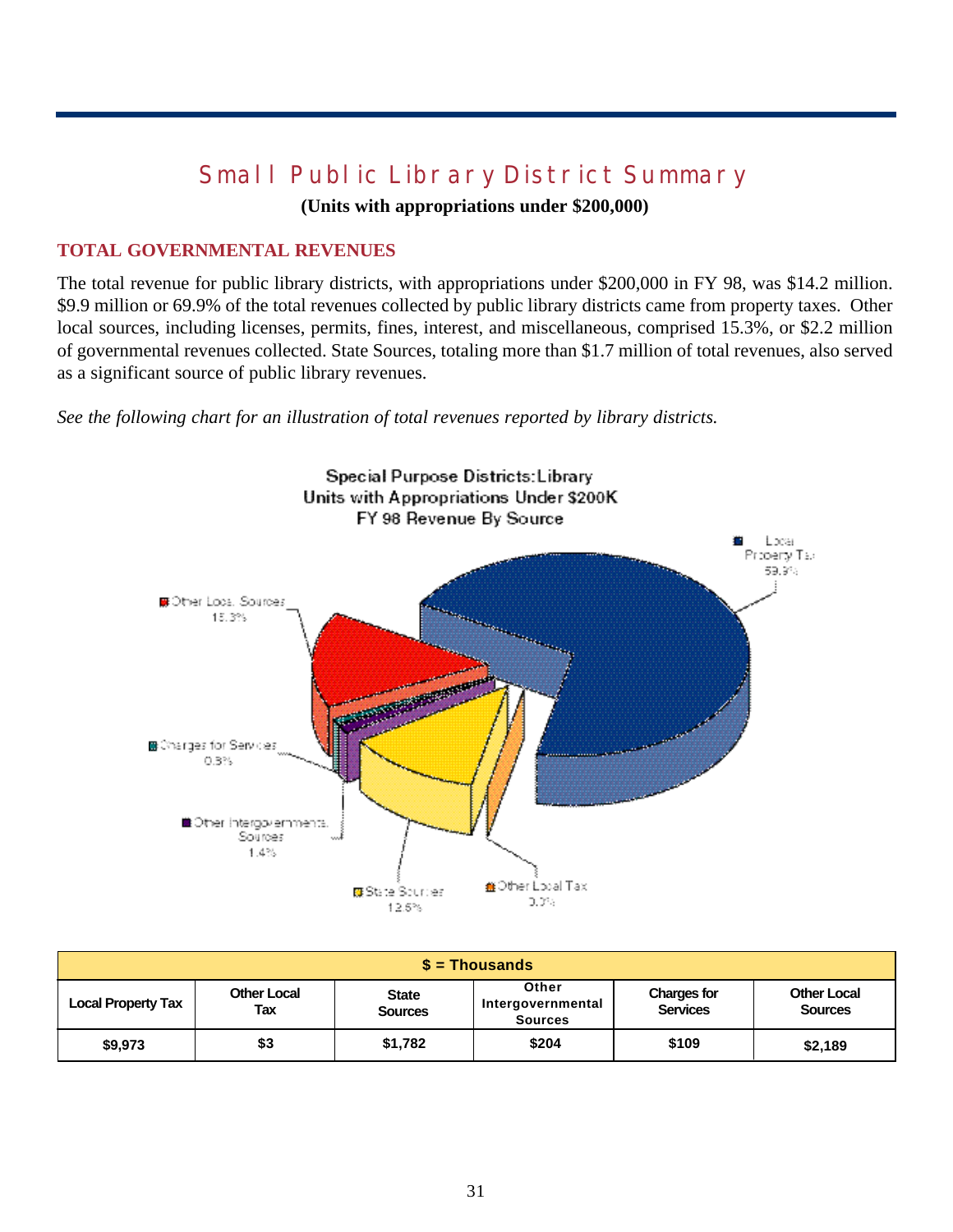## **TOTAL GOVERNMENTAL EXPENDITURES**

The total expenditures for public library districts with appropriations under \$200,000 in FY 98 was \$13.2 million. The largest function of expenditures included Culture and Recreation, which accounted for 67.7% of expenditures, totaling \$8.9 million. General Government expenditures totaled \$2.4 million or 18.5% for administrative maintenance and library support services. Of the 143 libraries with appropriations under \$200,000, only 6% reported expenditure amounts for more than one function.

*See the following chart for an illustration of total expenditures reported by library districts.* 



| $\$$ = Thousands      |                                |                                               |                    |                               |       |                                       |         |  |
|-----------------------|--------------------------------|-----------------------------------------------|--------------------|-------------------------------|-------|---------------------------------------|---------|--|
| General<br>Government | <b>Public</b><br><b>Safety</b> | <b>Public Works/</b><br><b>Transportation</b> | Health/<br>Welfare | Culture/<br><b>Recreation</b> |       | Development Debt Service Expenditures | Other   |  |
| \$2,441               | \$0                            | \$0                                           | \$148              | \$8,955                       | \$183 | \$481                                 | \$1,019 |  |

## **TOTAL GOVERNMENTAL FUND BALANCE**

The FY 98 ending fund balance for public library districts with appropriations under \$200,000 was \$10.3 million, an increase of 5.6% from the beginning fund balance. This represents a healthy growth in fund balance for FY 98.

#### **GOVERNMENTAL & PROPRIETARY DEBT**

Outstanding debt for public library districts with appropriations under \$200,000 at the end of FY 98 was \$2.1 million, a slight decrease of less than 1% from the beginning of FY 98.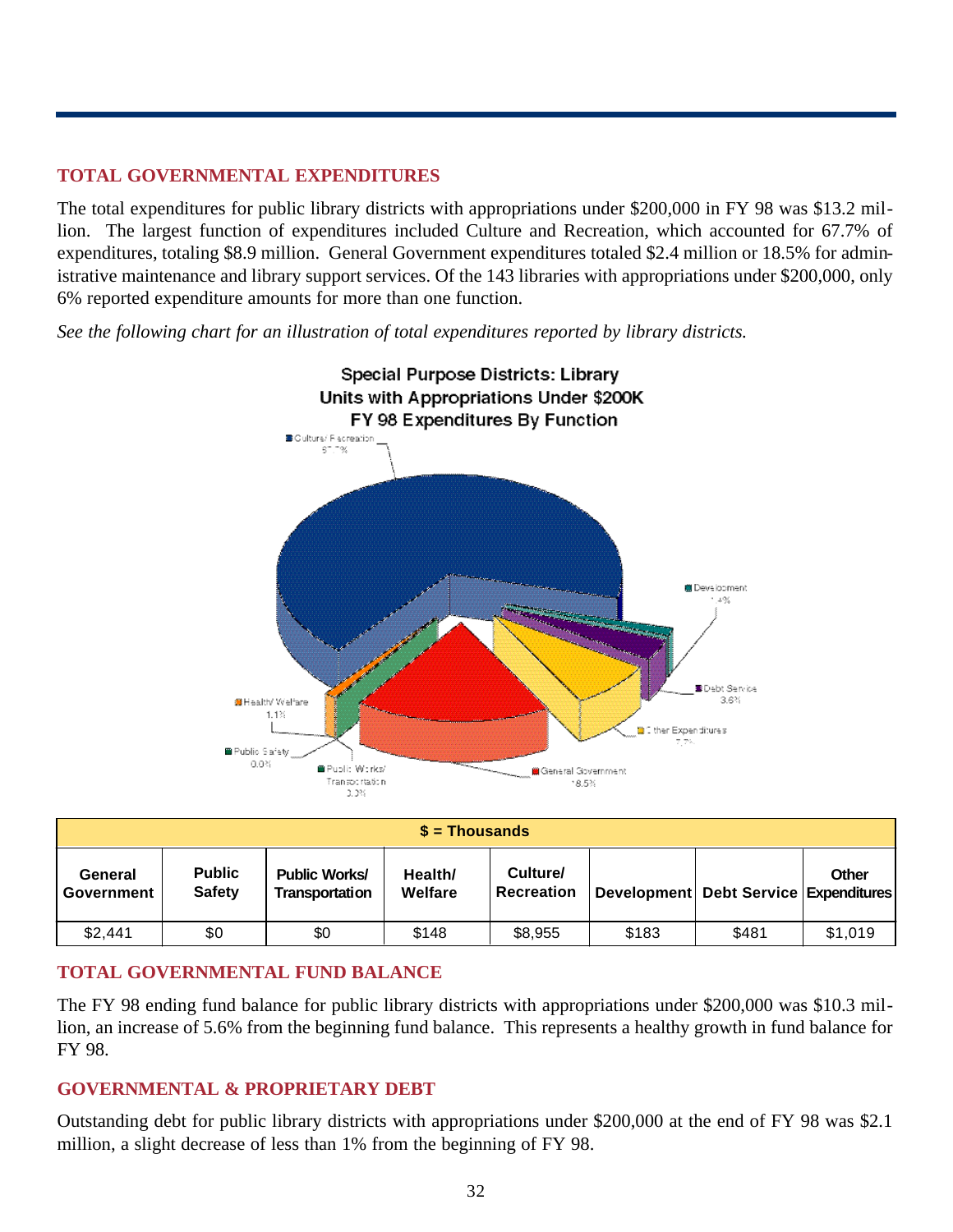# **Special Purpose Districts**

Illinois has more units of local government and special purpose districts than any other state. The Comptroller's Local Government Database contains 3,655 special purpose districts. The wide range of definitions relating to special purpose governments causes some difficulty in obtaining an accurate account of the number of units within the state of Illinois.

Currently, special purpose districts serve a variety of functions for the public. These units of government differ from municipalities, townships, and counties because they provide a single service or group of specific services. They are often created to provide services which municipalities, townships and counties are unable to provide due to financial constraints. Conservation, public health, mass transit, and forest protection are several of the special purpose districts in the Local Government Database.

Special purpose districts are the most unreliable types of government for financial reporting and administrative recording. Many units have annual appropriations of less than \$200,000, resulting in decreased levels of accuracy in financial reporting. Factors such as obtaining the correct number of districts, names of government officials and financial data make efficient collection and analyses of such special purpose districts challenging.

Several larger special purpose governments have been analyzed separate from this report, including fire protection, public library, and park districts. In addition, the Fiscal Responsibility Report Card will not address more than 800 drainage districts due to specific language in the Fiscal Responsibility Report Card Act that requires Report Cards for units of government that collect property tax. Drainage districts receive their revenues from assessments instead of a levy on property. This summary provides information on the remaining 740 special purpose governments.

| Description                        | Total #of Units | #in Summary    |
|------------------------------------|-----------------|----------------|
| Airport Authority                  | 28              | 28             |
| Cemetery District                  | 20              | 18             |
| Conservation District              | 5               | 5              |
| Exposition and Auditorium          | $\mathbf{2}$    | $\overline{2}$ |
| Forest Preserve District           | 12              | 11             |
| Home Equity Program                | з               | з              |
| Hospital District                  | 23              | 20             |
| Mass Transit District              | 10              | я              |
| Mosquito Abatement District        | 17              | 16             |
| Multi-Township Assessment District | 340             | 293            |
| Port District                      | 7               | 6              |
| Public Health District             | 6               | 4              |
| Rescue Squad District              | $\overline{2}$  | $\overline{2}$ |
| River Conservancy District         | 13              | 13             |
| Soil and water Conservation        | 98              | 98.            |
| <b>Special Recreation</b>          | 1               | 1              |
| Street Lighting District           | 23              | 20             |
| Surface Water District             | $\overline{2}$  | $\overline{2}$ |
| T.B. Sanitarium District           | $\overline{2}$  | 1              |
| Water Authority District           | 38              | 37             |
| Total                              | 740             | 589            |

Data Summaries have been produced for all special purpose districts that have an appropriation over \$200,00.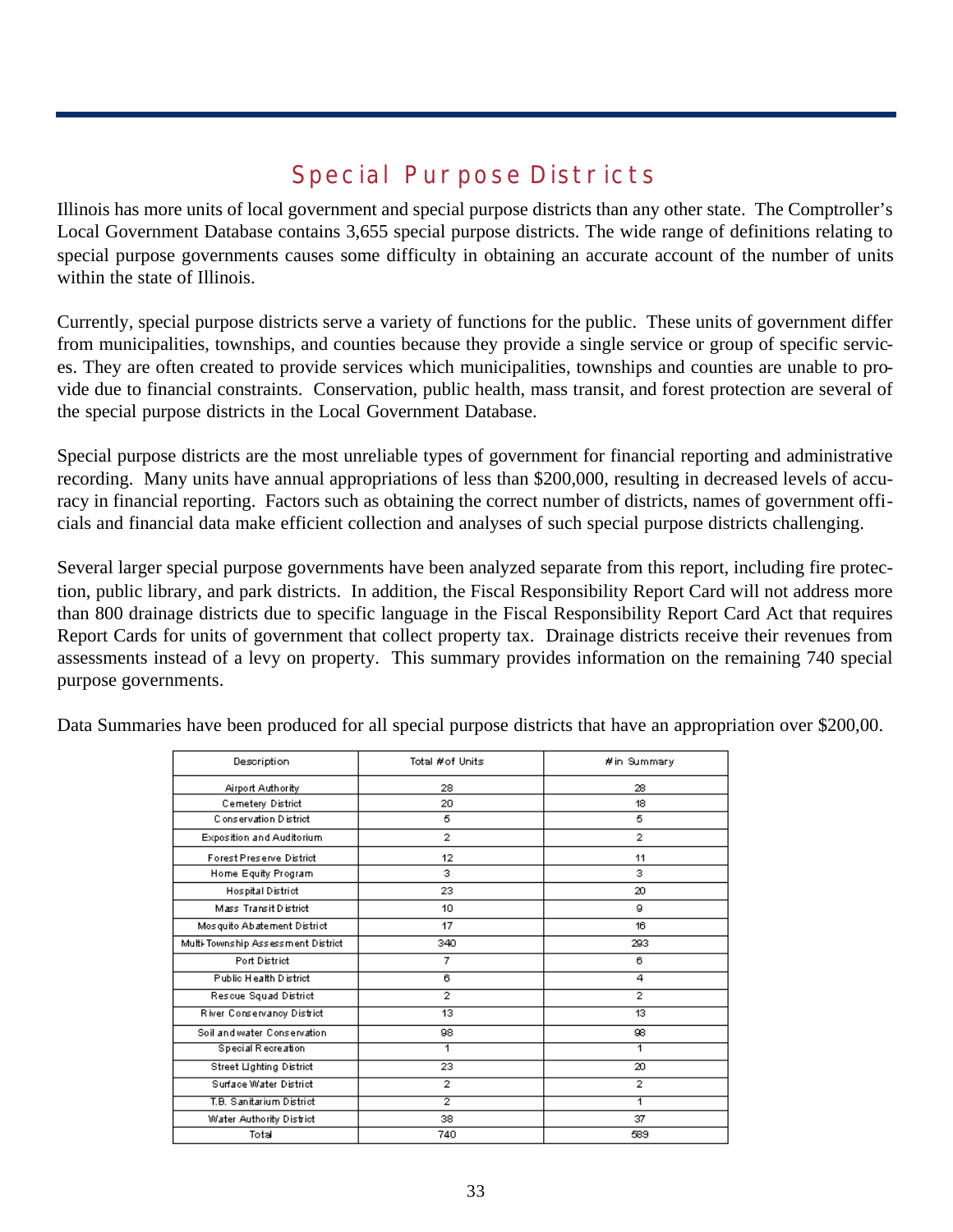#### **FISCAL YEAR 98 DATASET**

The following data analysis contains summary data for 589 special purpose districts of the 740 that submitted an Annual Financial Report to the Comptroller for FY 98.

Of the 589 reporting special purpose districts, 147 had an appropriation over \$200,000 and 577 had an appropriation under \$200,000.

| <b>Fund Type</b>                           | <b>Amount</b> |
|--------------------------------------------|---------------|
| <b>Total Governmental Revenues</b>         | \$393 million |
| <b>Total Governmental Expenditures</b>     | \$360 million |
| FY 98 Governmental fund Balance            | \$636 million |
| <b>Governmental &amp; Proprietary Debt</b> | \$1.4 billion |

*See the following charts for illustration of total revenues and expenditures reported by special purpose districts.*



| $\$$ = Thousands          |                    |                                |                                              |                                       |                                      |  |  |  |  |
|---------------------------|--------------------|--------------------------------|----------------------------------------------|---------------------------------------|--------------------------------------|--|--|--|--|
| <b>Local Property Tax</b> | Other Local<br>Tax | <b>State</b><br><b>Sources</b> | Other<br>Intergovernmental<br><b>Sources</b> | <b>Charges for</b><br><b>Services</b> | <b>Other Local</b><br><b>Sources</b> |  |  |  |  |
| \$133,846                 | \$49,671           | \$36,014                       | \$26,290                                     | \$84,997                              | \$62,540                             |  |  |  |  |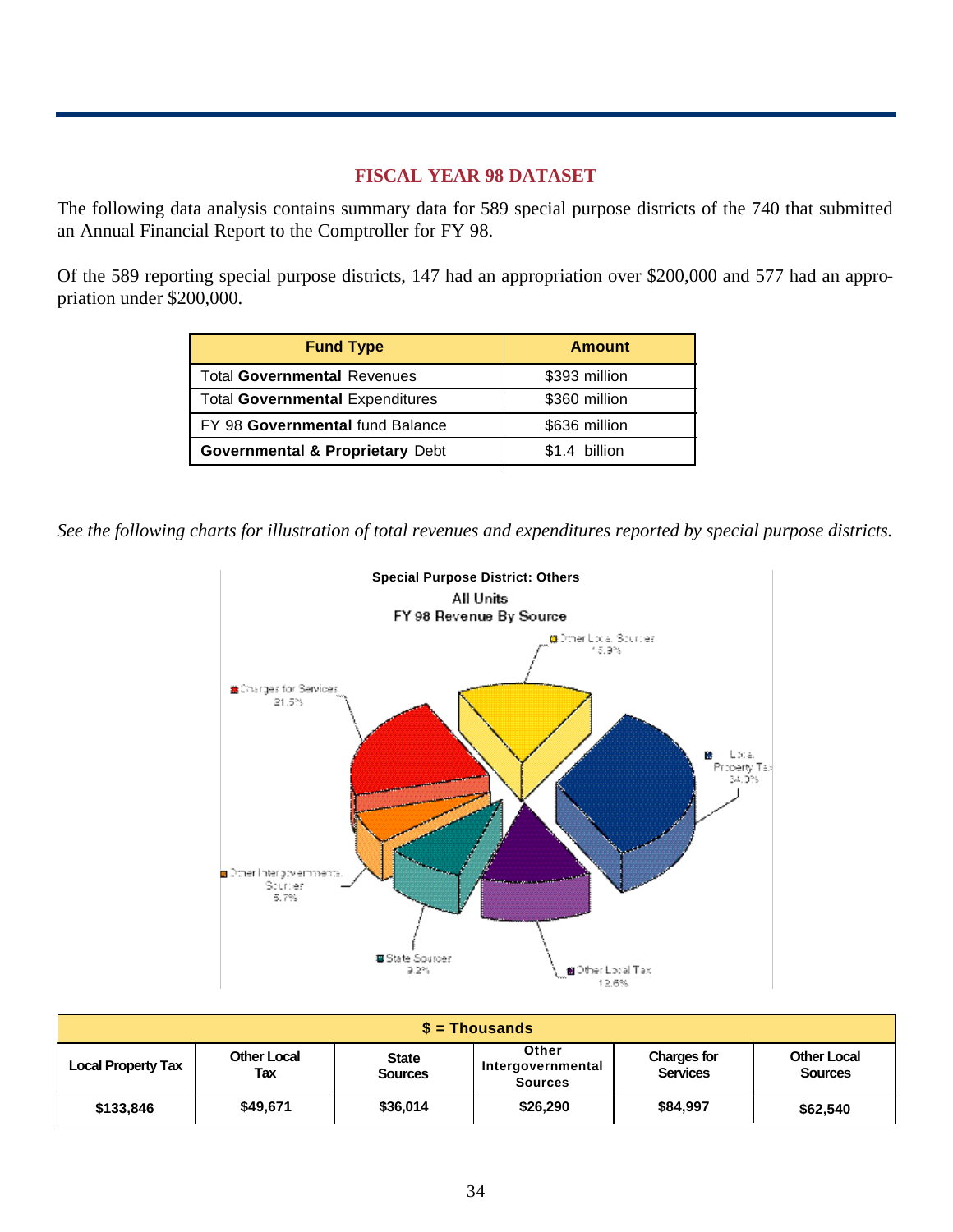

| $s =$ Thousands       |                                |                                        |                    |                               |          |                                           |          |  |
|-----------------------|--------------------------------|----------------------------------------|--------------------|-------------------------------|----------|-------------------------------------------|----------|--|
| General<br>Government | <b>Public</b><br><b>Safety</b> | <b>Public Works/</b><br>Transportation | Health/<br>Welfare | Culture/<br><b>Recreation</b> |          | Development   Debt Service   Expenditures | Other    |  |
| \$62,083              | \$5,201                        | \$89,082                               | \$45.504           | \$31,927                      | \$18,609 | \$70.432                                  | \$37,764 |  |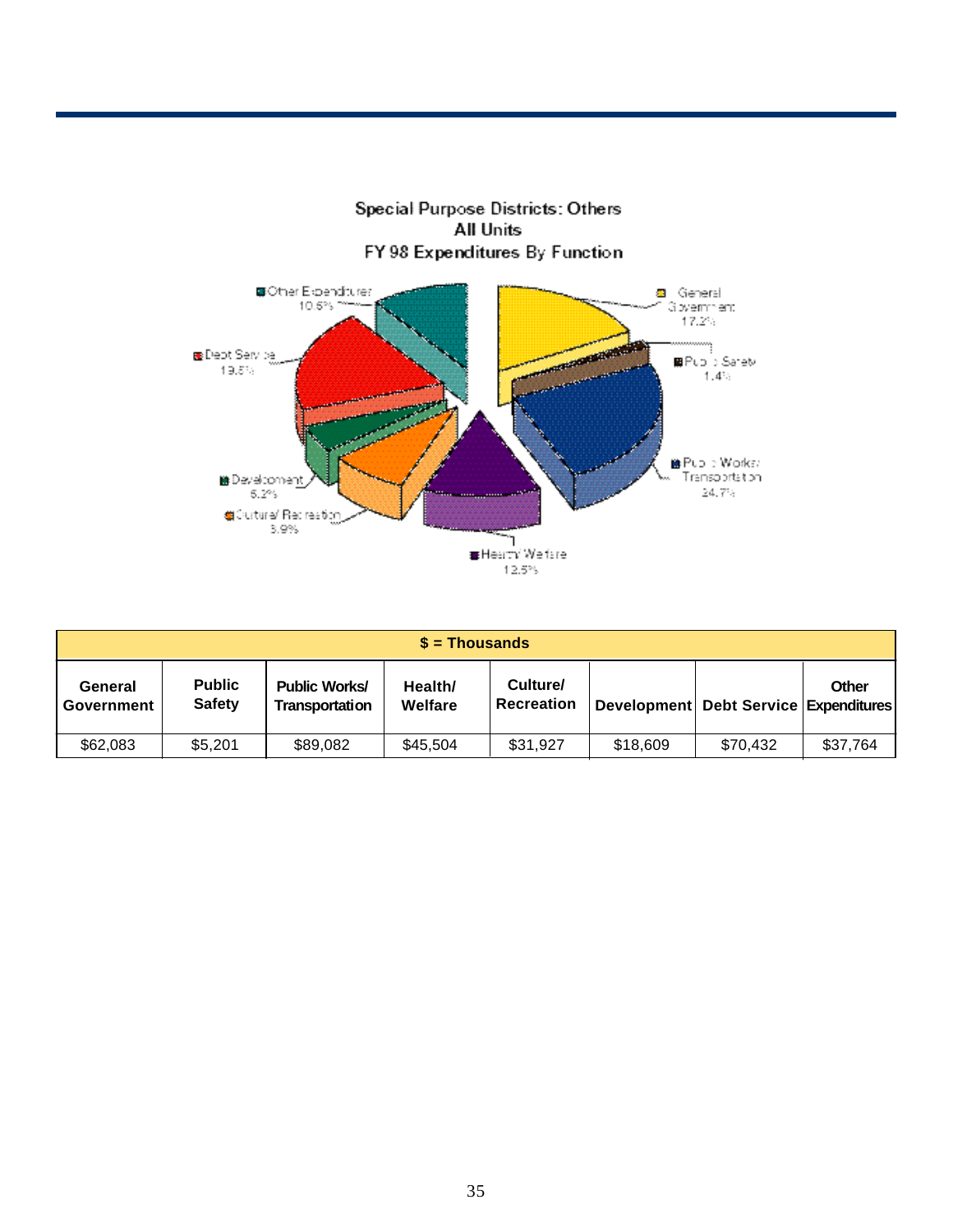# **Small Special Purpose Districts**

**(Units with appropriations under \$200,000)**

## **TOTAL GOVERNMENTAL REVENUES**

FY 98 revenues for special purpose districts with appropriations under \$200,000 were \$129 million. Property Taxes accounted for 31.7% of all revenues collected by special purpose districts, totaling more than \$41 million. Local sources, such as sales and utility taxes comprised 27.8% of revenues collected by special purpose districts.

*See the following chart for an illustration of total revenues reported by special districts (excluding drainage districts).* 



| $\sqrt{s}$ = Thousands    |                           |                                |                                              |                                       |                                      |  |  |  |  |
|---------------------------|---------------------------|--------------------------------|----------------------------------------------|---------------------------------------|--------------------------------------|--|--|--|--|
| <b>Local Property Tax</b> | <b>Other Local</b><br>Tax | <b>State</b><br><b>Sources</b> | Other<br>Intergovernmental<br><b>Sources</b> | <b>Charges for</b><br><b>Services</b> | <b>Other Local</b><br><b>Sources</b> |  |  |  |  |
| \$41,066                  | \$14,420                  | \$16,307                       | \$2,917                                      | \$18,861                              | \$35,951                             |  |  |  |  |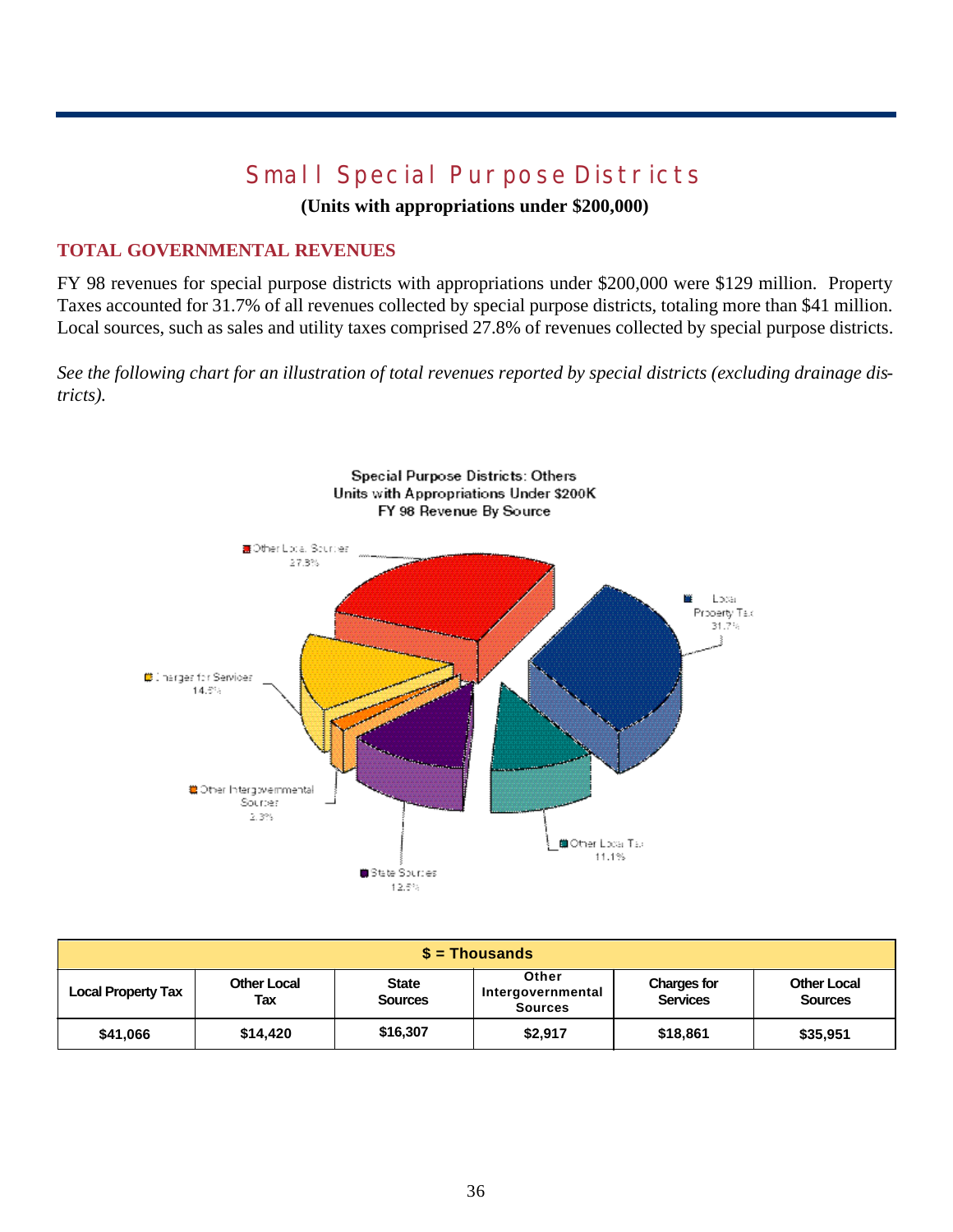## **TOTAL GOVERNMENTAL EXPENDITURES**

Specified special purpose districts expended \$98 million during FY 98. The myriad of district types and purposes they serve resulted in an even distribution of programmatic spending.

Public works expenditures, which includes street lighting districts, mass transit districts, surface water districts, and airport authorities accounted for over 20% of total expenditures during FY 98. Special purpose districts expended \$19.4 million in debt services, accounting for 19.8% of total expenditures reported for FY 98.

Operational, administrative and legislative costs or General Government, accounted for 16.8%, or \$16.5 million of special purpose expenditures. Public health districts, TB sanitarium districts, hospital districts, and mosquito abatement districts contributed to the \$13.3 million in health and welfare expenditures reported in FY 98. Districts with the function of providing cultural and recreational programs accounted for 12%, or \$11.9 million of special purpose expenditures.





| $$ =$ Thousands       |                                |                                        |                    |                               |         |                                       |          |  |
|-----------------------|--------------------------------|----------------------------------------|--------------------|-------------------------------|---------|---------------------------------------|----------|--|
| General<br>Government | <b>Public</b><br><b>Safety</b> | <b>Public Works/</b><br>Transportation | Health/<br>Welfare | Culture/<br><b>Recreation</b> |         | Development Debt Service Expenditures | Other    |  |
| \$16,536              | \$1,600                        | \$19,614                               | \$13,361           | \$11,915                      | \$4,962 | \$19,438                              | \$10,889 |  |

## **TOTAL GOVERNMENTAL FUND BALANCE**

FY 98 ending fund balance for special purpose districts with appropriations under \$200,000 totaled \$348 million, an increase of 35% from the beginning of the fiscal year.

## **GOVERNMENTAL AND PROPRIETARY DEBT**

The amount of debt incurred during FY 98 nearly doubled from FY 97, with an increase of 47%, or \$271 million.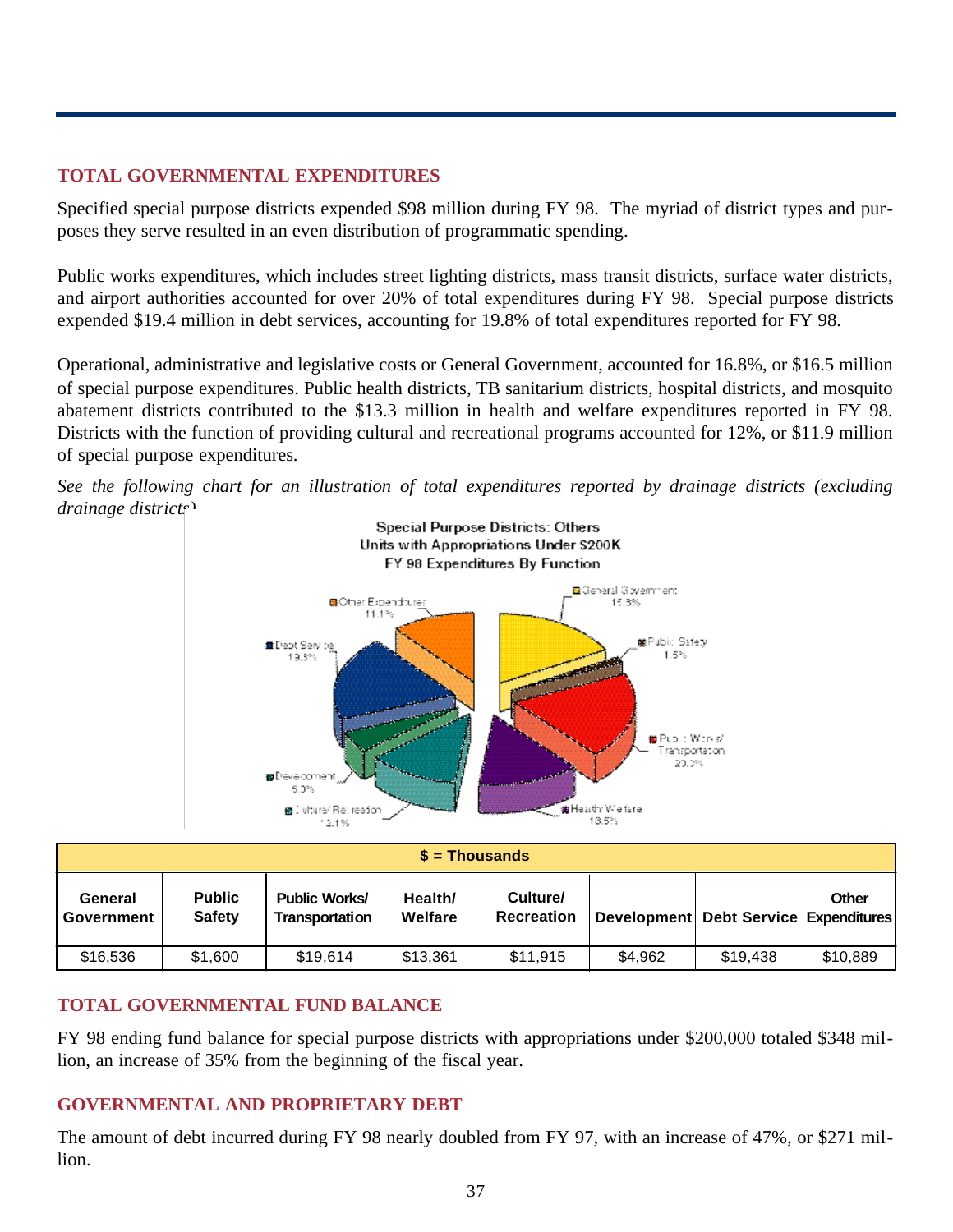## **Methodology**

Financial data included on the Fiscal Responsibility Report Cards have been generated from the Local Government Database, which is comprised of information received by the Comptroller from local governments' Annual Financial Reports (AFRs).

The Local Government Division determines which local government units are required to file AFRs based on applicable state statutes and the Governmental Accounting Standards Board (GASB) standards. GASB accounting rules require primary governments to report financial data for all component units (or dependent governments) within its own report.<sup>8</sup> Based on those rules and laws and the information contained in the Local Government Database, it was determined that more than 5,800 primary governments were required to file AFRs with the Comptroller for FY 98.

All units of local government in Illinois are required to register with the Comptroller, including legally separate component units of government.<sup>9</sup> Annual financial reporting is required of all primary units of government, with the financial data for all component units included in the primary government's AFR.

The City of Chicago and Cook County have been included in the total financial summary, but have been excluded from the average and medians on the Data Summaries. The City of Chicago and Cook County account for 25-40% of all taxes and expenditures for Illinois local governments. The inclusion of these two governments in the financial data summary would skew statewide summaries of revenues and expenditures. These two units have also been excluded for the municipal and county summaries.

The Data Summaries combine general and special revenue funds in the Fiscal Indicators section. We have excluded other fund categories (Capital Project Funds, Debt Service Funds, Discrete Components, and Expendable Trusts) because comparisons including these other sources may be distorted by timing differences in capital spending and debt financing activity, which may result in large temporary fund balances. Also, borrowing from capital projects and debt funds may be restricted by bond covenants. Discretely presented component units have been excluded to provide a clear picture of a primary government's financial standing.

In the debt section of the Data Summaries, the entire debt amount in both the governmental fund types and the proprietary fund types have been combined to provide a comprehensive view of total debt.

In the summary report, all governmental fund types have been combined to indicate the total revenues and expenditures reported for FY 98. All data by fund type and government is also available on the Comptroller's Web site at **www.ioc.state.il.us.**

The analysis for counties, municipalities and townships includes reported population, allowing for per capita comparison. The reported population for counties and municipalities is more reliable than townships because the figures can be checked against U.S. Census Bureau data. The self-reported population figures are less reliable for townships and highly unreliable for special purpose districts. The improvement of the Local Government Registry <sup>10</sup> will allow for more accurate data collection and analysis of the number special purpose districts in Illinois.

<sup>8</sup>For example, many townships, which are primary governments, report financial information on their AFRs for their road and bridge districts, which are component units of the township government. 9 15 ILCS 495/23,7.

<sup>15</sup> ILCS 495/23.7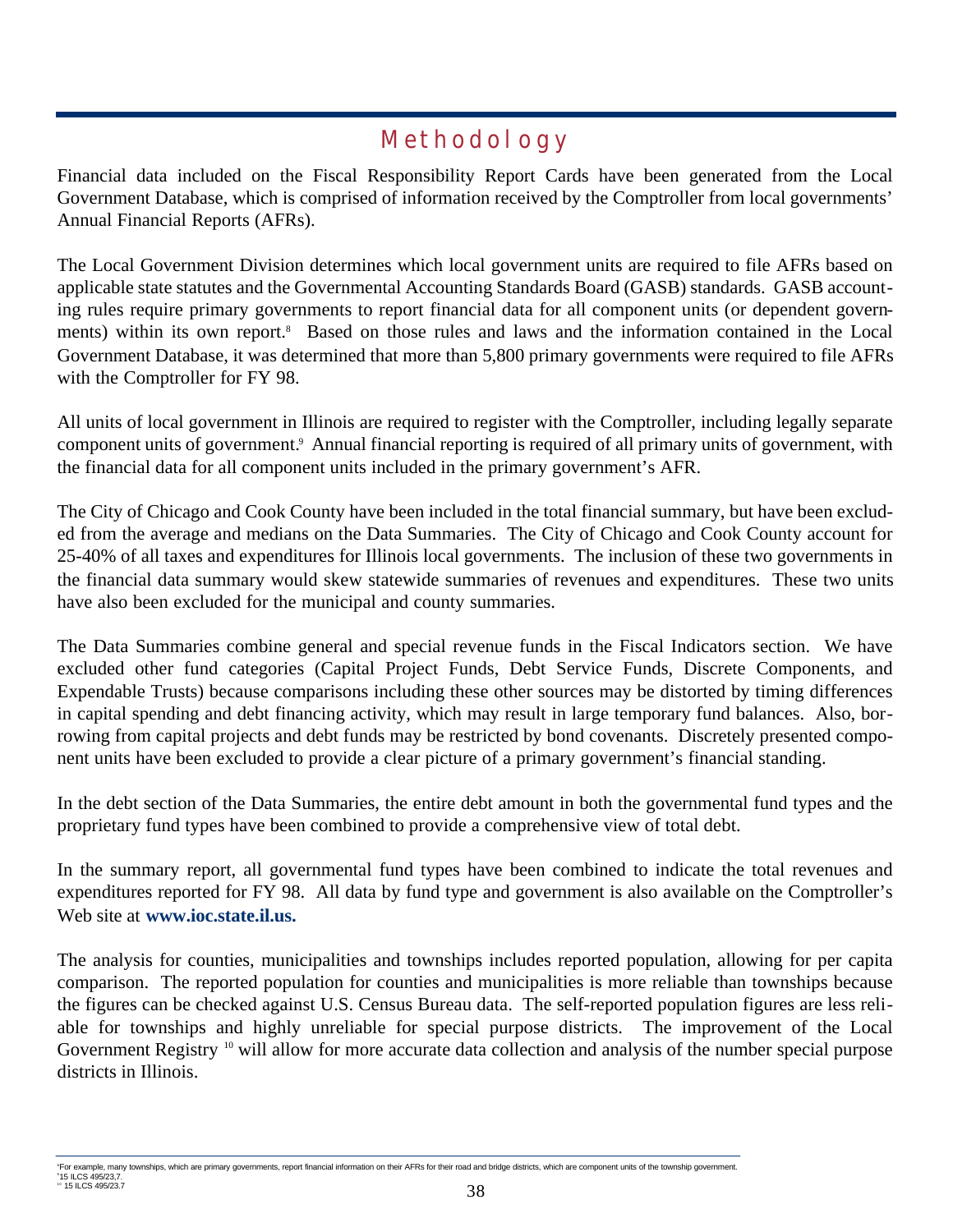It should be noted again that the financial information used to compile this report is self-reported by individual local governments. In addition to delinquent units of local government, our review of the Annual Financial Reports submitted indicates that many local government officials or their accountants made calculation errors, or misclassified financial data.

The Local Government Division staff has identified many of the common mistakes made by local governments and is working with local officials and their accountants to ensure that they complete their reports correctly in the future.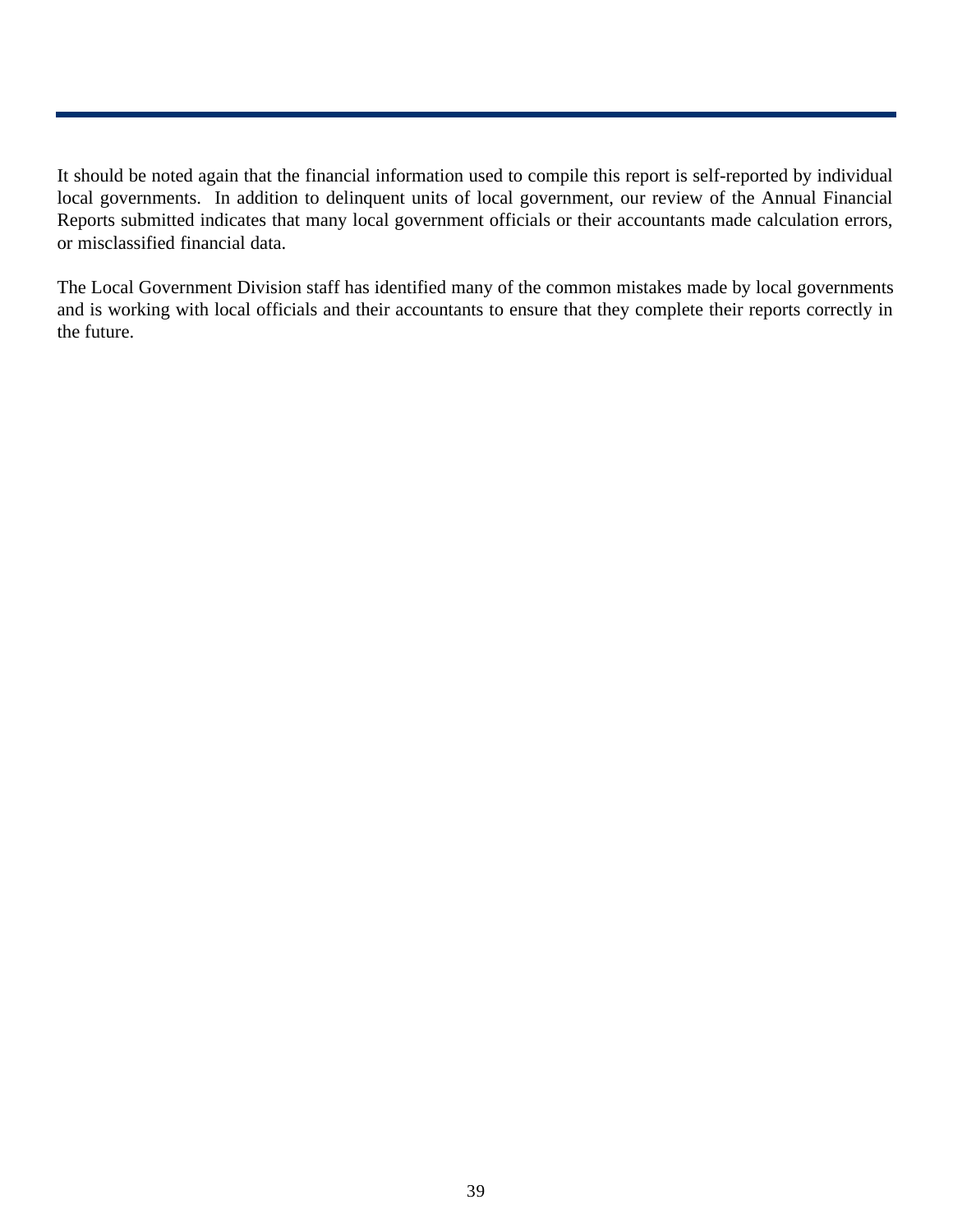## **Revenue and Expenditure Glossary**

Following are descriptions of all revenue and expenditure categories in which local governments report. The descriptions correspond to all tables and charts in this report.

## **REVENUE**

## **LOCAL TAXES**

Local taxes account for the majority of local government revenue. Local taxes consist of revenues received through locally imposed taxes, including property, sales, utility and others. The primary taxing source in this sub group is property tax. Where non-property-taxing sources (local sales, utility, and other local taxes) are not significant (i.e., small compared to other sources) they have been merged into the Other Local Taxes category.

#### PROPERTY TAX

The Property Tax is an (ad valorem) tax levied on an assessed valuation of real property by the legislative body of a local government. The tax is used primarily to fund basic governmental operations and services, such as infrastructure improvement, maintenance and pensions.

Non-home rule municipalities must have explicit statutory authority to impose property taxes for anything except the general corporate fund. Revenues from this fund are used primarily for general operational purposes.

Property taxes are the major source of income for local governments. It accounts for \$4.5 billion or 31.2% of revenues for local governments. Governments with the fewest taxing tools and programs are more dependent on property taxes than larger governments that provide more services. Aggregate county and municipal revenue charts show both of those governments relying on property taxes for approximately 30% of revenues. Special purpose districts such as Fire Protection Districts and Libraries rely on property taxes to provide approximately 80% of total revenues.

## LOCAL SALES AND USE TAXES

Sales and use taxes are imposed on the sale or consumption of goods. Home rule municipalities can levy a rate in addition to the state-ordered sales tax rate without limitations.<sup>12</sup> If a local government unit does not have home rule powers, an additional local sales tax can be imposed by referendum. Municipalities with large central business districts or regional shopping centers may receive sufficient revenues from local sales to completely eliminate or substantially reduce property tax levies. Other municipalities may receive limited revenues from the sales tax.

Where this category is not present on a table or chart, it has been merged into the category called Other Local Taxes. The locally imposed sales tax accounts for \$782 million or 5.4% of total revenues.

## UTILITY TAX<sup>13</sup>

Utility taxes are levied on gross receipts of public or privately owned utilities that provide electric, gas, water or telephone service to residents. Municipalities are authorized without referendum to impose a utility tax of up to 5% of a utility's gross sales within the municipality. This tax is collected locally through the utility company.

<sup>135</sup> ILCS 105/1 ff. (Use Tax); 120/1 ff. (Retailers' Occupation Tax); 110/1 ff. (Service Use Tax); and 115/1 ff. (Service Occupation Tax).

<sup>&</sup>lt;sup>12</sup>65 ILCS 5/8-11-1 (HR Municipal Service Occupation Tax): 65 ILCS 5/8-1006 (HR Municipal Service)<br>1ª65 ILCS 5/8-11-1.7 (Taxation of occupations or privileges).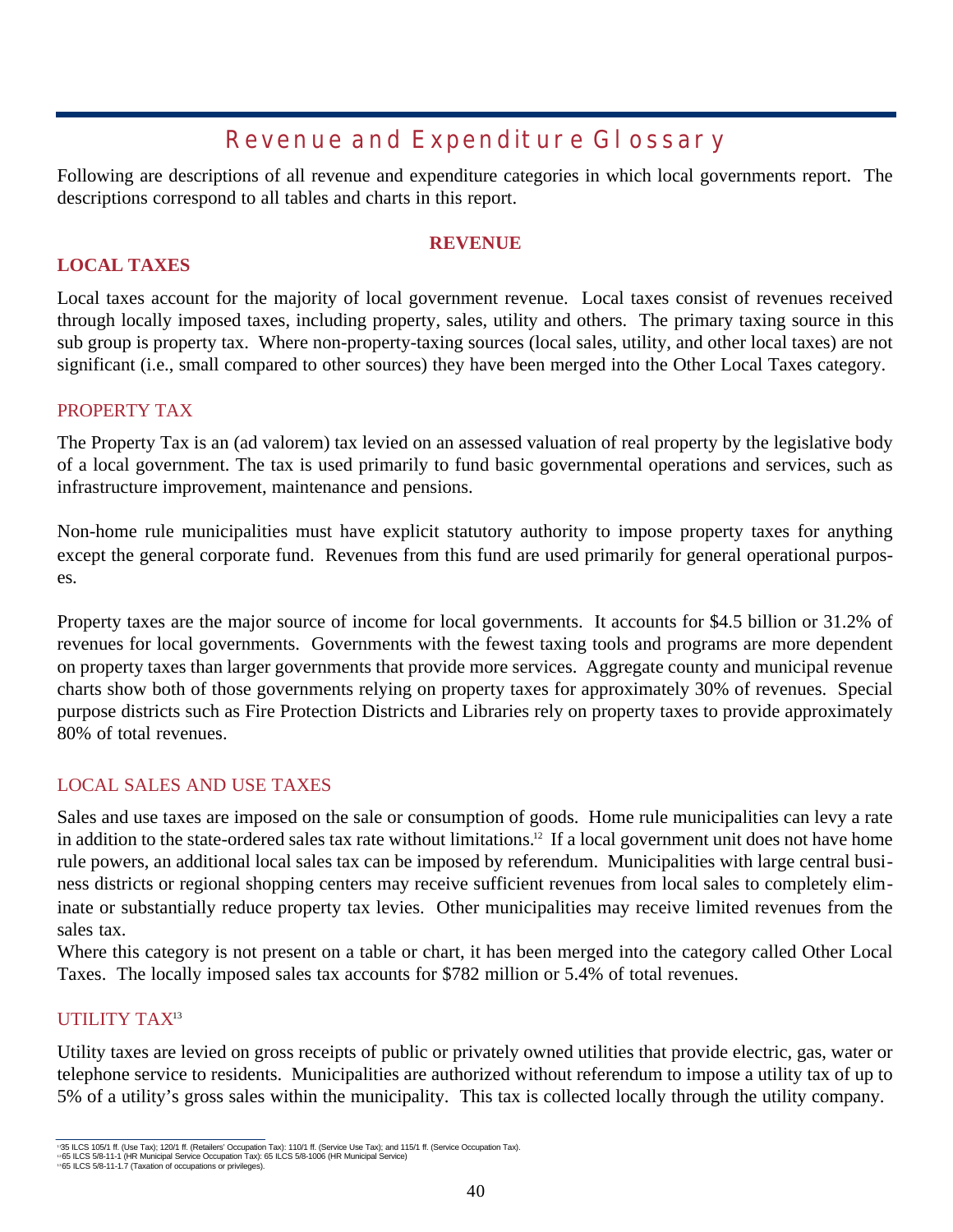More than 400 municipalities have opted to impose the utility tax. For those that impose the tax, it is a substantial source of revenue. There are no restrictions on the use of this revenue. Two counties impose this tax. Fewer than 10 special purpose governments reported a utility tax on their FY 98 Annual Financial Reports. Utility tax represented \$709 million, or 4.9% of total FY 98 revenues. Where this category is not present on a table or chart, it has been merged into Other Local Taxes category.

#### OTHER LOCAL TAXES<sup>14</sup>

This source consists of local taxes imposed on the sale or consumption of selected goods and services, such as motor fuel and alcohol and tobacco products, and business taxes on entities other than public utilities.

Approximately 25% of municipal governments receive revenues from this source. In addition, 200 non-municipal local governments receive revenues from this source.

Other local taxes accounted for \$1 billion or 7.2% of all FY 98 revenue. Where this category is not present on a table or chart, it has been merged into the category called Other Local Taxes.

#### **STATE REVENUE SOURCES**

Funding shared with local governments from state revenue sources is reported on the Annual Financial Report as State Income Tax, State Sales Tax, State Motor Fuel Tax, State Replacement Tax, and Other State Sources. Almost all-intergovernmental state funds are deposited by local governments into their general funds.

#### INCOME TAX<sup>15</sup>

Income taxes are revenues shared with the state. The tax was enacted in 1969, and the current rate is 3.0% for individuals and 4.8% for corporations. The statutes direct an amount equal to 1/10 of the net revenue realized from the State Income Tax to be shared with local units of government. This "sharing" of the state's income tax revenue takes the form of monthly transfers to counties and municipalities through the state's Local Government Distributive Fund.

County and municipal governments are the only types of local governments that receive money from this fund. More than 20 governments, however, incorrectly reported that they collected revenues from this source during FY 98.

State Income Tax represented \$833 million, or 5.8% of FY 98 local government revenues. This source of income is available to municipal and counties governments only and is distributed proportionately by population. Municipal governments receive 10% and counties receive 4.9% of total income (excluding Chicago and Cook) from this source. Where this category is not represented in a specific table or chart, it has been merged into a category called Other State Sources.

<sup>&#</sup>x27;\*Other common local government taxes include: Amusement Tax, Hotel/Motel Tax, Motor Vehicle Leasing Tax, Replacement Vehicle Tax, Motor Home Tax, and Coin-Operated Devices Tax.<br>'\*35 ILCS 5/101 ff. (Illinois Income Tax Act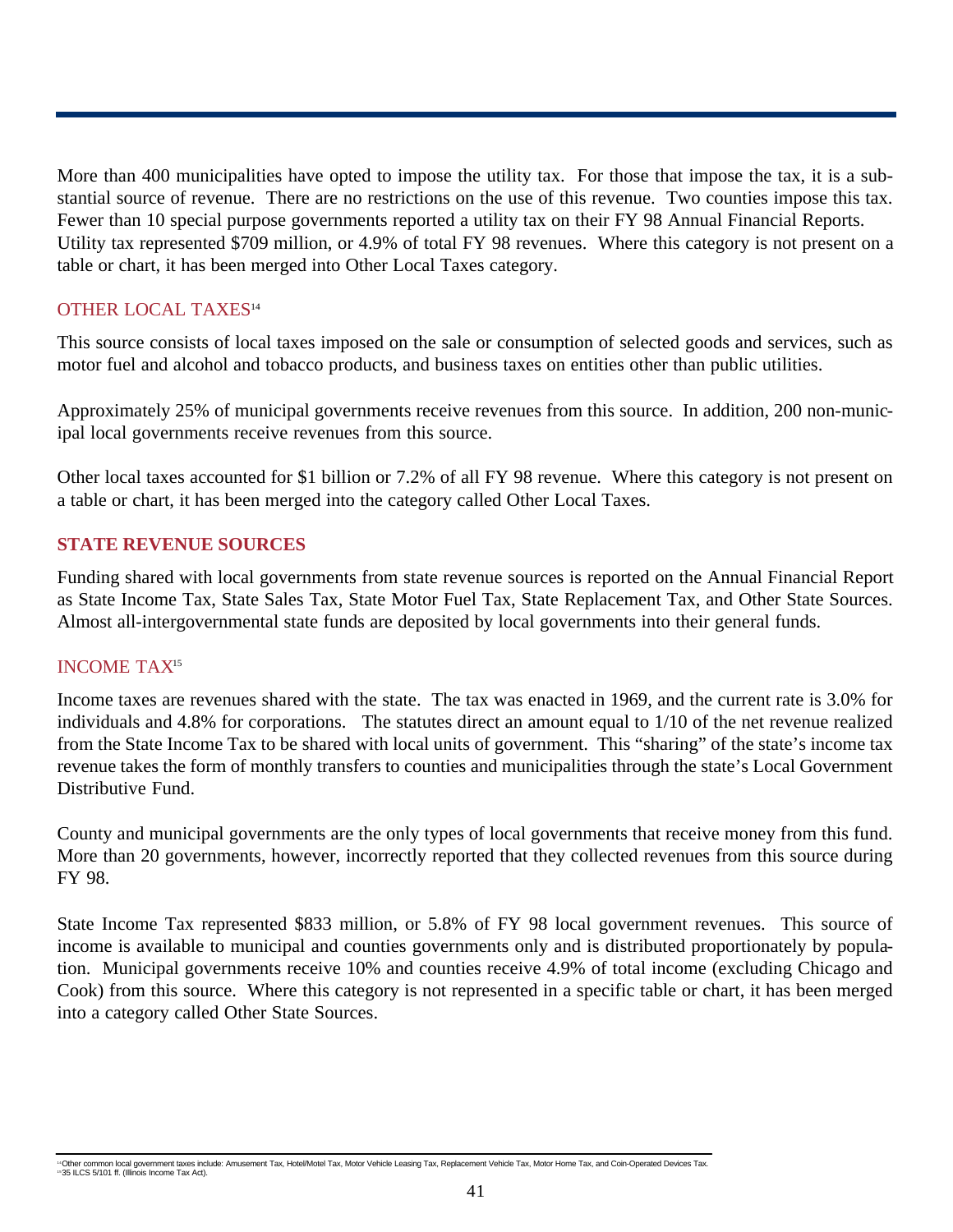## STATE SALES TAX<sup>16</sup>

Sales and use taxes are imposed on the sale or consumption of goods. The state sales tax was first enacted at a rate of 2.0% in 1933. Since then, the rate and base (taxable items) have changed numerous times, with the last change occurring as part of sales tax reform measures adopted in January, 1990.

The current state sales tax rate is 6.25% applied against a uniform tax base with the state retaining 80% and returning the remaining 20% to point-of-sale municipal and county governments. Home rule units can impose an additional sales tax rate without limitation. (See "Sales Tax" under "Local Taxes" for more information on home rule collected Sales Tax).

The Illinois Sales Tax actually consists of two pairs of taxes that have two subparts: the retailer's occupation tax and use tax (ROT); and the service occupation tax and service use tax. The ROT is imposed on retailers' gross receipts from the sale of tangible personal property, while the use tax is imposed on persons using tangible personal property. The service occupation tax and service use tax are similar to the ROT and use tax but apply to tangible property received incident to buying a service.

In addition to municipalities and counties (see "Local Sales and Use Taxes"), mass transit districts and some water reclamation districts also can impose an additional sales tax. The sales tax rate is higher in the Chicago and East St. Louis metropolitan areas due to the additional collection of sales taxes for mass transit services.<sup>17</sup>

This revenue source represented \$1.2 billion, or 8.3% of the total FY 98 revenue collected by local governments. It represented 17% of total revenue for municipalities, and 6.6% for counties. Ten local governments incorrectly reported on their FY 98 Annual Financial Reports that they collected local sales tax revenue. Where this category is not represented in a specific table or chart, it has been merged into a category called Other State Sources.

## MOTOR FUEL TAX<sup>18</sup>

The Motor Fuel Tax is distributed to local governments in the form of shared revenues, grants, entitlements or payments in lieu of taxes. The tax is imposed on the privilege of operating motor vehicles on public highways or waterways in Illinois. The State imposes a 19-cent tax on each gallon of gas sold at retail. It is paid by distributors and suppliers, who pass it on to consumers as part of the pump price.

All revenue from this tax is deposited into the motor fuel tax fund from which 41.6% of collections are returned to local governments, after deductions for associated costs. The funds that are distributed back to the local governments units are apportioned as follows:

- **.** Municipalities receive 49%, distributed by population
- **.** Cook County receives 16% directly
- **.** Other 101 counties receive 18% based on motor vehicle license fees collected
- **.** Townships and road districts receive 15% in proportion to mileage

"35 ILCS 105/1 ff. (use Tax); 120/1 ff. (Retailers Occupation Tax): 110/1 ff. (Service Use Tax); and 115/1 ff. (Service Occupation Tax). Dubber 1200 ft. (Service Occupation Tax). and RTA Use Tax) 70 ILCS 36105/.01 Metro-Ea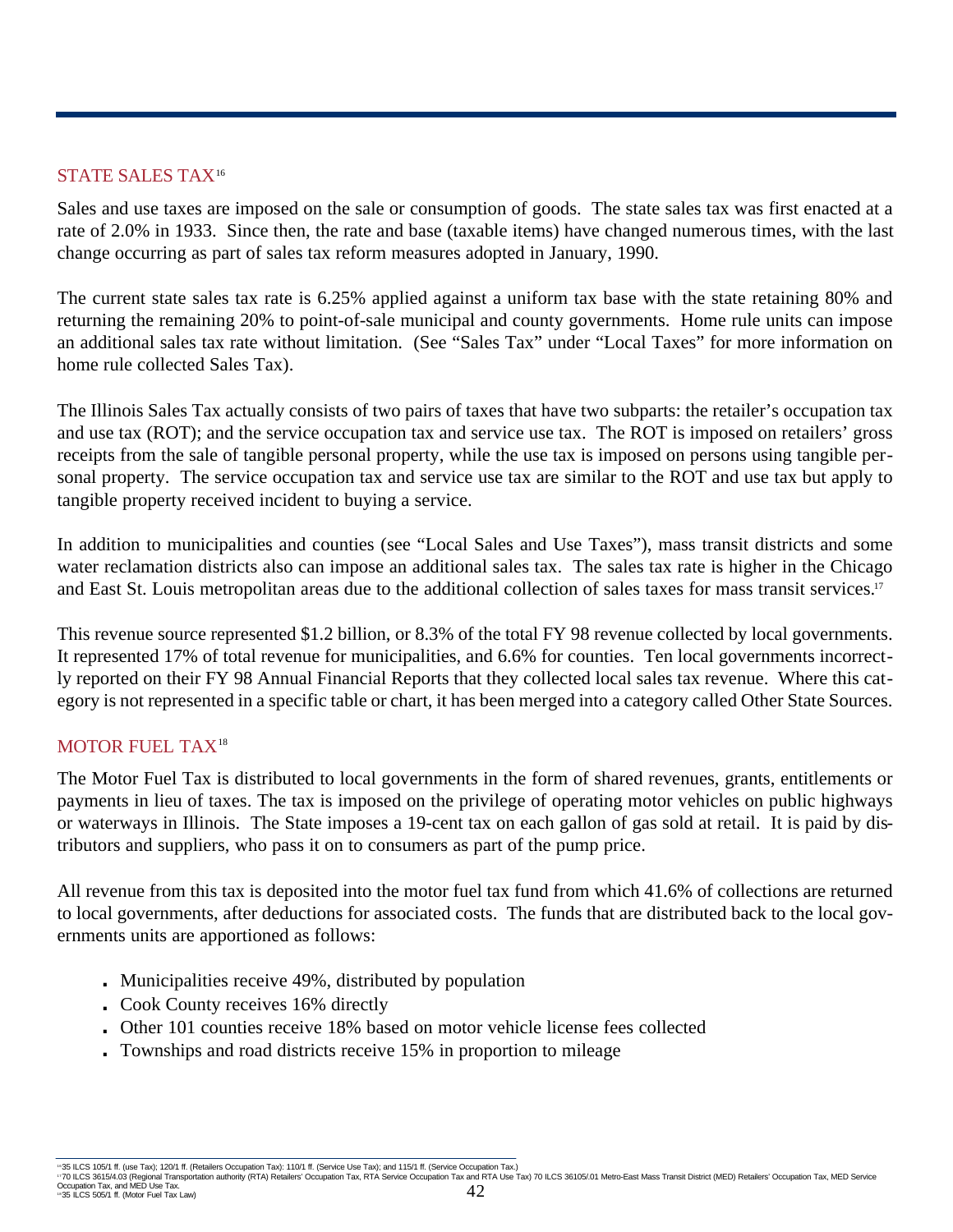The use of motor fuel tax funds is statutorily restricted to purposes relating to maintenance and construction of transportation and related facilities.

Motor Fuel Tax accounted for \$441 million or 3% of all FY 98 revenues. Where this category is not represented in a specific table or chart, it has been merged into a category called Other State Sources.

## PERSONAL PROPERTY REPLACEMENT TAX<sup>19</sup>

Prior to 1970, property taxes were levied on personal property (cars, furniture, etc.) and real property (land and buildings) for both individuals and businesses. The 1970 Illinois Constitution abolished the individual personal property tax and gave the legislature until 1979 to abolish the business personal property tax and replace the revenues lost by units of local government with a new tax or set of taxes. In 1979, the General Assembly replaced the personal property tax on businesses with an income tax on corporations and an invested capital tax on public utilities. These funds are distributed based on shares of personal property tax collections in 1976, for units in Cook County, and on the 1977 share for the remaining counties.

Personal Property Replacement Taxes are received by most governments that collect property taxes. It accounts for \$310 million, or 2.1% of local government revenues in FY 98. Where this category is not represented in a specific table or chart, it has been merged into a category called Other State Sources.

## OTHER STATE SOURCES

Funds from the state, other than the statutorily mandated taxes, should be reported as Other State Sources. Generally, funds reported in this category represent grants received from the state.

Other State Sources accounted for \$345 million, or 2.1% of all FY local governments revenues. Where this category is not represented in a specific table or chart, it has been merged into a category called Other State Sources.

## **INTERGOVERNMENTAL FUNDS FROM FEDERAL AND OTHER LOCAL GOVERNMENTS**

Local governments can receive revenue from the federal government or from other local governments. Federal sources accounted for \$858 million, or 5.9% of total FY 98 local government revenue. Approximately 600 governments received federal funds, although half of all federal funds were given to Chicago and Cook County. Federal funds reported as revenue usually represent grants.

Approximately 800 governments received funds from other local governments in FY 98. Intergovernmental revenues represent \$260 million, or 1.8% of all receipts. A jointly funded program generally provides intergovernmental funds. These two categories have been merged into one category on all charts and tables called Intergovernmental Sources.

## **OTHER LOCAL SOURCES**

Other Local Sources include all other revenue sources not derived from a tax including permits, fees, fines, charges for services, interest, and other revenues.

Other Local Sources accounted for \$3.2 billion or 21.9% of all FY 98 revenues. Charges for Services were the largest portion of Other Local Sources, representing \$1.1billion or 7.7% of all revenues.

<sup>19</sup>35 ILCS 610/2a. 1 (telephone and telegraph companies); 615/2a. 1 (gas distribution companies); 620/2a. 1 (electric companies); and 625/3 (water companies).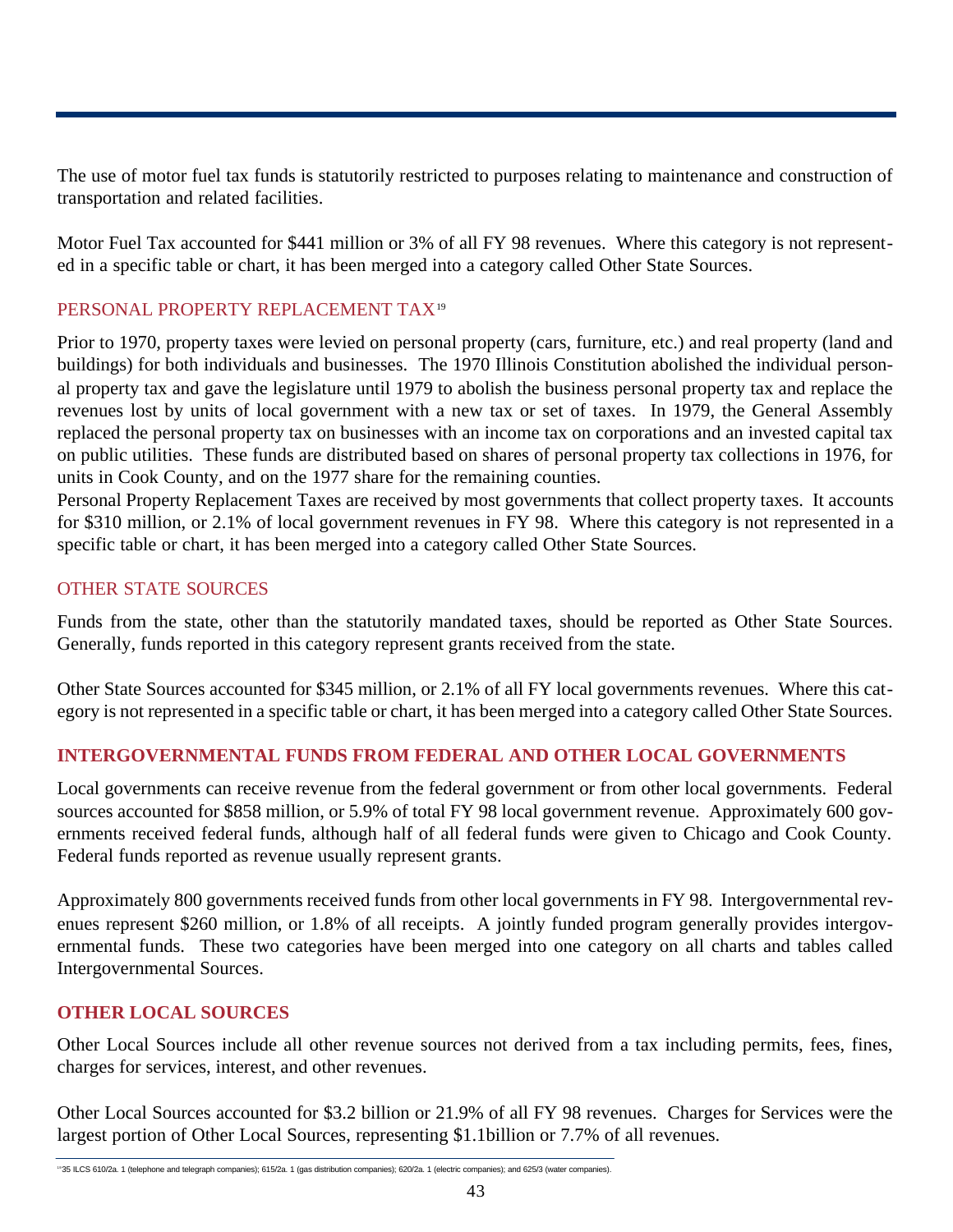Where any of these fund categories are not represented in a table or chart, they have been merged into the Other Local Sources category.

#### **EXPENDITURES**

Expenditures are depicted by program. Each government should have expenditures for at least two different programs, including General Government and the specific purpose or program that the government provides. However, many small governments have combined all expenditures into either the General Government category or the Special Purpose category, which skews the programmatic data. Following is a list of all programmatic expenditures.

#### GENERAL GOVERNMENT

General Government expenditures finance the administrative costs of operating the local government. Included in these costs are expenditures made by the legislative and judicial branches of government and those of the Chief Executive Officer and other top level auxiliary and staff agencies in the administrative branch. For most units, the amount of funding involved, population served, or personnel required will drive administrative needs and costs. For instance, a unit with a large population will require a large number of employees to deliver services, thus increasing General Government expenditures.

General Government was the second largest spending category in FY 98, accounting for \$2.6 billion or 19.1% of all local government expenditures.

#### PUBLIC SAFETY

This category includes expenditures for the protection of persons and property, primarily police and fire protection services. Statewide, Public Safety was the largest expenditure, accounting for \$3.3 billion, or 23.5% of all FY 98 spending.

#### **CORRECTIONS**

This category includes costs related to the confinement and correction of adults and minors convicted of offenses against the law. Associated costs also include pardon, probation and parole activities. County governments are generally charged with responsibility for this expenditure. Some municipal governments may provide data for this type of program, but the annual proportion generally has been less than 1%. Expenditures for corrections represented \$425 million or 3.0% of total FY 98 spending. Where this category is not represented on a table or chart, it has been merged with the Public Safety category.

#### **JUDICIARY**

Expenditures for the judicial activities of local governments include costs of the criminal courts, grand jury, public defender, civil courts, and law library. County governments are usually charged with responsibility for these programs. Expenditures for Judiciary represented \$728 million, or 5.2% of total FY 98 spending. Where this category is not represented on a table or chart, it has been merged with the Public Safety category.

### PUBLIC WORKS AND TRANSPORTATION

Public Works and Transportation expenditures generally fall into three categories: Highways, Streets and Roadways (non-park road and walkways); Bridges, Viaducts and Grade Separations (construction, maintenance